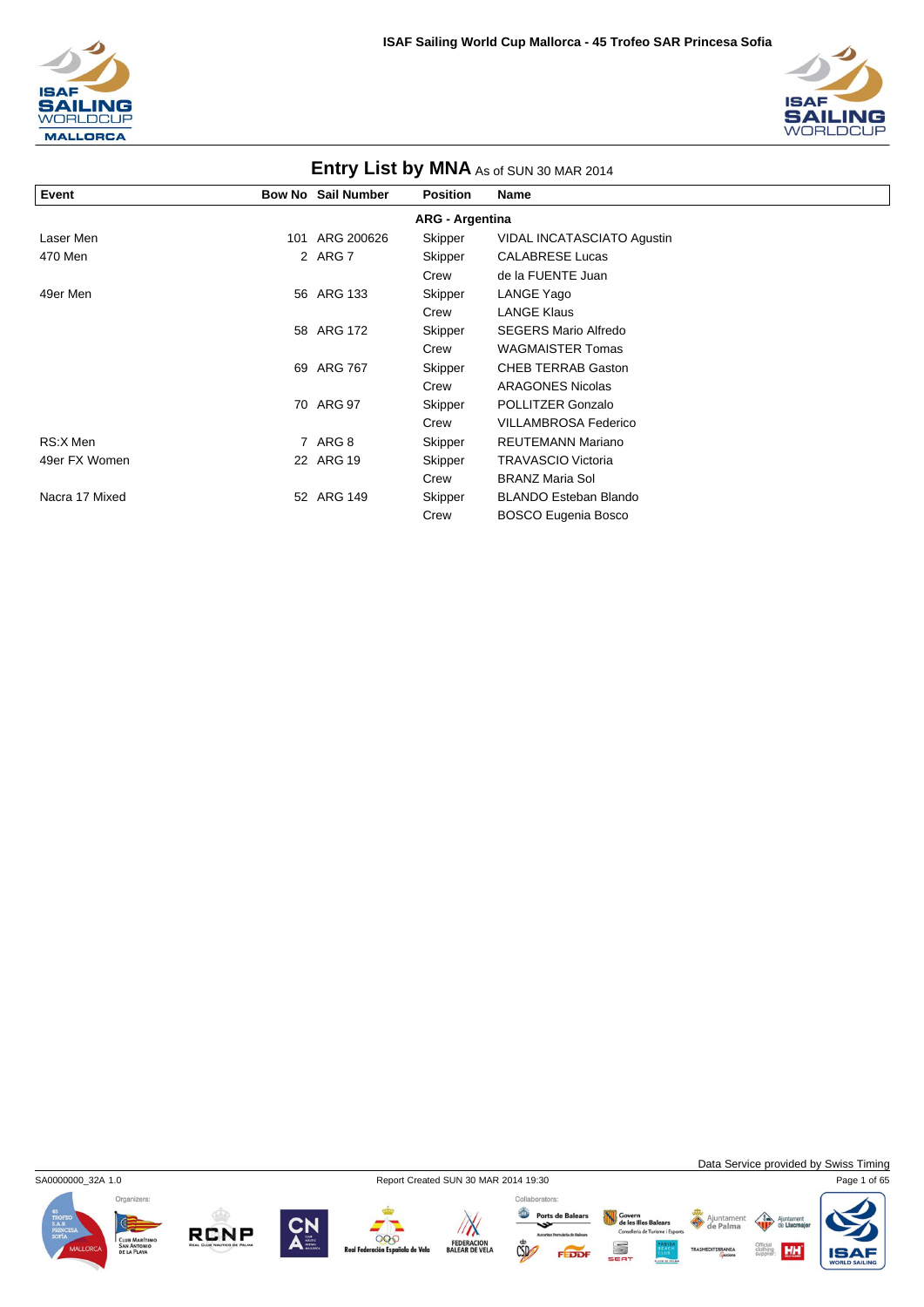



| Event          | <b>Bow No Sail Number</b> | <b>Position</b> | <b>Name</b>           |
|----------------|---------------------------|-----------------|-----------------------|
|                |                           | ARU - Aruba     |                       |
| Nacra 17 Mixed | 22 ARU 212                | Skipper         | van der VELDEN Nicole |
|                |                           | Crew            | VISSER Thijs          |



**RCNP** 

000

a de Vela

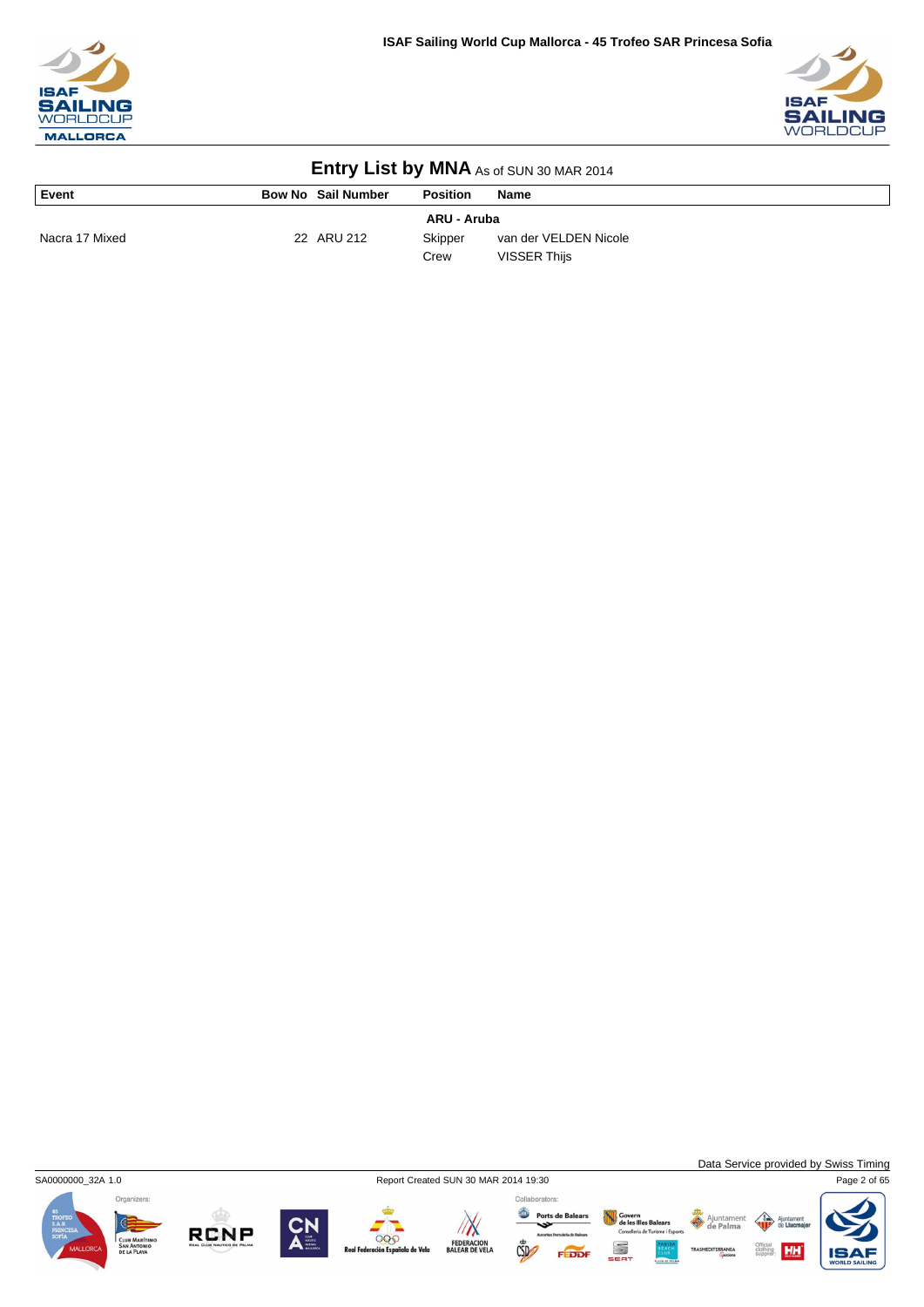



|                    |                           |                        | <b>ETILLY LIST DY IVINA</b> As of SUN 30 MAR 2014 |
|--------------------|---------------------------|------------------------|---------------------------------------------------|
| Event              | <b>Bow No Sail Number</b> | <b>Position</b>        | Name                                              |
|                    |                           | <b>AUS - Australia</b> |                                                   |
| Finn Men           | 1 AUS 261                 | Skipper                | <b>TWEDDELL Oliver</b>                            |
|                    | 11 AUS 41                 | Skipper                | <b>LILLEY Jake</b>                                |
|                    | 58 AUS 22                 | Skipper                | McMILLAN Joseph                                   |
| Laser Men          | 2 AUS 199012              | Skipper                | <b>BURTON Tom</b>                                 |
|                    | 6 AUS 203770              | Skipper                | <b>WEARN Matthew</b>                              |
|                    | 7 AUS 199014              | Skipper                | <b>BRUNNING Ashley</b>                            |
|                    | 14 AUS 206019             | Skipper                | PALK Ryan                                         |
|                    | 50 AUS 203004             | Skipper                | <b>ELLIOTT Luke</b>                               |
|                    | 62 AUS 206382             | Skipper                | O'CONNELL Jeremy                                  |
|                    | 64 AUS 203759             | Skipper                | <b>KENNEDY Mitchell</b>                           |
| 470 Men            | 1 AUS 11                  | Skipper                | <b>BELCHER Mathew</b>                             |
|                    |                           | Crew                   | <b>RYAN Will</b>                                  |
|                    | 22 AUS 5                  | Skipper                | <b>CRAWFORD Matthew</b>                           |
|                    |                           | Crew                   | <b>CRAWFORD Robert</b>                            |
| 49er Men           | 25 AUS 91                 | Skipper                | <b>GILMOUR David</b>                              |
|                    |                           | Crew                   | <b>MARA Rhys</b>                                  |
| 49er FX Women      | 13 AUS 9                  | Skipper                | <b>PRICE Olivia</b>                               |
|                    |                           | Crew                   | <b>SOLLY Eliza</b>                                |
|                    | 31 AUS 246                | Skipper                | <b>LLOYD Tess</b>                                 |
|                    |                           | Crew                   | <b>ELKS Caitlin</b>                               |
| <b>RS:X Women</b>  | 22 AUS 254                | Skipper                | STERLING Joanna                                   |
| Laser Radial Women | 20 AUS 203769             | Skipper                | STODDART Ashley                                   |
| Nacra 17 Mixed     | 8 AUS 133                 | Skipper                | <b>WATERHOUSE Jason</b>                           |
|                    |                           | Crew                   | <b>DARMANIN Lisa</b>                              |
|                    | 14 AUS 158                | Skipper                | McNICOL Euan                                      |
|                    |                           | Crew                   | <b>WHITTY Lucidna</b>                             |
|                    | 20 AUS 064                | Skipper                | <b>BUNDOCK Darren</b>                             |
|                    |                           | Crew                   | <b>CURTIS Nina</b>                                |
|                    | 24 AUS 067                | Skipper                | PIETROMONACO Pip                                  |
|                    |                           | Crew                   | <b>WIERZBOWSKI James</b>                          |
|                    | 53 AUS 217                | Skipper                | <b>WALKER Evan</b>                                |
|                    |                           | Crew                   | <b>GILBERT Annalise</b>                           |

#### **Entry Liet by MNA** As COUNCOMA



**RCNP** 



000

ola de Vela

 $\sqrt{N}$ 



Govern<br>de les Illes Balears<br>Conselleria de Turisme i Esports

S

FEDDI

Ajuntament<br>de Palma

Data Service provided by Swiss Timing

**HH** 

 $\left\langle \right\rangle$ Ajunt

**IS**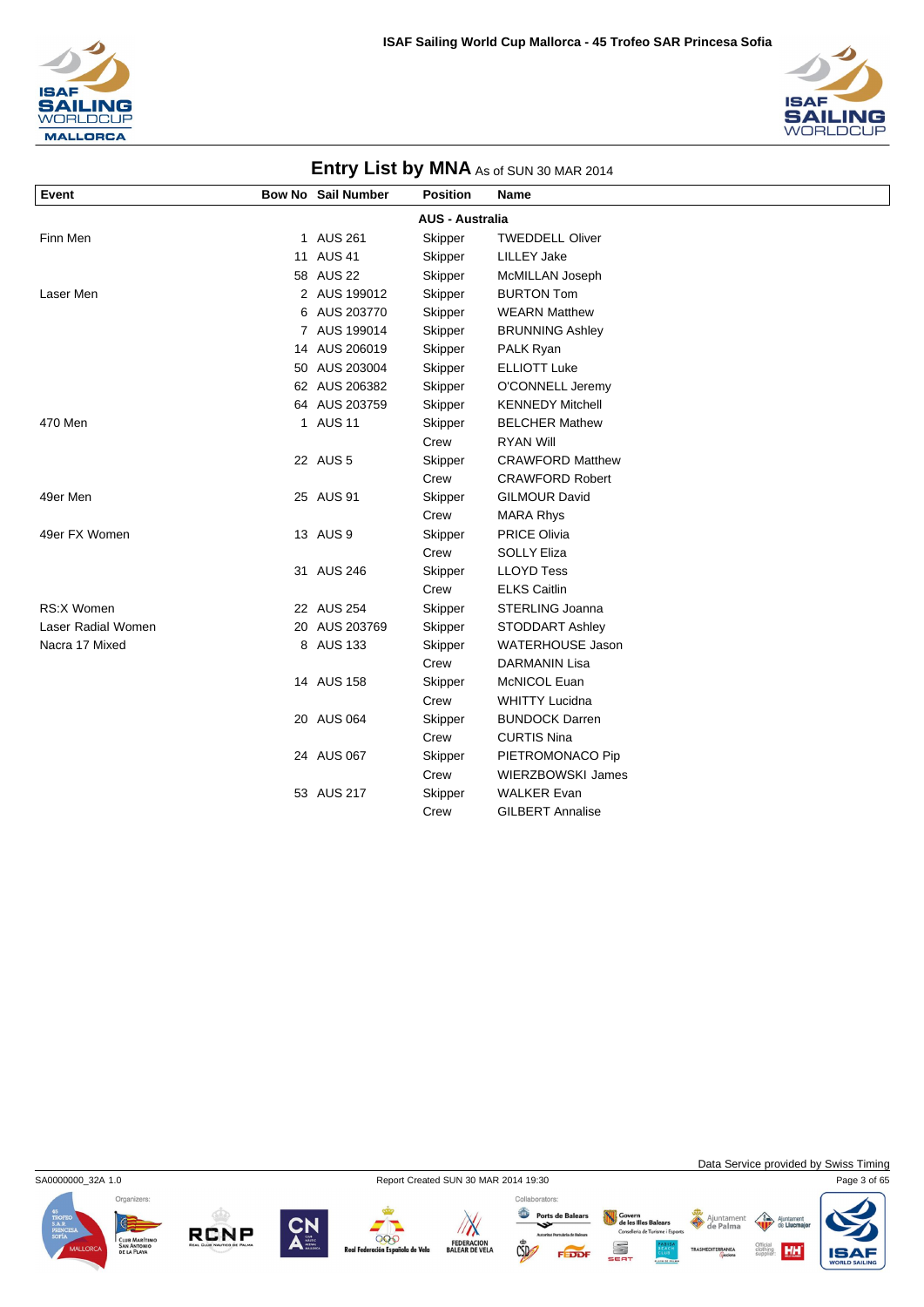



|                    | Entry List by MNA As of SUN 30 MAR 2014 |                           |                      |                               |  |  |
|--------------------|-----------------------------------------|---------------------------|----------------------|-------------------------------|--|--|
| Event              |                                         | <b>Bow No Sail Number</b> | <b>Position</b>      | Name                          |  |  |
|                    |                                         |                           | <b>AUT - Austria</b> |                               |  |  |
| Laser Men          |                                         | 85 AUT 196226             | Skipper              | <b>DAPECI Claus</b>           |  |  |
| 470 Men            |                                         | 8 AUT 3                   | Skipper              | <b>SCHMID Matthias</b>        |  |  |
|                    |                                         |                           | Crew                 | <b>REICHSTAEDTER Florian</b>  |  |  |
|                    |                                         | 10 AUT 437                | Skipper              | <b>BARGEHR David</b>          |  |  |
|                    |                                         |                           | Crew                 | <b>MAHR Lukas</b>             |  |  |
| 49er Men           |                                         | 17 AUT 192                | Skipper              | <b>BILDSTEIN Benjamin</b>     |  |  |
|                    |                                         |                           | Crew                 | <b>HUSSL David</b>            |  |  |
|                    |                                         | 42 AUT 84                 | Skipper              | DELLE KARTH Nico Luca Marc    |  |  |
|                    |                                         |                           | Crew                 | <b>RESCH Nikolaus Leopold</b> |  |  |
| 49er FX Women      |                                         | 25 AUT 911                | Skipper              | <b>SCHOFEGGER Laura</b>       |  |  |
|                    |                                         |                           | Crew                 | <b>LOVREK Elsa</b>            |  |  |
| Laser Radial Women |                                         | 54 AUT 206697             | Skipper              | <b>SCHIMAK Eva-Maria</b>      |  |  |
| Nacra 17 Mixed     |                                         | 2 AUT 035                 | Skipper              | <b>ZAJAC Thomas</b>           |  |  |
|                    |                                         |                           | Crew                 | <b>FRANK Tanja</b>            |  |  |
| $2.4 \text{ mR}$   |                                         | 1 AUT 1                   | Skipper              | <b>REIGER Sven</b>            |  |  |

Organizers:

RCNP

SA0000000\_32A 1.0 Report Created SUN 30 MAR 2014 19:30 Page 4 of 65





 $\mathbb{C}$ 

Collaborators: Ports de Balears Govern<br>de les Illes Balears<br>Conselleria de Turisme i Esports S FEDDF

Data Service provided by Swiss Timing

**HH** 

Ajunta

Official<br>clothing<br>supplier:

Ajuntament

IS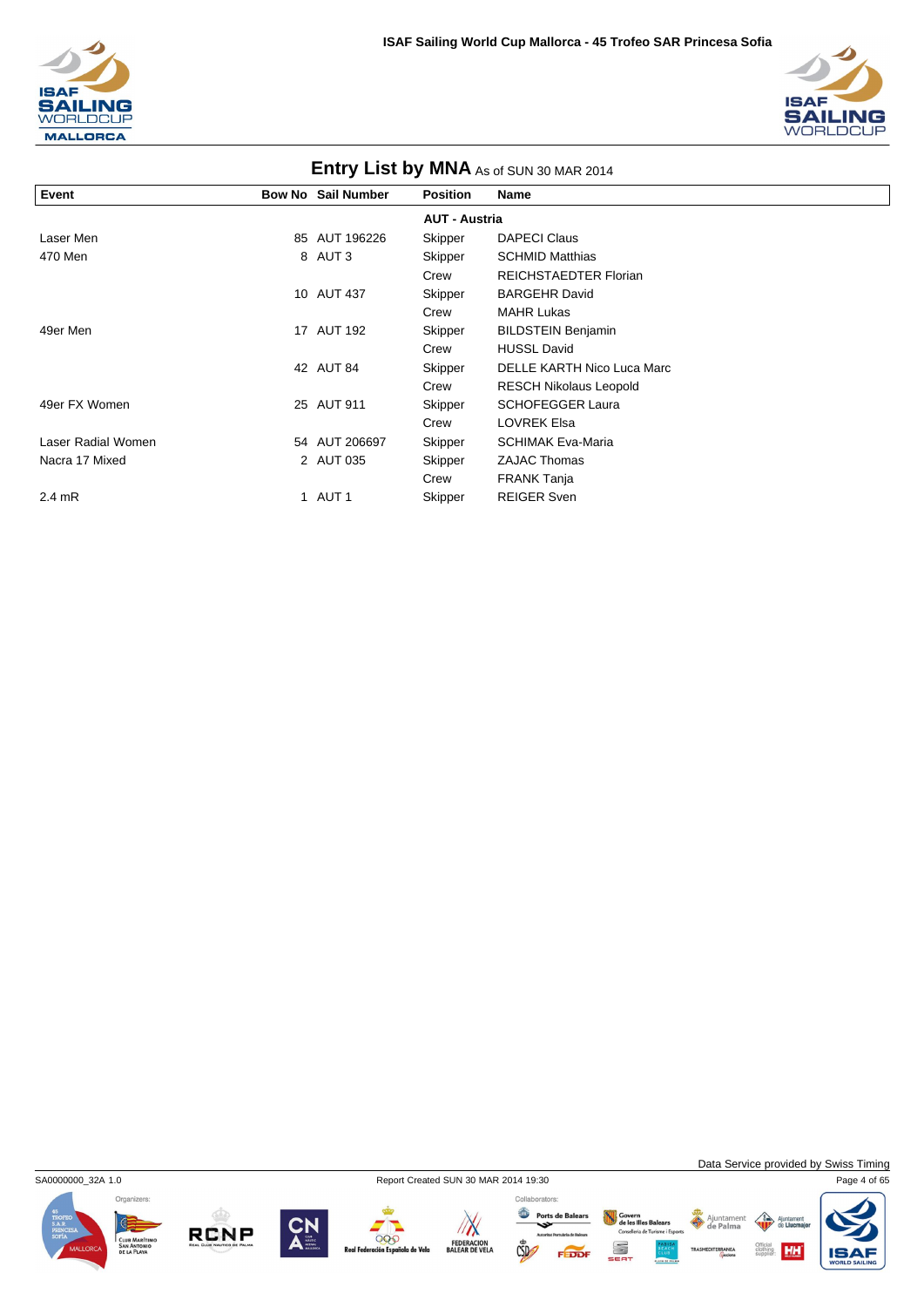



|                    | <b>ETTLE Y LIST DY IVITY AS OF SUN 30 MAR 2014</b> |                           |                      |                                |  |  |  |
|--------------------|----------------------------------------------------|---------------------------|----------------------|--------------------------------|--|--|--|
| Event              |                                                    | <b>Bow No Sail Number</b> | <b>Position</b>      | <b>Name</b>                    |  |  |  |
|                    |                                                    |                           | <b>BEL - Belgium</b> |                                |  |  |  |
| Laser Men          |                                                    | 23 BEL 202016             | Skipper              | van LAER Wannes                |  |  |  |
|                    | 70                                                 | BEL 188816                | Skipper              | <b>VANDORMAEL Sam</b>          |  |  |  |
|                    |                                                    | 83 BEL 202638             | Skipper              | van de LOOCK Matthias          |  |  |  |
| 470 Men            |                                                    | 40 BEL 16                 | Skipper              | <b>DEMANET Corentin</b>        |  |  |  |
|                    |                                                    |                           | Crew                 | <b>LAUWERS Quinten</b>         |  |  |  |
| 49er Men           | 31                                                 | <b>BEL 777</b>            | Skipper              | LEFEBVRE Yannick               |  |  |  |
|                    |                                                    |                           | Crew                 | JANSSENS de BISTHOVEN Matthieu |  |  |  |
|                    |                                                    | 60 BEL 314                | Skipper              | <b>SLAP Levi</b>               |  |  |  |
|                    |                                                    |                           | Crew                 | PELSMAEKERS Tom                |  |  |  |
| Laser Radial Women |                                                    | 4 BEL 202643              | Skipper              | PLASSCHAERT Emma               |  |  |  |
|                    |                                                    | 28 BEL 202970             | Skipper              | van ACKER Evi                  |  |  |  |
| Nacra 17 Mixed     |                                                    | 54 BEL 161                | Skipper              | GOOD Morgan                    |  |  |  |
|                    |                                                    |                           | Crew                 | <b>HEIJSTEK Charlotte</b>      |  |  |  |



**RCNP** 



000

ola de Vela

 $\sqrt{N}$ 

FEDERACION<br>BALEAR DE VELA

 $\mathbb{C}$ 

FEDDI

Data Service provided by Swiss Timing

Collaborators: Ports de Balears Govern<br>de les Illes Balears<br>Conselleria de Turisme i Esports Ajuntament<br>
de Palma

S

 $\triangle$ Ajun **HH** 

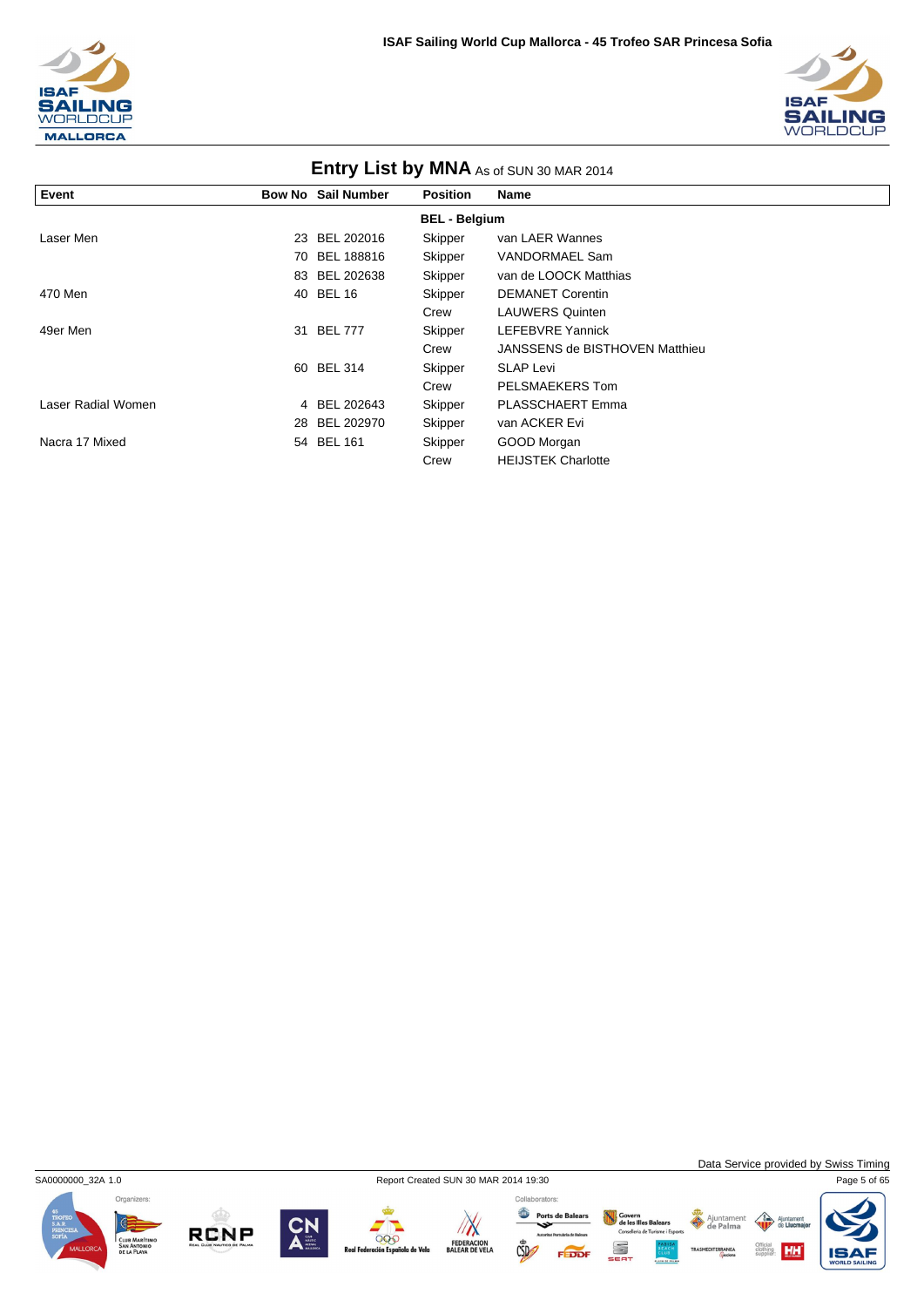



| Event              | <b>Bow No Sail Number</b> | <b>Position</b>      | <b>Name</b>          |
|--------------------|---------------------------|----------------------|----------------------|
|                    |                           | <b>BLR - Belarus</b> |                      |
| Laser Radial Women | 2 BLR 203778              | Skipper              | DROZDOVSKAYA Tatiana |



Data Service provided by Swiss Timing

HH







999

de Vela

Ports de Balears  $\sqrt{N}$ FEDERACION<br>BALEAR DE VELA  $CSD$ 

Collaborators:

Govern<br>de les Illes Balears<br>Conselleria de Turisme i Esport Ajuntamer<br>
de Palma S

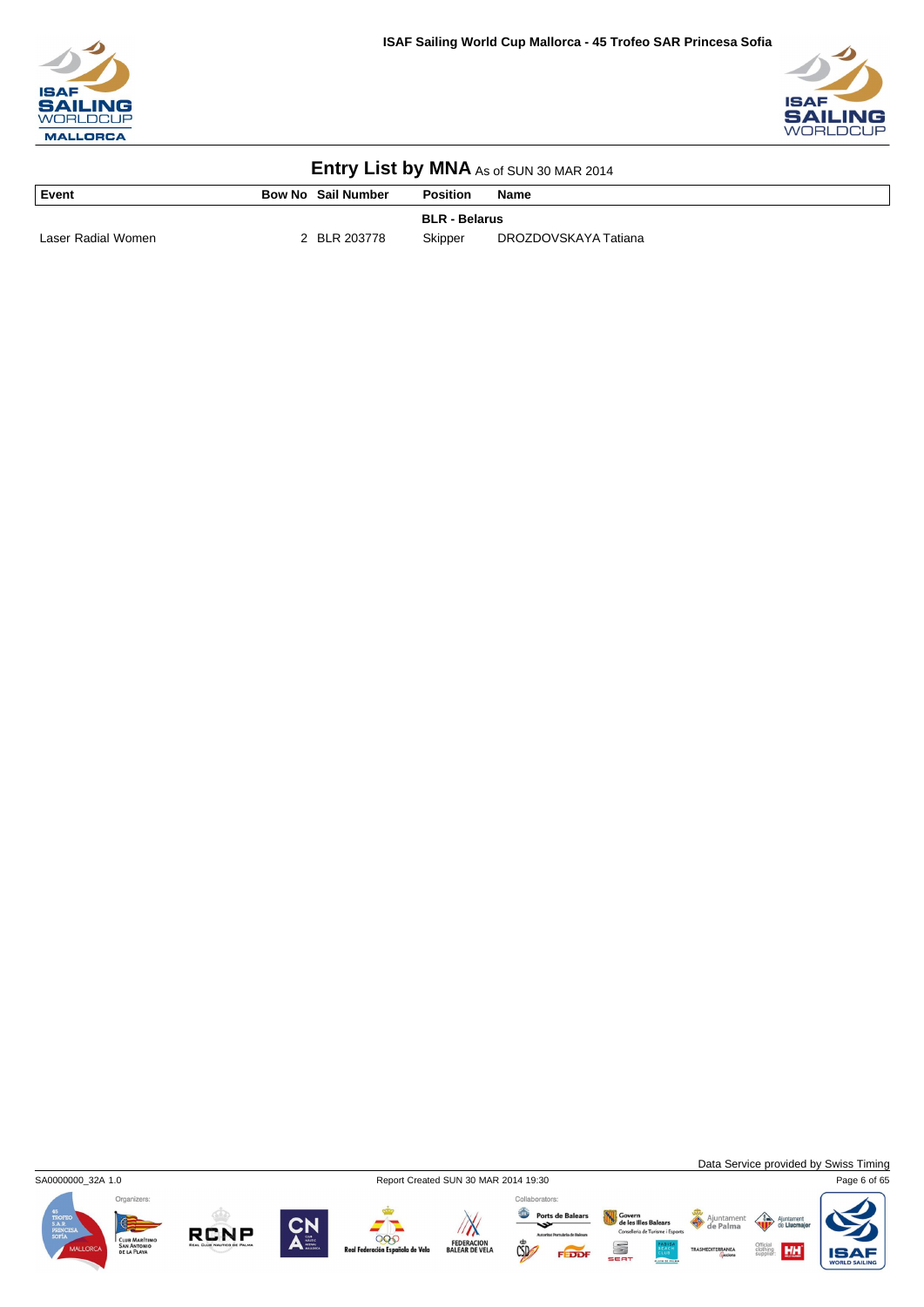



| Event              |             | Bow No Sail Number | <b>Position</b>     | Name                                |
|--------------------|-------------|--------------------|---------------------|-------------------------------------|
|                    |             |                    | <b>BRA - Brazil</b> |                                     |
| Finn Men           |             | 29 BRA-1           | Skipper             | PRADA Bruno                         |
|                    |             | 33 BRA 109         | Skipper             | ZARIF Jorge                         |
| Laser Men          |             | 3 BRA 203765       | Skipper             | <b>FONTES Bruno</b>                 |
|                    |             | 16 BRA 176622      | Skipper             | <b>SCHEIDT Robert</b>               |
|                    |             | 29 BRA 191342      | Skipper             | <b>DELLAGNELO Matheus</b>           |
|                    |             | 89 BRA 204596      | Skipper             | RAMOS VEEREN Alex                   |
| 470 Men            |             | 25 BRA 1           | Skipper             | MENDES DZIOUBANOV Geison            |
|                    |             |                    | Crew                | <b>CANAL THIESEN Gustavo</b>        |
|                    |             | 35 BRA 27          | Skipper             | <b>HADDAD Henrique</b>              |
|                    |             |                    | Crew                | BETHLEM de AMORIM Bruno             |
| 49er Men           |             | 32 BRA 332         | Skipper             | SOFFIATTI GRAEL Marco Soffiatti Gra |
|                    |             |                    | Crew                | PORTILHO BORGES Gabriel Portilho Bo |
|                    |             | 49 BRA 300         | Skipper             | <b>BIANCHI Dante</b>                |
|                    |             |                    | Crew                | LOW-BEER Thomas                     |
| RS:X Men           |             | 1 BRA1             | Skipper             | <b>SANTOS Ricardo</b>               |
|                    |             | 44 BRA127          | Skipper             | <b>BASTOS PEREIRA Gabriel</b>       |
|                    |             | 62 BRA 07          | Skipper             | <b>CARVALHO Albert</b>              |
| 470 Women          |             | 10 BRA 177         | Skipper             | OLIVEIRA Fernanda                   |
|                    |             |                    | Crew                | <b>BARBACHAN Ana Luiza</b>          |
|                    |             | 13 BRA 18          | Skipper             | <b>DECNOP Renata</b>                |
|                    |             |                    | Crew                | SWAN Isabel                         |
|                    |             | 48 BRA 127         | Skipper             | NICOLINO Leticia                    |
|                    |             |                    | Crew                | <b>GOUVEA Mareana</b>               |
| 49er FX Women      | $\mathbf 1$ | <b>BRA 12</b>      | Skipper             | <b>SOFFIATTI GRAEL Martine</b>      |
|                    |             |                    | Crew                | <b>KUNZE Kahena</b>                 |
|                    |             | 26 BRA 198         | Skipper             | <b>SENFFT Juliana</b>               |
|                    |             |                    | Crew                | NICOLINO Gabriela                   |
| <b>RS:X Women</b>  |             | 4 BRA 8            | Skipper             | <b>FREITAS Patricia</b>             |
|                    |             | 18 BRA 49          | Skipper             | <b>MARTINELLI Bruna</b>             |
| Laser Radial Women |             | 22 BRA 175473      | Skipper             | <b>DECNOP Fernanda</b>              |
|                    |             | 67 BRA 175367      | Skipper             | <b>GINAID Odile</b>                 |
|                    |             | 90 BRA 204599      | Skipper             | <b>BOABAID Maria Cristina</b>       |
| Nacra 17 Mixed     |             | 46 BRA 230         | Skipper             | <b>FREITAS Clinio de</b>            |
|                    |             |                    | Crew                | <b>FREITAS Claudia Swan de</b>      |
|                    |             | 55 BRA 231         | Skipper             | <b>ALBRECHT Samuel</b>              |
|                    |             |                    | Crew                | <b>RODRIGUES Georgia</b>            |

Organizers:

SA0000000\_32A 1.0 Report Created SUN 30 MAR 2014 19:30 Page 7 of 65





Data Service provided by Swiss Timing

HH

Ajuntamer<br>de Palma





 $CSD$ 

Govern<br>de les Illes Balears<br>Conselleria de Turisme i Esport S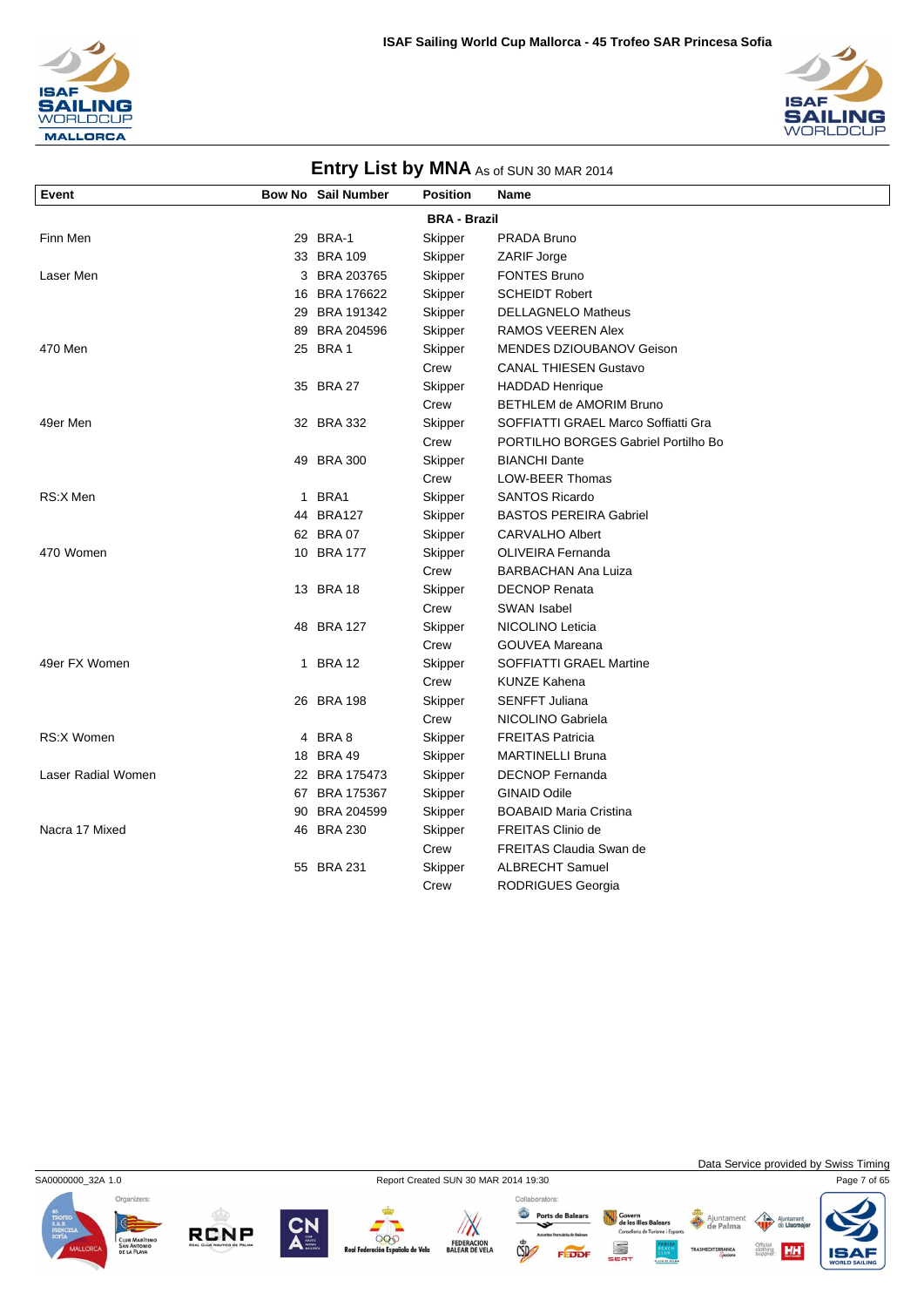



| Event<br><b>The Community of the Community</b> | <b>Bow No Sail Number</b> | <b>Position</b>      | <b>Name</b>    |
|------------------------------------------------|---------------------------|----------------------|----------------|
|                                                |                           | <b>BRN</b> - Bahrain |                |
| Laser Men                                      | 92 BRN 197151             | Skipper              | JANAHI Abdulla |



Data Service provided by Swiss Timing

HH



**RCNP** 







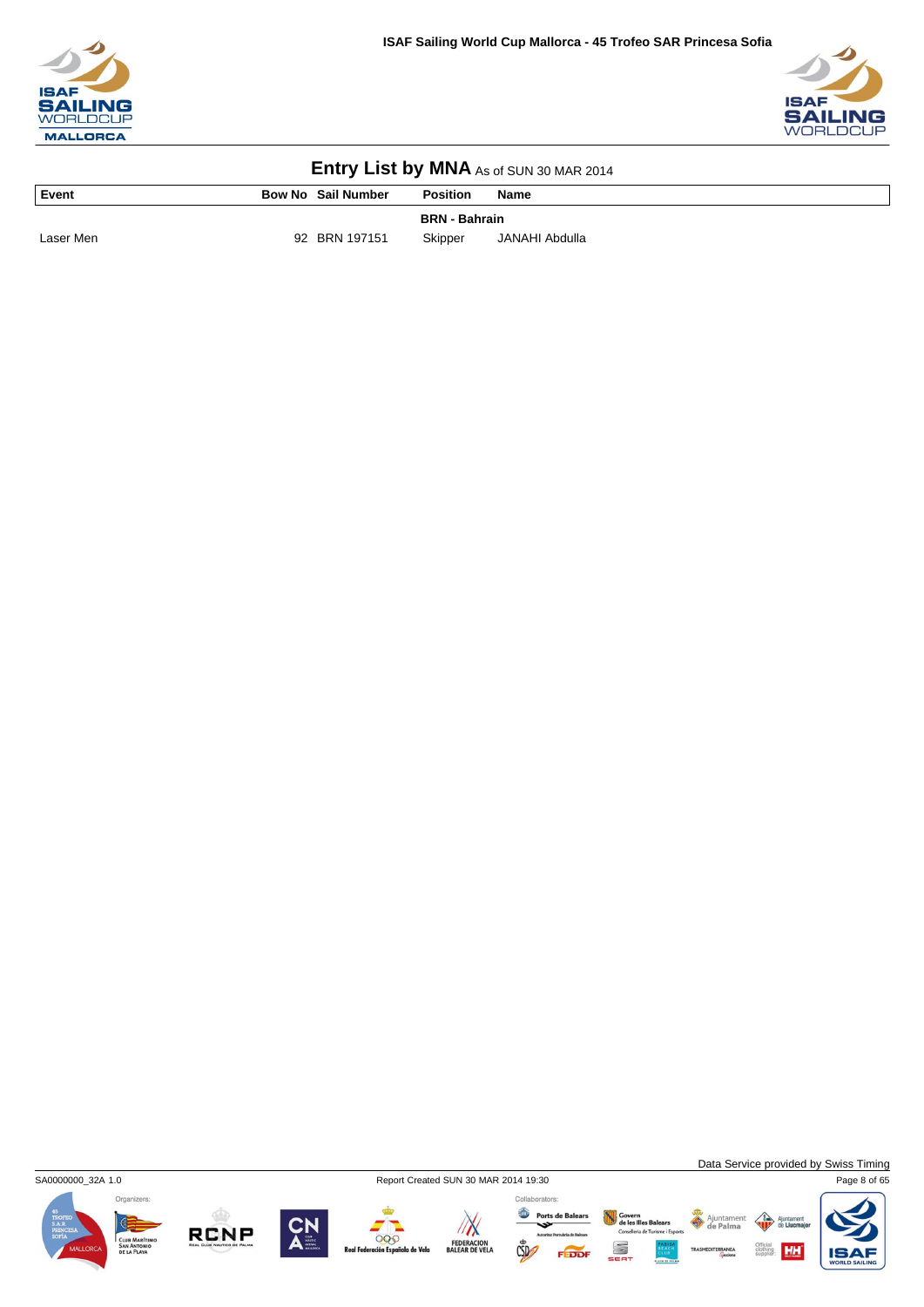



| Entry List by MNA As of SUN 30 MAR 2014 |    |                           |                     |                                  |  |
|-----------------------------------------|----|---------------------------|---------------------|----------------------------------|--|
| Event                                   |    | <b>Bow No Sail Number</b> | <b>Position</b>     | <b>Name</b>                      |  |
|                                         |    |                           | <b>CAN - Canada</b> |                                  |  |
| Finn Men                                |    | 32 CAN 5                  | Skipper             | DOUGLAS Greg                     |  |
|                                         | 51 | <b>CAN 110</b>            | Skipper             | <b>ROBITAILLE Martin</b>         |  |
| Laser Men                               | 33 | CAN 197120                | Skipper             | <b>PARKHILL Lee</b>              |  |
|                                         | 39 | CAN 200610                | Skipper             | DAVIS Robert                     |  |
|                                         |    | 44 CAN 184589             | Skipper             | <b>RAMSHAW Tom</b>               |  |
|                                         |    | 52 CAN 197116             | Skipper             | <b>RYDER Matthew</b>             |  |
|                                         |    | 53 CAN 197731             | Skipper             | <b>McLAUGHLIN Evert</b>          |  |
|                                         |    | 65 CAN 197160             | Skipper             | <b>HEINZEMANN Alexander</b>      |  |
| 49er Men                                | 71 | <b>CAN 311</b>            | Skipper             | FERGUSON John                    |  |
|                                         |    |                           | Crew                | <b>FERGUSON Arthur</b>           |  |
| 49er FX Women                           |    | 34 CAN 812                | Skipper             | <b>RAFUSE Erin</b>               |  |
|                                         |    |                           | Crew                | <b>BOYD Danielle</b>             |  |
| RS:X Women                              |    | 32 CAN 65                 | Skipper             | <b>BONNEAU-CHARLAND Laurence</b> |  |
|                                         |    | 52 CAN 24                 | Skipper             | <b>MEW Olivia</b>                |  |
| Laser Radial Women                      |    | 25 CAN 200022             | Skipper             | <b>MERRY Claire</b>              |  |
|                                         | 91 | CAN 200605                | Skipper             | <b>BERTOLD Isabella</b>          |  |
| Nacra 17 Mixed                          | 23 | <b>CAN 100</b>            | Skipper             | <b>RAMSAY Luke</b>               |  |
|                                         |    |                           | Crew                | <b>GIRKE Nikola</b>              |  |

Organizers:

**RCNP** 

SA0000000\_32A 1.0 Report Created SUN 30 MAR 2014 19:30 Page 9 of 65

000 iola de Vela



Govern<br>de les Illes Balears<br>Conselleria de Turisme i Esports

S

FEDDI

Ajuntament

Data Service provided by Swiss Timing

 $\left\langle \right\rangle$ Ajunta<br>de Lli

Official<br>clothing **HH** 

IS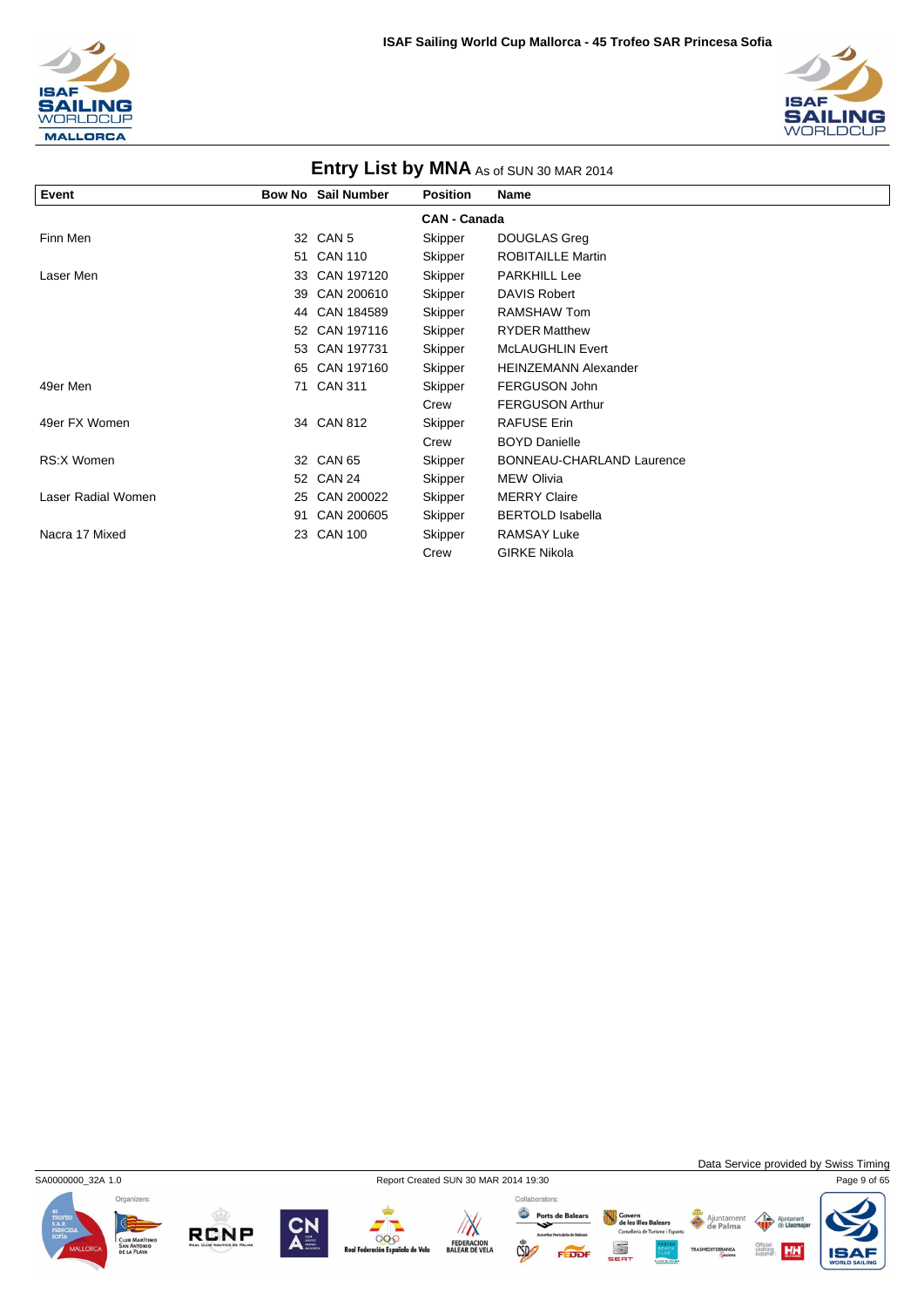



| <b>ETILLY LIST DY IVITAL</b> AS OF SUN 30 MAR 2014 |                    |                           |                 |                                  |  |  |  |
|----------------------------------------------------|--------------------|---------------------------|-----------------|----------------------------------|--|--|--|
| Event                                              |                    | <b>Bow No Sail Number</b> | <b>Position</b> | Name                             |  |  |  |
|                                                    | <b>CHI - Chile</b> |                           |                 |                                  |  |  |  |
| 49er Men                                           |                    | 72 CHI 1216               | Skipper         | <b>GREZ AHRENS Benjamin</b>      |  |  |  |
|                                                    |                    |                           | Crew            | <b>GREZ Cristobal</b>            |  |  |  |
| RS:X Men                                           |                    | 63 CHI 1                  | Skipper         | <b>HERMAN KRETSCHMER Eduardo</b> |  |  |  |
| 470 Women                                          |                    | 34 CHI 2                  | Skipper         | <b>HORWITZ Nadja</b>             |  |  |  |
|                                                    |                    |                           | Crew            | <b>MALSCH Carmina</b>            |  |  |  |



**RCNP** 



000

iola de Vela

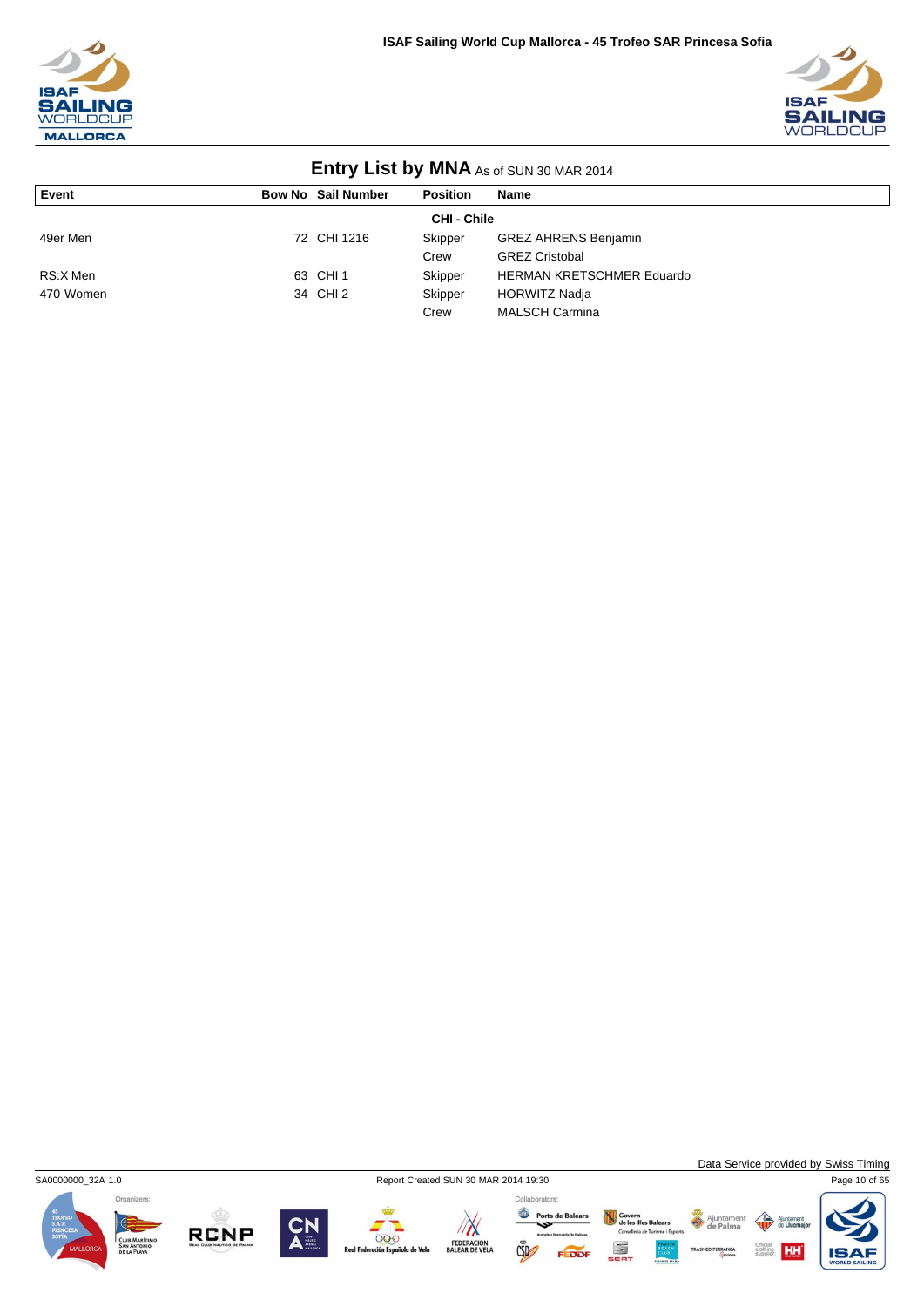



|                    |                           |                    | $\frac{1}{2}$ . $\frac{1}{2}$ . $\frac{1}{2}$ . $\frac{1}{2}$ . $\frac{1}{2}$ . $\frac{1}{2}$ . $\frac{1}{2}$ . $\frac{1}{2}$ . $\frac{1}{2}$ |  |
|--------------------|---------------------------|--------------------|-----------------------------------------------------------------------------------------------------------------------------------------------|--|
| Event              | <b>Bow No Sail Number</b> | <b>Position</b>    | Name                                                                                                                                          |  |
|                    |                           | <b>CHN - China</b> |                                                                                                                                               |  |
| Laser Men          | 66 CHN 205040             | Skipper            | <b>HUICHAO Chen</b>                                                                                                                           |  |
| 470 Men            | 63 CHN 1267               | Skipper            | LAN Hao                                                                                                                                       |  |
|                    |                           | Crew               | <b>WANG Chao</b>                                                                                                                              |  |
|                    | 64 CHN 1041               | Skipper            | LIU Wuwei                                                                                                                                     |  |
|                    |                           | Crew               | LYU Dongwu                                                                                                                                    |  |
|                    | 65 CHN 67                 | Skipper            | XU Zangjun                                                                                                                                    |  |
|                    |                           | Crew               | WANG Wei                                                                                                                                      |  |
| RS:X Men           | 20 CHN 6                  | Skipper            | LIU Chunzhuang                                                                                                                                |  |
|                    | 26 CHN 8                  | Skipper            | <b>FANG Zhennan</b>                                                                                                                           |  |
|                    | 35 CHN 1                  | Skipper            | <b>WANG Aichen</b>                                                                                                                            |  |
|                    | 64 CHN 7                  | Skipper            | SHI Chuankun                                                                                                                                  |  |
| 470 Women          | 21 CHN 616                | Skipper            | XU Xiaomei                                                                                                                                    |  |
|                    |                           | Crew               | <b>FENG Lei</b>                                                                                                                               |  |
|                    | 26 CHN 1211               | Skipper            | ZHANG Nan                                                                                                                                     |  |
|                    |                           | Crew               | LYU Yixiao                                                                                                                                    |  |
|                    | 31 CHN 619                | Skipper            | <b>CHEN Shasha</b>                                                                                                                            |  |
|                    |                           | Crew               | GAO Haiyan                                                                                                                                    |  |
|                    | 49 CHN 1261               | Skipper            | <b>FENG Huimin</b>                                                                                                                            |  |
|                    |                           | Crew               | <b>HUANG Lizhu</b>                                                                                                                            |  |
| RS:X Women         | 11 CHN 3                  | Skipper            | <b>WENG Qiaoshan</b>                                                                                                                          |  |
|                    | 19 CHN 2                  | Skipper            | <b>ZHENG Manjia</b>                                                                                                                           |  |
|                    | 20 CHN 1                  | Skipper            | <b>CHEN Peina</b>                                                                                                                             |  |
|                    | 24 CHN 7                  | Skipper            | LU Yunxiu                                                                                                                                     |  |
|                    | 27 CHN 5                  | Skipper            | <b>WU Jiahui</b>                                                                                                                              |  |
|                    | 38 CHN 4                  | Skipper            | MA Jiao                                                                                                                                       |  |
|                    | 40 CHN 9                  | Skipper            | <b>SUN Jiali</b>                                                                                                                              |  |
| Laser Radial Women | 3 CHN 201111              | Skipper            | <b>ZHANG Dongshuang</b>                                                                                                                       |  |
|                    | 62 CHN 201213             | Skipper            | <b>GU Min</b>                                                                                                                                 |  |
|                    | 92 CHN 201910             | Skipper            | HU Nana                                                                                                                                       |  |

SA0000000\_32A 1.0 Report Created SUN 30 MAR 2014 19:30 Page 11 of 65





Govern<br>de les Illes Balears<br>Conselleria de Turisme i Esport

S

Ajuntamer

Data Service provided by Swiss Timing

HH





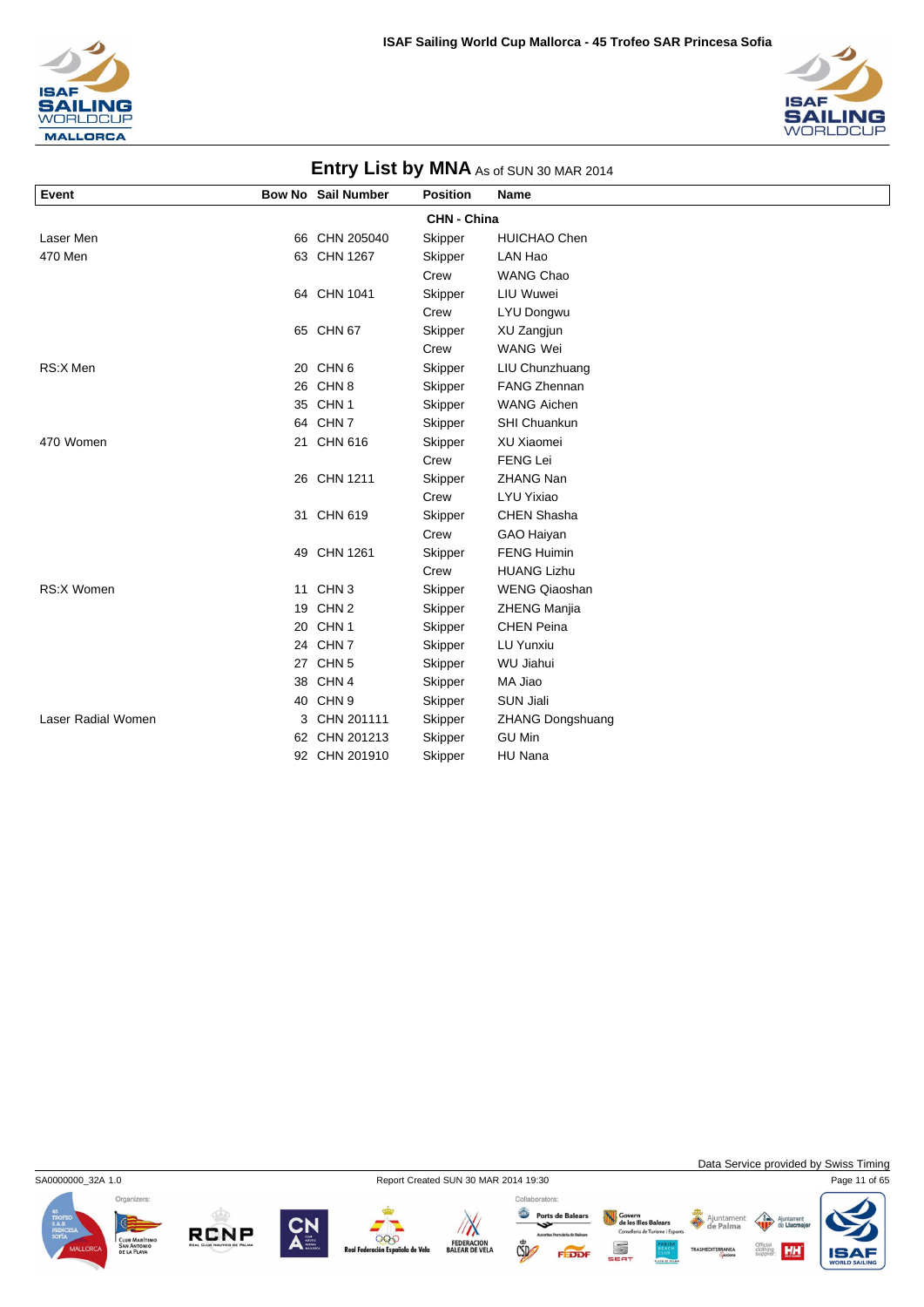



|                    | <b>EINIY LIST DY IVINA</b> As of SUN 30 MAR 2014 |                           |                      |                                 |  |  |  |
|--------------------|--------------------------------------------------|---------------------------|----------------------|---------------------------------|--|--|--|
| Event              |                                                  | <b>Bow No Sail Number</b> | <b>Position</b>      | <b>Name</b>                     |  |  |  |
|                    |                                                  |                           | <b>CRO - Croatia</b> |                                 |  |  |  |
| Finn Men           |                                                  | 12 CRO 69                 | Skipper              | <b>VUJASINOVIC Milan</b>        |  |  |  |
|                    |                                                  | 21 CRO 524                | Skipper              | <b>KLJAKOVIC GASPIC Ivan</b>    |  |  |  |
|                    | 61                                               | CRO <sub>6</sub>          | Skipper              | LOVROVIC Dan                    |  |  |  |
| Laser Men          |                                                  | CRO 204731                | Skipper              | <b>STIPANOVIC Tonci</b>         |  |  |  |
|                    |                                                  | 25 CRO 197294             | Skipper              | <b>JURISIAE Filip</b>           |  |  |  |
|                    | 80                                               | CRO 179403                | Skipper              | VISIC Toma                      |  |  |  |
|                    |                                                  | 82 CRO 194830             | Skipper              | <b>BUGARIN Bogoslav</b>         |  |  |  |
|                    |                                                  | 136 CRO 202974            | Skipper              | <b>MIHELIC Daniel</b>           |  |  |  |
| 470 Men            |                                                  | 3 CRO 83                  | Skipper              | <b>FANTELA Sime</b>             |  |  |  |
|                    |                                                  |                           | Crew                 | MARENIC Igor                    |  |  |  |
| 49er Men           |                                                  | 9 CRO 13                  | Skipper              | <b>KOSTOV Pavle</b>             |  |  |  |
|                    |                                                  |                           | Crew                 | <b>CUPAC Petar</b>              |  |  |  |
| RS:X Men           |                                                  | 34 CRO 751                | Skipper              | <b>MRATOVIC Luka</b>            |  |  |  |
|                    |                                                  | 46 CRO 9                  | Skipper              | <b>FANTELA Mihovil</b>          |  |  |  |
| 470 Women          |                                                  | 9 CRO 111                 | Skipper              | <b>NINCEVIC Enja</b>            |  |  |  |
|                    |                                                  |                           | Crew                 | <b>ZUPAN Romana</b>             |  |  |  |
| Laser Radial Women | 16                                               | CRO 199055                | Skipper              | <b>MIHELIAE Tina</b>            |  |  |  |
|                    | 69                                               | CRO 201668                | Skipper              | <b>DEMICHELI VITTURI Andela</b> |  |  |  |
|                    | 71                                               | CRO 201669                | Skipper              | <b>ZELIAE Ana</b>               |  |  |  |
|                    |                                                  | 84 CRO 197294             | Skipper              | <b>LULIAE Sandra</b>            |  |  |  |



**RCNP** 



999

la de Vela

 $\mathbb{Z}$ 

FEDERACION<br>BALEAR DE VELA

 $CSD$ 

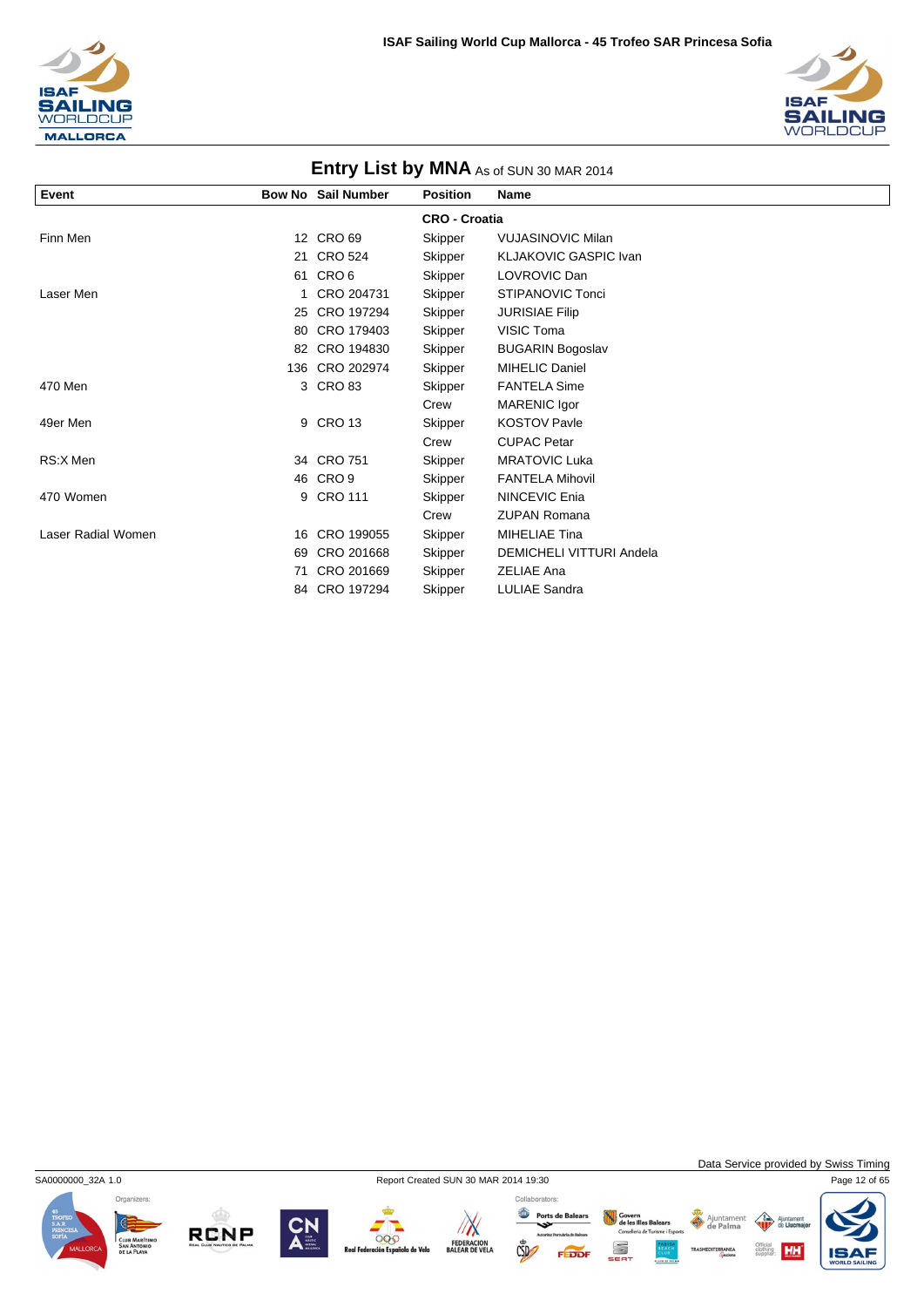



| <b>LITTLE YOUR LIST DY IVITY AS OF SUN 30 MAR 2014</b> |  |                           |                     |                            |  |
|--------------------------------------------------------|--|---------------------------|---------------------|----------------------------|--|
| Event                                                  |  | <b>Bow No Sail Number</b> | <b>Position</b>     | <b>Name</b>                |  |
|                                                        |  |                           | <b>CYP - Cyprus</b> |                            |  |
| Laser Men                                              |  | 4 CYP 205124              | Skipper             | <b>KONTIDES Pavlos</b>     |  |
| RS:X Men                                               |  | 13 CYP 1                  | Skipper             | <b>CARIOLOU Andreas</b>    |  |
|                                                        |  | 50 CYP 9                  | Skipper             | <b>MALEKKIDES Michalis</b> |  |



**RCNP** 



999

la de Vela

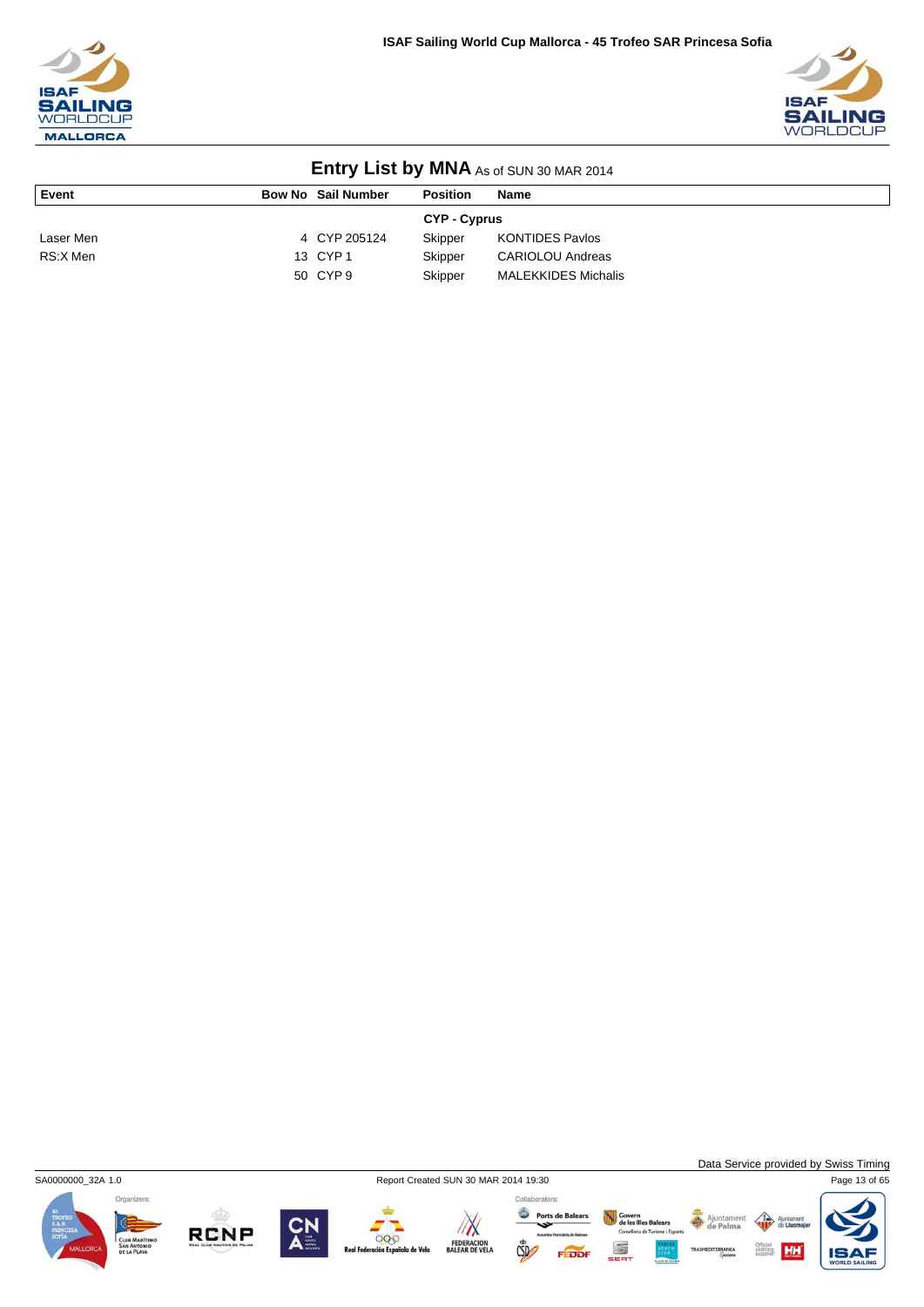



| <b>ETILLY LIST DY IVINA AS of SUN 30 MAR 2014</b> |    |                    |                 |                            |  |  |  |
|---------------------------------------------------|----|--------------------|-----------------|----------------------------|--|--|--|
| Event                                             |    | Bow No Sail Number | <b>Position</b> | Name                       |  |  |  |
| <b>CZE - Czech Republic</b>                       |    |                    |                 |                            |  |  |  |
| Finn Men                                          |    | 14 CZE 1           | Skipper         | <b>MAIER Michael</b>       |  |  |  |
|                                                   |    | 20 CZE 85          | Skipper         | <b>VIKA Tomas</b>          |  |  |  |
|                                                   |    | 47 CZE 5           | Skipper         | <b>TEPLY Ondrei</b>        |  |  |  |
| Laser Men                                         | 45 | CZE 202887         | Skipper         | <b>TEPLY Viktor</b>        |  |  |  |
|                                                   |    | 120 CZE 192589     | Skipper         | <b>NOVOTNY Stepan</b>      |  |  |  |
| 470 Women                                         |    | 45 CZE 7           | Skipper         | CHUDEJOVA Hana             |  |  |  |
|                                                   |    |                    | Crew            | MRZILKOVA Lenka            |  |  |  |
| Laser Radial Women                                | 35 | CZE 196989         | Skipper         | AUDYOVA Marketa            |  |  |  |
|                                                   |    | 72 CZE 199434      | Skipper         | <b>BEZDEKOVA Martina</b>   |  |  |  |
|                                                   | 93 | CZE 202635         | Skipper         | KOZELSKA FENCLOVA Veronika |  |  |  |

### **Entry List by MNA** As of SUN 2014



**RCNP** 



000

ola de Vela

 $\sqrt{N}$ 

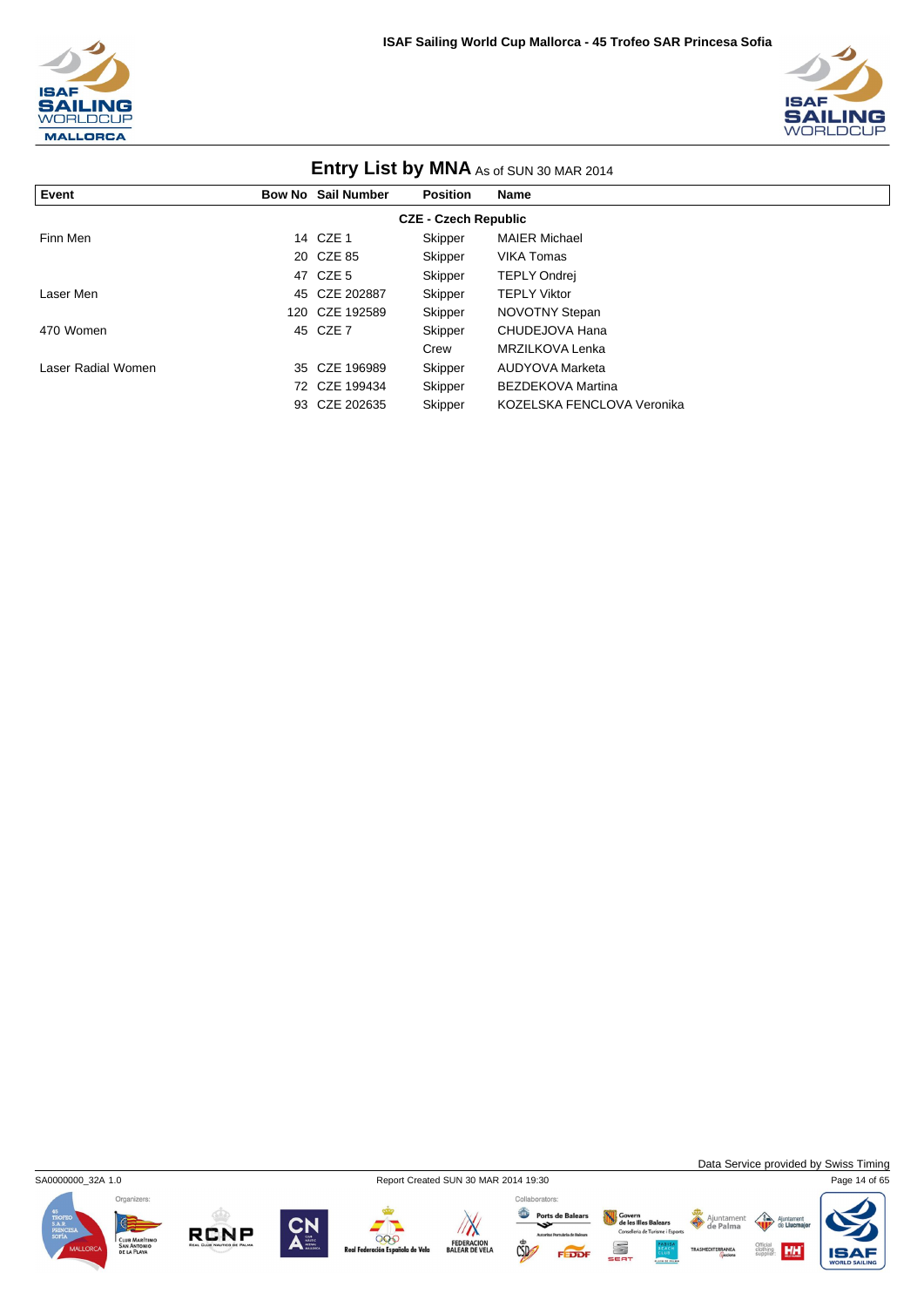



#### **Entry List by MNA** As of SUN 30 MAR 2014 **Event Bow No Sail Number Position Name DEN - Denmark** Finn Men **1988** Skipper BOIDIN Martin **Finn Men** 66 DEN 23 68 DEN 4 Skipper BENDIX Mads Laser Men 84 DEN 203067 Skipper HANSEN Michael 103 DEN 206366 Skipper GULDBERG ROST Christian 470 Men 164 Skipper TOBIASEN Balder Crew JOHANSEN Magnus Jung 49er Men 1980 and 3 DEN 30 Skipper WARRER Jonas Crew LANG Peter 18 DEN 132 Skipper LUBECK Mads Emil Stephensen Crew LUBECK Christian Peter Stephense 48 DEN 711 Skipper HEMDORFF Tobias Crew FRUERGAARD Martin RS:X Men **12 DEN 158** Skipper FLEISCHER Sebastian 49er FX Women 3 DEN 11 Skipper BAAD NIELSEN Ida Marie Crew THUSGAARD OLSEN Marie 5 DEN 136 Skipper HANSEN Jena Mai Crew SALSKOV-IVERSEN Katja 16 DEN 49 Skipper SCHUTT Maiken Crew SCHUTT Anne-Julie RS:X Women 26 DEN 321 Skipper BUHL-HANSEN Laerke Laser Radial Women **7 DEN 201407** Skipper RINDOM Anne-Marie 13 DEN 204750 Skipper TOFTEDAL Sarah Gunni 44 DEN 198297 Skipper SLOTSGAARD Sofie 66 DEN 199071 Skipper CARLSEN Celine Nacra 17 Mixed **37 DEN 080** Skipper THOMSEN Anne-Line Lyngs Crew KRISTENSEN S Ren 39 DEN 017 Skipper NORREGAARD Allan Crew JUST EMSVANG Line 41 DEN 187 Skipper ANDREASEN Anette Viborg Crew BJ RNHOLT Nicolaj 47 DEN 082 Skipper CENHOLT CHRISTIANSEN Lin Ea Crew HALSTEEN THOMSEN Anders

SA0000000\_32A 1.0 Report Created SUN 30 MAR 2014 19:30 Page 15 of 65







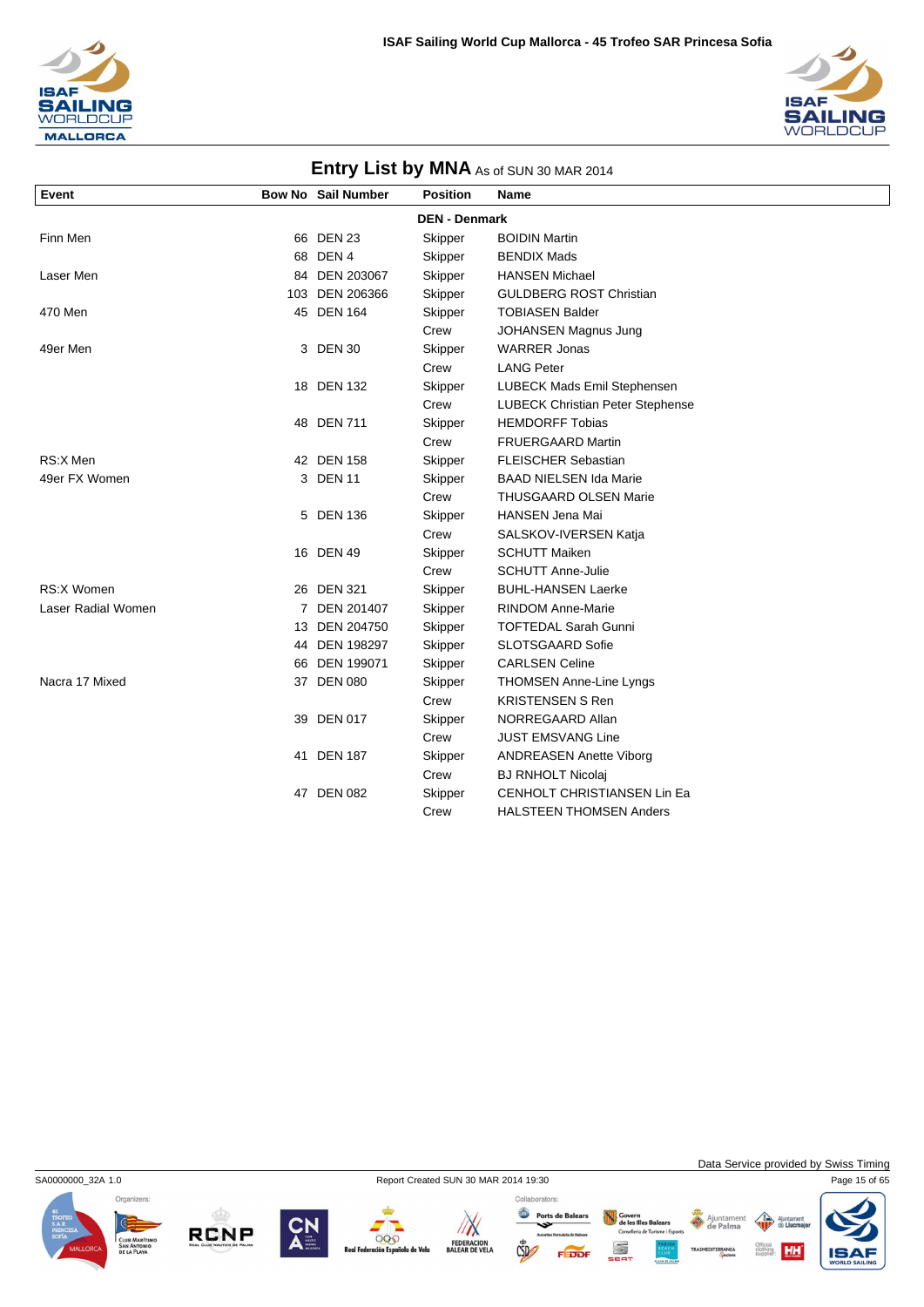



| Event     | <b>Bow No Sail Number</b> | <b>Position</b> | Name                            |
|-----------|---------------------------|-----------------|---------------------------------|
|           |                           | ESP - Spain     |                                 |
| Finn Men  | 27 ESP 8                  | Skipper         | <b>GUITIAN Pablo</b>            |
|           | 39 ESP7                   | Skipper         | MUSCAT Alejandro                |
|           | 49 ESP 500                | Skipper         | ARANZUEQUE TORMO Jose Alejandro |
|           | 54 ESP 161                | Skipper         | FERNANDEZ VASCO Miguel          |
|           | 78 ESP 313                | Skipper         | PARRA ARRONDO Antonio           |
|           | 80 ESP 112                | Skipper         | ROS MARTINEZ Fernando           |
| Laser Men | 35 ESP 197295             | Skipper         | <b>BLANCO ALBALAT Joaquin</b>   |
|           | 46 ESP 204673             | Skipper         | ROGEL SANCHEZ Jesus             |
|           | 87 ESP 190992             | Skipper         | <b>FLORES MARTIN Guillermo</b>  |
|           | 99 ESP 203561             | Skipper         | <b>TOUS Xavier</b>              |
|           | 108 ESP 206336            | Skipper         | <b>CRUZ Gaston</b>              |
|           | 114 ESP 202382            | Skipper         | MAS VI ES Borja                 |
|           | 123 ESP 185048            | Skipper         | ROSELLO GARCIA Carlos           |
|           | 125 ESP 197683            | Skipper         | MONCADA SANCHEZ Miguel          |
|           | 129 ESP 189278            | Skipper         | CARDONA Joan                    |
|           | 137 ESP 189295            | Skipper         | <b>SALV Toni</b>                |
|           | 138 ESP 203771            | Skipper         | <b>CABRERA Kein</b>             |
|           | 139 ESP 205753            | Skipper         | <b>SCHILT CATAFAL Pau</b>       |
|           | 140 ESP 180845            | Skipper         | <b>CABOT TALENS Eduard</b>      |
|           | 141 ESP 183933            | Skipper         | DOMINGUEZ LIZAN Hugo            |
|           | 142 ESP 185152            | Skipper         | DOMINGUEZ LIZAN Hector          |
| 470 Men   | 12 ESP 9                  | Skipper         | <b>BARREIROS RODRIGUEZ Onan</b> |
|           |                           | Crew            | CURBELO CABRERA Juan            |
|           | 16 ESP 769                | Skipper         | MARTINEZ DORESTE Jorge          |
|           |                           | Crew            | SARMIENTO PADILLA Aaron         |
|           | 21 ESP 44                 | Skipper         | XAMMAR HERNANDEZ Jordi          |
|           |                           | Crew            | <b>HERP MORELL Joan</b>         |
|           | 34 ESP 4                  | Skipper         | BERROCAL FERRER Adolfo          |
|           |                           | Crew            | COLL MENENDEZ Ruben             |
|           | 48 ESP 1                  | Skipper         | <b>CHARLES VILA David</b>       |
|           |                           | Crew            | <b>CHARLES VILA Alex</b>        |
|           | 53 ESP 666                | Skipper         | <b>ANTICH VICENS Xavier</b>     |
|           |                           | Crew            | <b>TERRONES Pedro</b>           |
|           | 66 ESP 22                 | Skipper         | <b>TABARES Rayco</b>            |
|           |                           | Crew            | <b>GONZALEZ Alfredo</b>         |
| 49er Men  | 20 ESP 32                 | Skipper         | PAZ BLANCO Carlos               |
|           |                           | Crew            | PAZ BLANCO Anton                |
|           | 29 ESP 900                | Skipper         | <b>BOTIN Diego</b>              |
|           |                           | Crew            | <b>TURRADO Pablo</b>            |
|           | 38 ESP 161                | Skipper         | <b>ROBLES LORENTE Carlos</b>    |
|           |                           | Crew            | CODINA SERRA Dani               |
|           | 46 ESP 800                | Skipper         | PAYA CANAL Victor               |
|           |                           | Crew            | del ARCO GIL Alvaro             |
|           | 66 ESP 683                | Skipper         | LLENA Marti                     |
|           |                           | Crew            | LLENA Jordi                     |









SA0000000\_32A 1.0 Report Created SUN 30 MAR 2014 19:30 Page 16 of 65 Data Service provided by Swiss Timing

HH

Ajuntamer<br>de Palma

Govern<br>de les Illes Balears<br>Conselleria de Turisme i Esport

S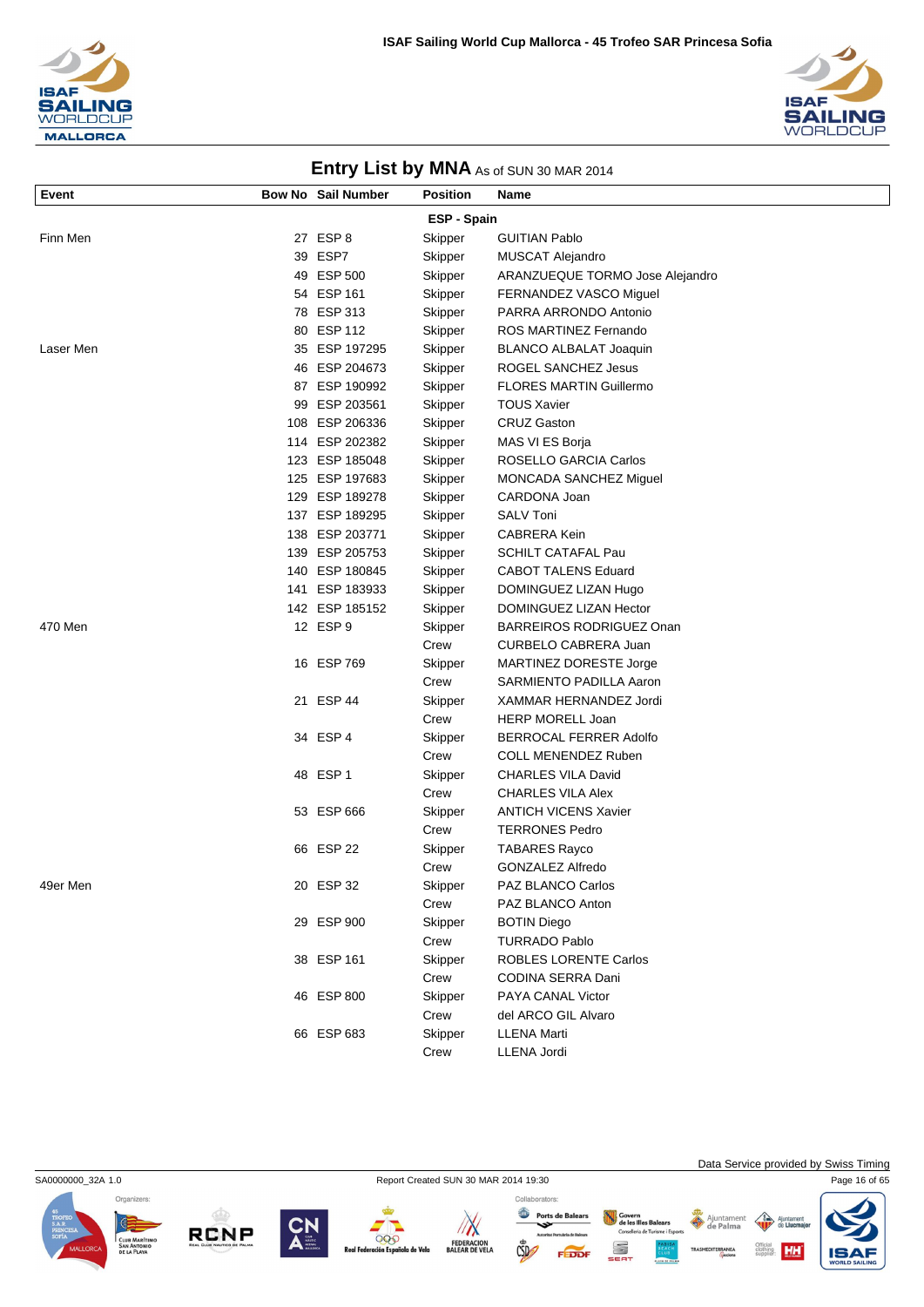



| Event              | <b>Bow No Sail Number</b> | <b>Position</b> | Name                             |
|--------------------|---------------------------|-----------------|----------------------------------|
| RS:X Men           | 2 ESP-7                   | Skipper         | PASTOR LAFUENTE Ivan             |
|                    | 15 ESP 8                  | Skipper         | <b>MORENO VEGA Juan Manuel</b>   |
|                    | 16 ESP 3                  | Skipper         | CARDONA BOCARANDO Joan Carles    |
|                    | 32 ESP29                  | Skipper         | <b>ESCANDELL MARI Sergi</b>      |
|                    | 40 ESP 20                 | Skipper         | CARRACEDO-SERRA Borja            |
|                    | 53 ESP 16                 | Skipper         | RIVERA RODRIGUEZ Alvaro          |
|                    | 56 ESP 75                 | Skipper         | <b>GARCIA QUEROL Eduard</b>      |
|                    | 59 ESP 70                 | Skipper         | <b>BONET MACIAS Toni</b>         |
|                    | 66 ESP2                   | Skipper         | <b>MONTILLA Javier</b>           |
|                    | 67 ESP4                   | Skipper         | <b>VIEITO COBIAN Tomas</b>       |
| 470 Women          | 23 ESP 133                | Skipper         | <b>GALLEGO Marina</b>            |
|                    |                           | Crew            | <b>REYES Fatima</b>              |
|                    | 25 ESP 6                  | Skipper         | <b>BOU SERRA Alba</b>            |
|                    |                           | Crew            | SUBIRA FELIP Julia               |
|                    | 27 ESP 14                 | Skipper         | CORNUDELLA RAVETLLAT B Rbara     |
|                    |                           | Crew            | LOPEZ RAVETLLAT Sara             |
|                    | 32 ESP 27                 | Skipper         | PUMARIEGA Angela                 |
|                    |                           | Crew            | <b>CANTERO Patricia</b>          |
|                    | 40 ESP 2                  | Skipper         | <b>TORO Sofia</b>                |
|                    |                           | Crew            | SARASOLA Laura                   |
| 49er FX Women      | 12 ESP 23                 | Skipper         | <b>ECHEGOYEN Tamara</b>          |
|                    |                           | Crew            | <b>BETANZOS Berta</b>            |
|                    | 35 ESP 294                | Skipper         | <b>MIQUEL MOLONS Aura</b>        |
|                    |                           | Crew            | ROCA MATA Silvia                 |
|                    | 47 ESP 986                | Skipper         | <b>CORO LEVEQUE Patricia</b>     |
|                    |                           | Crew            | <b>BRUGMAN CABOT Nora</b>        |
| <b>RS:X Women</b>  | 5 ESP 1                   | Skipper         | <b>MANCHON Blanca</b>            |
|                    | 25 ESP 12                 | Skipper         | LAMADRID TRUEBA Pilar            |
|                    | 29 ESP 5                  | Skipper         | <b>ALABAU NEIRA Marina</b>       |
|                    | 42 ESP-2                  | Skipper         | CARRACEDO-SERRA Blanca           |
|                    | 48 ESP 56                 | Skipper         | DOMINGUEZ Antonia                |
| Laser Radial Women | 23 ESP 182149             | Skipper         | CEBRIAN MARTINEZ de LAGOS Alicia |
|                    | 52 ESP 198727             | Skipper         | REINO CACHO Martina              |
|                    | 60 ESP 200949             | Skipper         | <b>CABRERA PEREZ Maria</b>       |
|                    | 75 ESP 205271             | Skipper         | <b>SOLER Paula</b>               |
|                    | 77 ESP 190976             | Skipper         | DORESTE SOLER Andrea             |
|                    | 78 ESP 192397             | Skipper         | <b>GARCIA AGUILAR Cristina</b>   |
|                    | 79 ESP 203517             | Skipper         | <b>BAUZ Aina</b>                 |
|                    | 82 ESP 205274             | Skipper         | <b>ARIZA Natalia</b>             |
|                    | 85 ESP 198726             | Skipper         | ELEJABEITIA MORENO Alba          |
|                    | 86 ESP 183030             | Skipper         | <b>BONET PUIG Magdalena</b>      |
|                    | 94 ESP 202982             | Skipper         | <b>MURO Beatriz</b>              |
|                    | 95 ESP 206337             | Skipper         | LUQUE GONZALEZ Yolanda           |
|                    | 96 ESP 192692             | Skipper         | ALBELDA GIMENO Lucia             |
|                    | 97 ESP 202357             | Skipper         | <b>GIL TATAY Eva</b>             |
| Nacra 17 Mixed     | 10 ESP 204                | Skipper         | <b>MARTINEZ Iker</b>             |
|                    |                           | Crew            | PACHECO Tara                     |

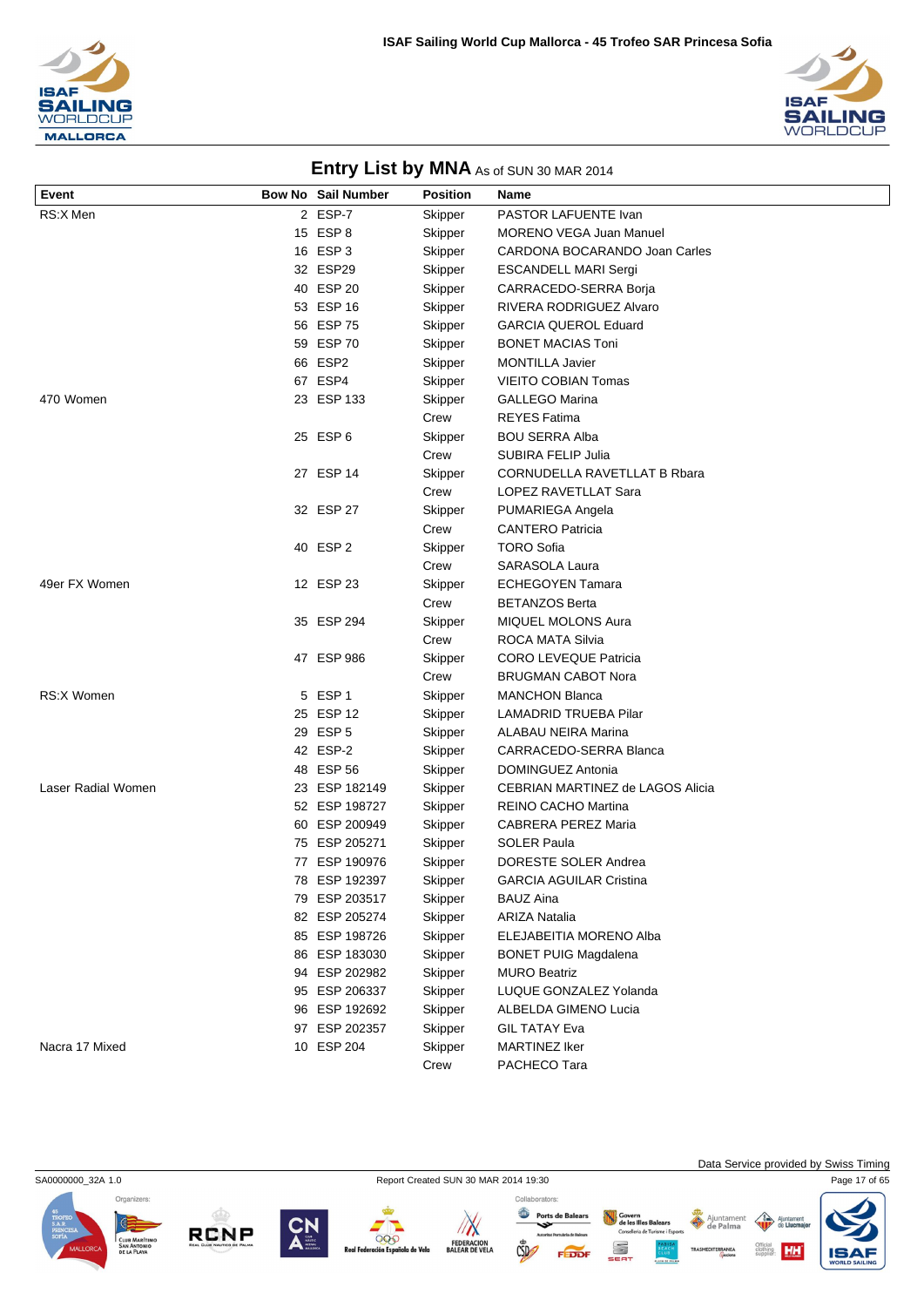



| Event            | _____<br><b>Bow No Sail Number</b> | <b>Position</b> | Name                             |
|------------------|------------------------------------|-----------------|----------------------------------|
|                  |                                    |                 |                                  |
|                  | 16 ESP 016                         | Skipper         | <b>RIVAS MAS Toni</b>            |
|                  |                                    | Crew            | <b>TUTZO MORENO Laia</b>         |
|                  | 30 ESP 188                         | Skipper         | <b>LLARGUES Elisabet</b>         |
|                  |                                    | Crew            | <b>ESCUDE Fabian</b>             |
|                  | 33 ESP 198                         | Skipper         | <b>VERDAGUER Marc</b>            |
|                  |                                    | Crew            | <b>LOPEZ Marina</b>              |
|                  | 56 ESP 207                         | Skipper         | <b>ASCENSION Roca de Togores</b> |
|                  |                                    | Crew            | <b>VERNON Cerdan Ming</b>        |
|                  | 57 ESP 151                         | Skipper         | <b>STADEL SEILER Sven</b>        |
|                  |                                    | Crew            | LUJAN MORA Sara                  |
| $2.4 \text{ mR}$ | 8 ESP 7                            | Skipper         | MAESTRE HERNANDEZ Antonio        |
|                  | 9 ESP 29                           | Skipper         | PI EIRO ASPERA Francisco Javier  |
|                  | 10 ESP 509                         | Skipper         | ANDARIAS Rafa                    |
|                  | 11 ESP 18                          | Skipper         | <b>GUERRA RODRIGUEZ Jose</b>     |
|                  | 13 ESP 215                         | Skipper         | <b>SANCHEZ CAMUS Manuel</b>      |
|                  | 14 ESP 16                          | Skipper         | MELGAREJO MA Borja               |
|                  | 15 ESP 15                          | Skipper         | <b>MONTES VORCY Arturo</b>       |



Data Service provided by Swiss Timing

HH

Organizers:









Govern<br>de les Illes Balears<br>Conselleria de Turisme i Esports Ports de Balears Ajuntamer S EDD

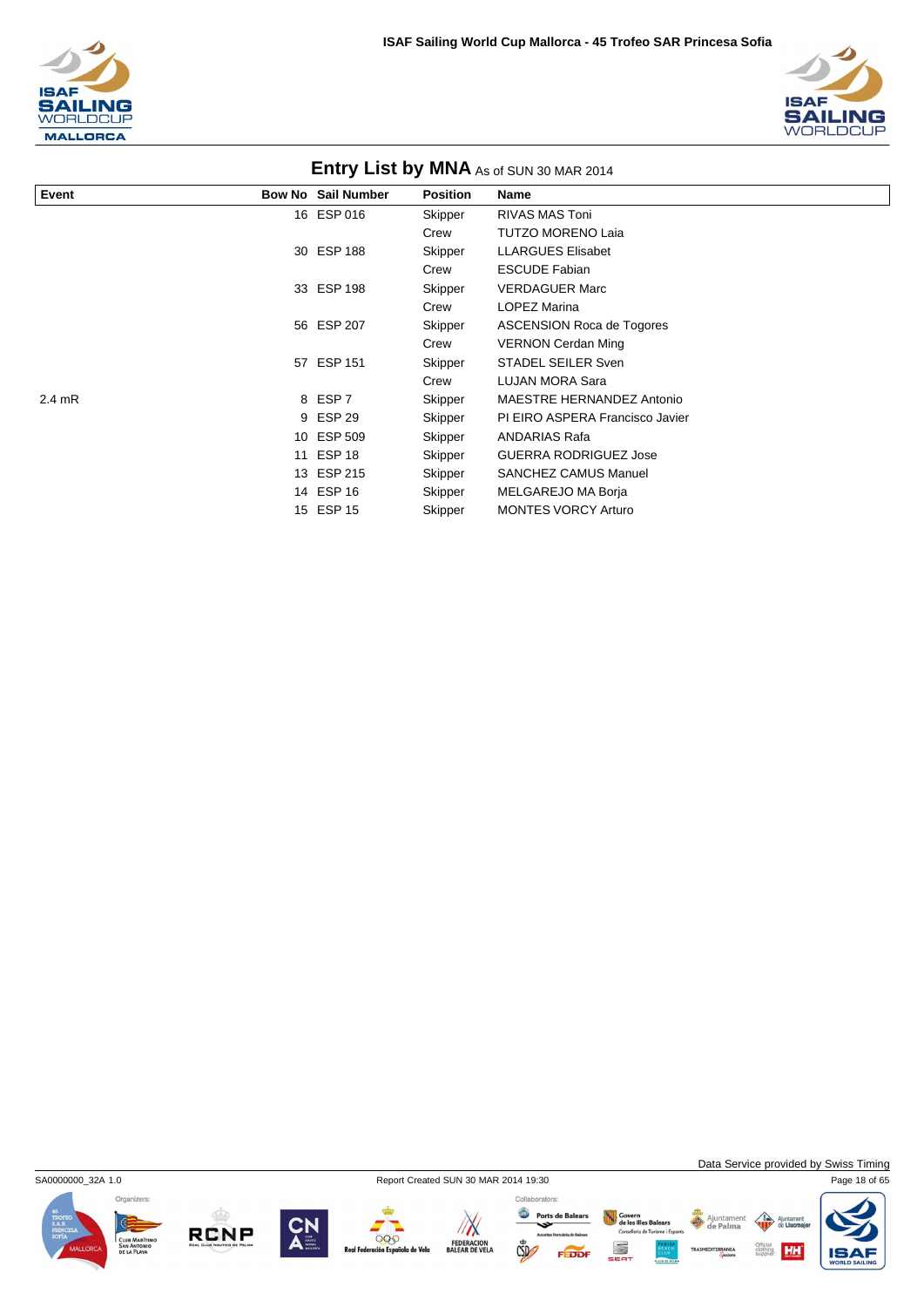



| <b>ETILLY LIST DY IVINA</b> As of SUN 30 MAR 2014 |    |                           |                 |                          |  |  |  |
|---------------------------------------------------|----|---------------------------|-----------------|--------------------------|--|--|--|
| Event                                             |    | <b>Bow No Sail Number</b> | <b>Position</b> | Name                     |  |  |  |
| <b>EST - Estonia</b>                              |    |                           |                 |                          |  |  |  |
| Finn Men                                          |    | 8 EST <sub>2</sub>        | Skipper         | <b>KARPAK Deniss</b>     |  |  |  |
|                                                   |    | 9 EST 11                  | Skipper         | <b>VAINSALU Lauri</b>    |  |  |  |
| Laser Men                                         | 17 | EST 203724                | Skipper         | <b>RAMMO Karl-Martin</b> |  |  |  |
|                                                   |    | 104 EST 192655            | Skipper         | <b>KRUUSMAGI Kaarel</b>  |  |  |  |
| 49er Men                                          |    | 73 EST 372                | Skipper         | <b>HAAVEL TNis</b>       |  |  |  |
|                                                   |    |                           | Crew            | KIVISTIK Lenart          |  |  |  |
| 49er FX Women                                     |    | 48 EST372                 | Skipper         | <b>TAMMISTE Katlin</b>   |  |  |  |
|                                                   |    |                           | Crew            | SEPP Anna Maria          |  |  |  |
| RS:X Women                                        |    | 47 EST 215                | Skipper         | PUUSTA Ingrid            |  |  |  |
| Laser Radial Women                                |    | 33 EST 184768             | Skipper         | POHLAK Anna              |  |  |  |

## **Entry List by MNA**

Organizers:

RCNP







Govern<br>de les Illes Balears<br>Conselleria de Turisme i Esports

S

Ajuntament<br>
de Palma

Data Service provided by Swiss Timing

Official<br>clothing<br>supplier:

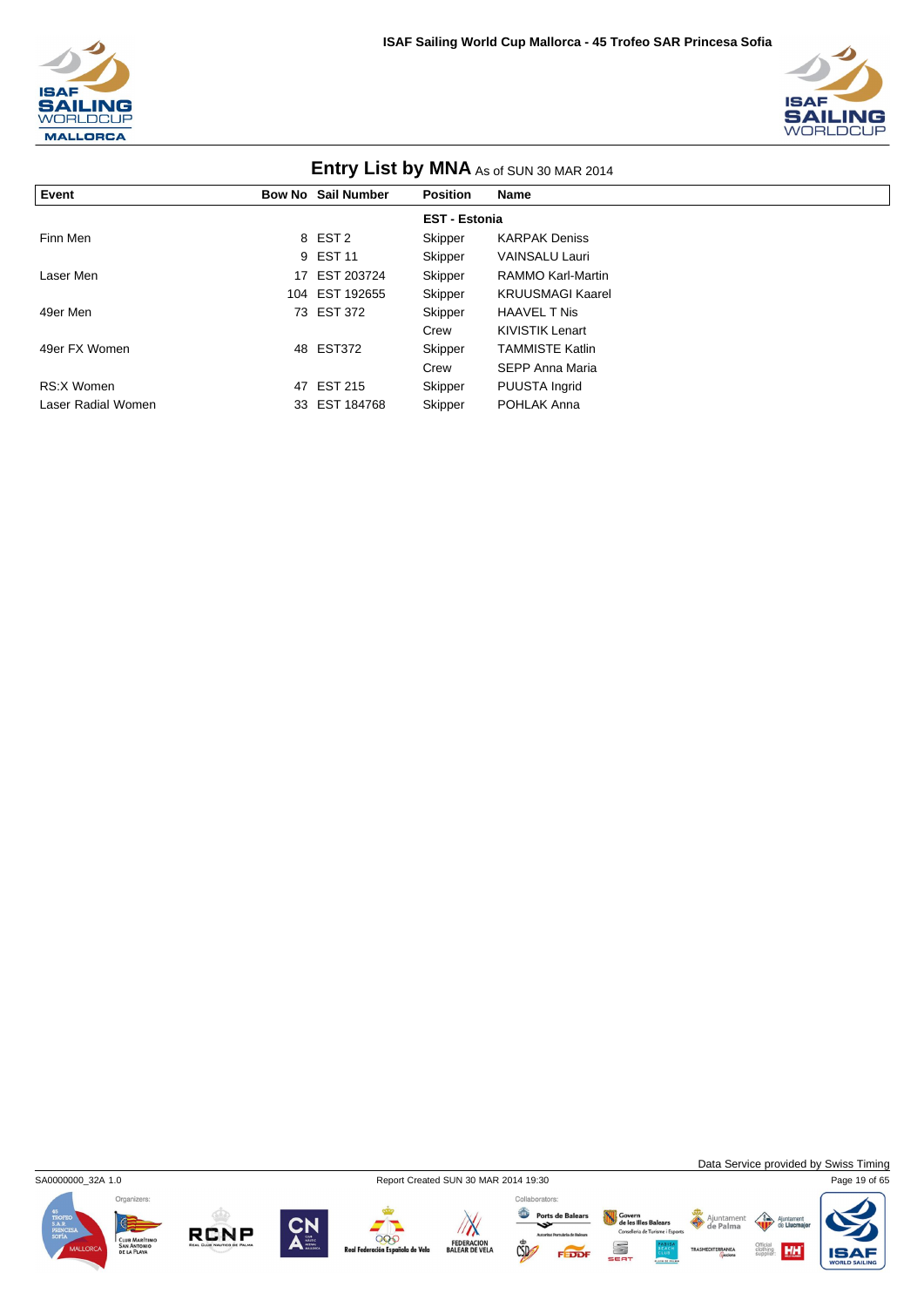



| <b>ETILLY LIST DY IVINA</b> As of SUN 30 MAR 2014 |    |                           |                      |                         |  |
|---------------------------------------------------|----|---------------------------|----------------------|-------------------------|--|
| Event                                             |    | <b>Bow No Sail Number</b> | <b>Position</b>      | <b>Name</b>             |  |
|                                                   |    |                           | <b>FIN - Finland</b> |                         |  |
| Finn Men                                          |    | 44 FIN 218                | Skipper              | NIRKKO Tapio            |  |
| Laser Men                                         | 26 | FIN 198227                | Skipper              | <b>LINDFORS Mattias</b> |  |
|                                                   | 55 | FIN 202978                | Skipper              | <b>TAPPER Kaarle</b>    |  |
|                                                   | 86 | FIN 204023                | Skipper              | <b>ARESCHOUG Niklas</b> |  |
|                                                   |    | 110 FIN 200870            | Skipper              | <b>MIKKOLA Matias</b>   |  |
| 470 Men                                           |    | 14 FIN 7                  | Skipper              | <b>LINDGREN Joonas</b>  |  |
|                                                   |    |                           | Crew                 | <b>LINDGREN Niklas</b>  |  |
|                                                   |    | 38 FIN 111                | Skipper              | NIKKILA Miikka          |  |
|                                                   |    |                           | Crew                 | <b>TYKKYLAINEN Leo</b>  |  |
| 49er Men                                          |    | 23 FIN 49                 | Skipper              | <b>LEHTINEN Lauri</b>   |  |
|                                                   |    |                           | Crew                 | <b>PENNANEN Miikka</b>  |  |
| 470 Women                                         |    | 28 FIN 141                | Skipper              | <b>LINDQVIST Rosa</b>   |  |
|                                                   |    |                           | Crew                 | <b>TAKALA Annina</b>    |  |
|                                                   |    | 41 FIN 2                  | Skipper              | <b>TOROI Julia</b>      |  |
|                                                   |    |                           | Crew                 | <b>WULFF Mikaela</b>    |  |
| 49er FX Women                                     |    | 21 FIN 17                 | Skipper              | <b>KURTBAY Sinem</b>    |  |
|                                                   |    |                           | Crew                 | <b>KANERVA Silja</b>    |  |
|                                                   |    | 24 FIN 101                | Skipper              | <b>RUSKOLA Noora</b>    |  |
|                                                   |    |                           | Crew                 | CEDERCREUTZ Camilla     |  |
|                                                   |    | 49 FIN 321                | Skipper              | <b>TOROI Sofia</b>      |  |
|                                                   |    |                           | Crew                 | <b>STILL Astrid</b>     |  |
| Laser Radial Women                                |    | 10 FIN 202670             | Skipper              | <b>TENKANEN Tuula</b>   |  |
|                                                   |    | 34 FIN 200655             | Skipper              | <b>BLASSAR Niki</b>     |  |

### **Entry Liet by MNA** As COUNCOMA



**RCNP** 



 $\sqrt{N}$ 000 FEDERACION<br>BALEAR DE VELA iola de Vela



Govern<br>de les Illes Balears<br>Conselleria de Turisme i Esports

S

FEDD

Ajuntament

Data Service provided by Swiss Timing

**HH** 

 $\left\langle \right\rangle$ Ajun

Official<br>clothing<br>supplier:

IS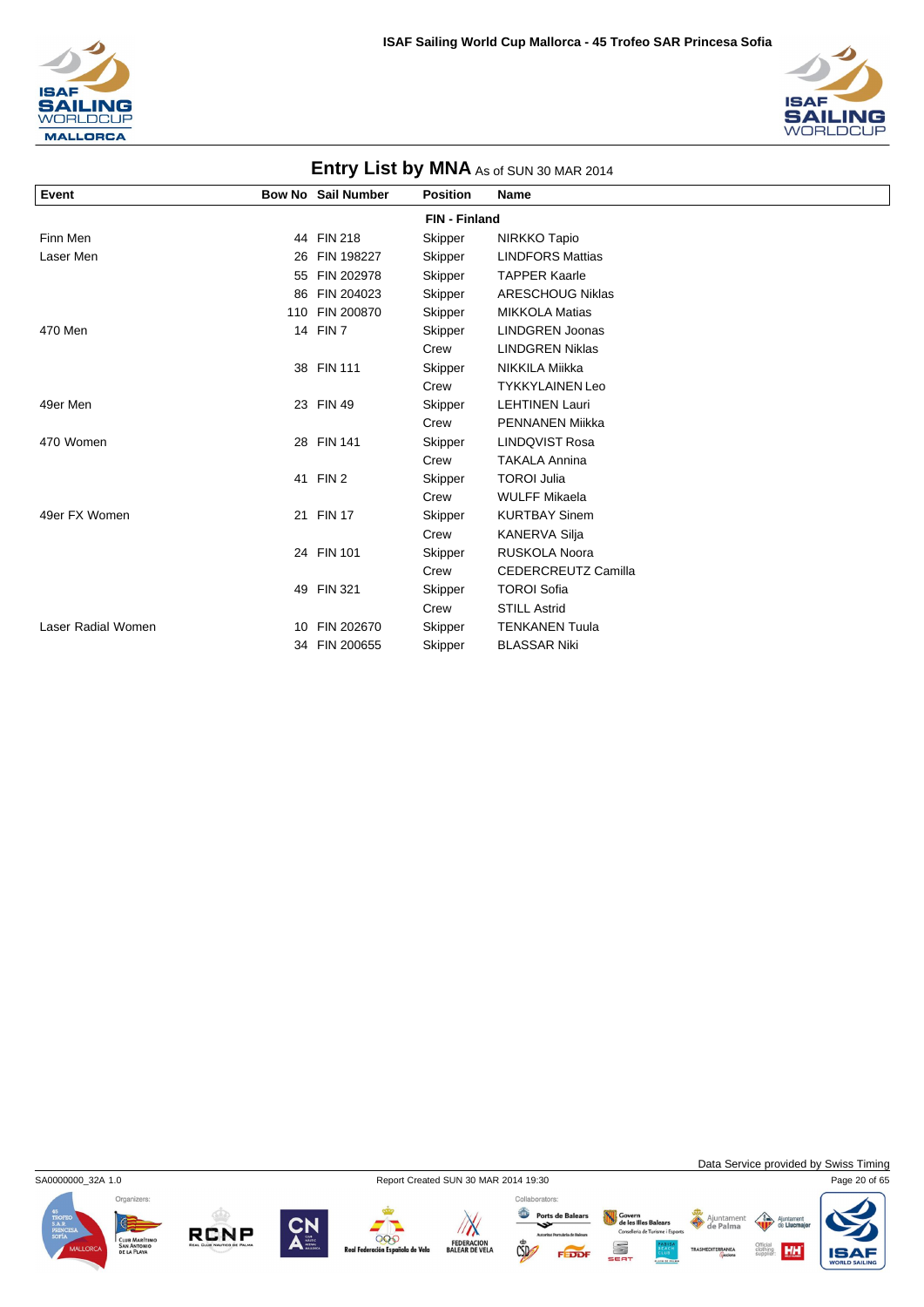



| Event     | <b>Bow No Sail Number</b> | <b>Position</b>     | <b>Name</b>                  |
|-----------|---------------------------|---------------------|------------------------------|
|           |                           | <b>FRA - France</b> |                              |
|           | 6 FRA 112                 |                     | LOBERT Jonathan              |
| Finn Men  | 30 FRA 29                 | Skipper             | le BRETON Thomas             |
|           | 56 FRA 177                | Skipper             | PIC Fabian                   |
|           | 57 FRA 99                 | Skipper             | ALLAIN DES BEAUVAIS Marc     |
|           | 65 FRA 114                | Skipper             | <b>MOREL Thomas</b>          |
|           | 86 FRA 89                 | Skipper             | <b>MONTAGUT Benjamin</b>     |
| Laser Men | 12 FRA 203800             | Skipper<br>Skipper  | <b>BERNAZ Jean-Baptiste</b>  |
|           | 36 FRA 200239             | Skipper             | <b>MUNOS Antony</b>          |
|           | 43 FRA 205708             | Skipper             | <b>MERCERON Eliot</b>        |
|           | 97 FRA 202111             | Skipper             | <b>DEVINEAU Antoine</b>      |
|           | 118 FRA 205111            | Skipper             | <b>DUCAMIN Jean-Baptiste</b> |
|           | 126 FRA 201769            | Skipper             | <b>MICHELIER Damian</b>      |
|           | 133 FRA 201176            | Skipper             | DERRENDINGER Arnaud          |
|           | 143 FRA 196713            | Skipper             | <b>NAUD Mattis</b>           |
|           | 144 FRA 205657            | Skipper             | QUEYROUX Loic                |
| 470 Men   | 7 FRA 44                  | Skipper             | <b>LEBOUCHER Pierre</b>      |
|           |                           | Crew                | le B ERRE Nicolas            |
|           | 13 FRA 4                  | Skipper             | <b>GUILBAUD Vianney</b>      |
|           |                           | Crew                | <b>GUILLARM Vincent</b>      |
|           | 26 FRA 76                 | Skipper             | <b>PIROUELLE Guillaume</b>   |
|           |                           | Crew                | <b>SIPAN Valentin</b>        |
|           | 27 FRA 20                 | Skipper             | <b>MOYSAN Louis</b>          |
|           |                           | Crew                | <b>BERTHIER Baptiste</b>     |
|           | 36 FRA 5                  | Skipper             | <b>THUILLIER Remy</b>        |
|           |                           | Crew                | <b>CORRUBLE Mathieu</b>      |
|           | 49 FRA 7                  | Skipper             | <b>CHARBONNIER Nicolas</b>   |
|           |                           | Crew                | <b>NEBOUT Achille</b>        |
|           | 67 FRA 18                 | Skipper             | FEYDIT Hugo                  |
|           |                           | Crew                | <b>AGENEAU Charlie</b>       |
|           | 68 FRA 27                 | Skipper             | <b>BOUVET Sofian</b>         |
|           |                           | Crew                | <b>MION Jeremie</b>          |
| 49er Men  | 2 FRA6                    | Skipper             | D'ORTOLI Julien              |
|           |                           | Crew                | <b>DELPECH Noe</b>           |
|           | 6 FRA 14                  | Skipper             | <b>FREI Mathieu</b>          |
|           |                           | Crew                | ROCHERIEUX Yann              |
|           | 28 FRA 144                | Skipper             | <b>FISCHER Kevin</b>         |
|           |                           | Crew                | <b>MALLARET Marc</b>         |
|           | 55 FRA 755                | Skipper             | <b>BERTHEAU Simon</b>        |
|           |                           | Crew                | <b>JAUVIN Yann</b>           |
|           | 74 FRA 3                  | Skipper             | <b>DYEN Manu</b>             |
|           |                           | Crew                | <b>CHRISTIDIS Stephane</b>   |
|           | 75 FRA 855                | Skipper             | <b>AMOROS Emile</b>          |
|           |                           | Crew                | <b>NAEL Brewal</b>           |
| RS:X Men  | 9 FRA 155                 | Skipper             | <b>GIARD Louis</b>           |





14 FRA-3 Skipper GOYARD Thomas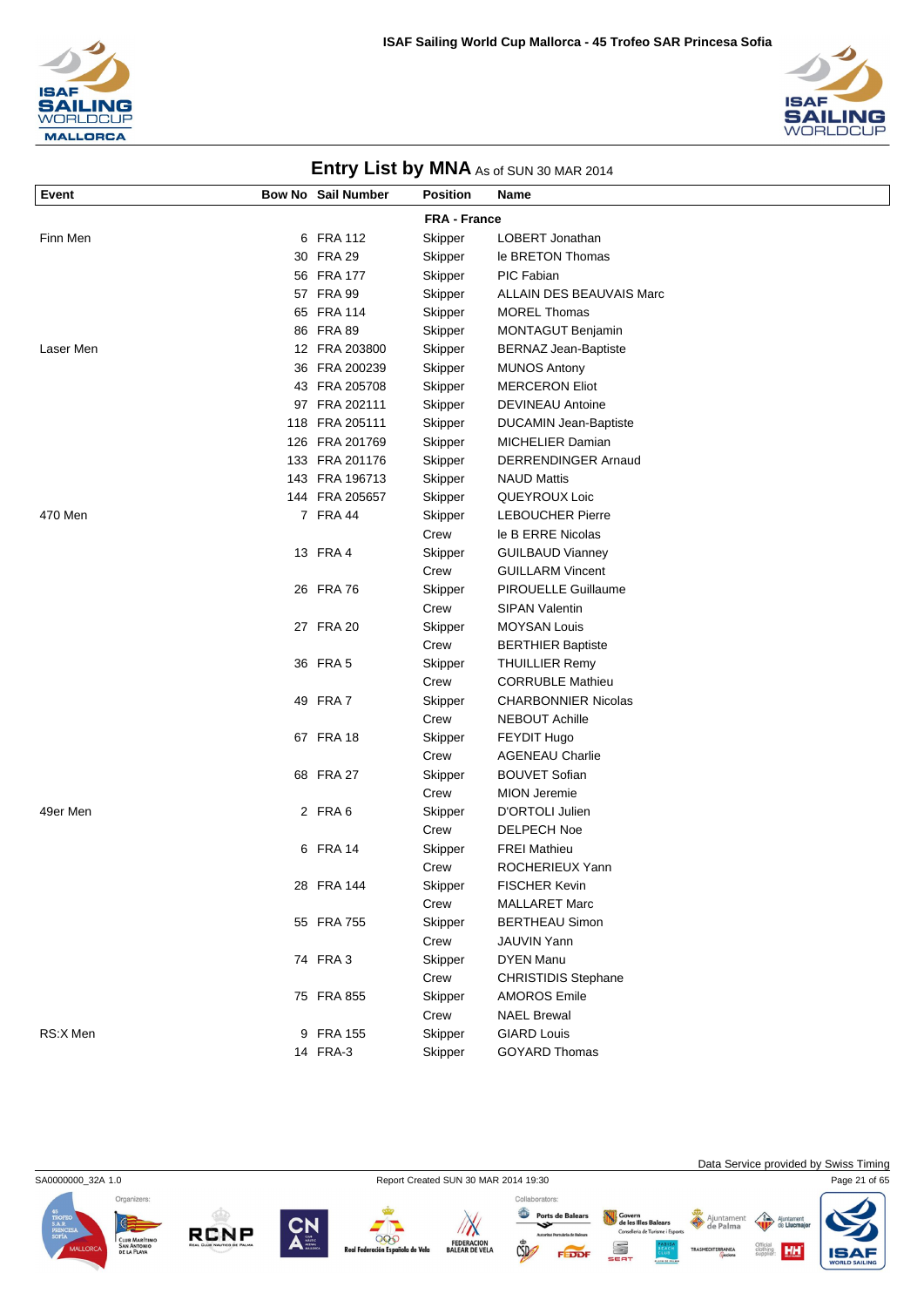



| Bow No Sail Number<br>18 FRA9<br><b>BIGOT Benoit</b><br>Skipper<br>19 FRA 330<br>PASQUETTE Jerome<br>Skipper<br>22 FRA 0<br>Skipper<br><b>LABAT Maxime</b><br>24 FRA 972<br><b>DUPONT Yann</b><br>Skipper<br>33 FRA 34<br><b>ROZIER Paul</b><br>Skipper<br>47 FRA1<br>Skipper<br><b>OLMETA Martin</b><br>49 FRA 51<br>de L'HERMITE Igor<br>Skipper<br>54 FRA 259<br>Skipper<br><b>COISNE Benjamin</b><br>55 FRA 683<br>Skipper<br><b>RIGOLOT Victor</b><br>68 FRA 36<br><b>BILLET Arnaud</b><br>Skipper<br>69 FRA6<br><b>BONTEMPS Julien</b><br>Skipper<br>70 FRA 77<br>le COQ Pierre<br>Skipper<br>470 Women<br>3 FRA 9<br>Skipper<br><b>LECOINTRE Camille</b><br><b>DEFRANCE Helene</b><br>Crew<br>8 FRA 22<br>Skipper<br><b>BLANDIN Cassandre</b><br>Crew<br><b>DELPUECH Berenice</b><br>24 FRA 39<br>Skipper<br><b>LEMAITRE Maelenn</b><br>Crew<br>RETORNAZ Alo Se<br>49er FX Women<br>11 FRA3<br>Skipper<br>STEYAERT Sarah<br>Crew<br><b>BOSSARD Julie</b><br>28 FRA 222<br><b>SEBESI Lili</b><br>Skipper<br><b>LEMERCIER Violette</b><br>Crew<br>46 FRA 351<br><b>SCHEIWILLER Clara</b><br>Skipper<br>Crew<br><b>COMPAN Aude</b><br>50 FRA 134<br><b>SOLER Marie</b><br>Skipper<br>Crew<br><b>MARKT Delphine</b><br><b>RS:X Women</b><br>7 FRA4<br>Skipper<br><b>PICON Charline</b><br>10 FRA22<br><b>RICARD Eugenie</b><br>Skipper<br>23 FRA 12<br><b>DANTES Jeanne</b><br>Skipper<br>28 FRA 11<br><b>TETARD Claire</b><br>Skipper<br>30 FRA 295<br><b>MEGE Berenice</b> | Event | Position | Name |
|---------------------------------------------------------------------------------------------------------------------------------------------------------------------------------------------------------------------------------------------------------------------------------------------------------------------------------------------------------------------------------------------------------------------------------------------------------------------------------------------------------------------------------------------------------------------------------------------------------------------------------------------------------------------------------------------------------------------------------------------------------------------------------------------------------------------------------------------------------------------------------------------------------------------------------------------------------------------------------------------------------------------------------------------------------------------------------------------------------------------------------------------------------------------------------------------------------------------------------------------------------------------------------------------------------------------------------------------------------------------------------------------------------------------------------------------------------------------------------|-------|----------|------|
|                                                                                                                                                                                                                                                                                                                                                                                                                                                                                                                                                                                                                                                                                                                                                                                                                                                                                                                                                                                                                                                                                                                                                                                                                                                                                                                                                                                                                                                                                 |       |          |      |
|                                                                                                                                                                                                                                                                                                                                                                                                                                                                                                                                                                                                                                                                                                                                                                                                                                                                                                                                                                                                                                                                                                                                                                                                                                                                                                                                                                                                                                                                                 |       |          |      |
|                                                                                                                                                                                                                                                                                                                                                                                                                                                                                                                                                                                                                                                                                                                                                                                                                                                                                                                                                                                                                                                                                                                                                                                                                                                                                                                                                                                                                                                                                 |       |          |      |
|                                                                                                                                                                                                                                                                                                                                                                                                                                                                                                                                                                                                                                                                                                                                                                                                                                                                                                                                                                                                                                                                                                                                                                                                                                                                                                                                                                                                                                                                                 |       |          |      |
|                                                                                                                                                                                                                                                                                                                                                                                                                                                                                                                                                                                                                                                                                                                                                                                                                                                                                                                                                                                                                                                                                                                                                                                                                                                                                                                                                                                                                                                                                 |       |          |      |
|                                                                                                                                                                                                                                                                                                                                                                                                                                                                                                                                                                                                                                                                                                                                                                                                                                                                                                                                                                                                                                                                                                                                                                                                                                                                                                                                                                                                                                                                                 |       |          |      |
|                                                                                                                                                                                                                                                                                                                                                                                                                                                                                                                                                                                                                                                                                                                                                                                                                                                                                                                                                                                                                                                                                                                                                                                                                                                                                                                                                                                                                                                                                 |       |          |      |
|                                                                                                                                                                                                                                                                                                                                                                                                                                                                                                                                                                                                                                                                                                                                                                                                                                                                                                                                                                                                                                                                                                                                                                                                                                                                                                                                                                                                                                                                                 |       |          |      |
|                                                                                                                                                                                                                                                                                                                                                                                                                                                                                                                                                                                                                                                                                                                                                                                                                                                                                                                                                                                                                                                                                                                                                                                                                                                                                                                                                                                                                                                                                 |       |          |      |
|                                                                                                                                                                                                                                                                                                                                                                                                                                                                                                                                                                                                                                                                                                                                                                                                                                                                                                                                                                                                                                                                                                                                                                                                                                                                                                                                                                                                                                                                                 |       |          |      |
|                                                                                                                                                                                                                                                                                                                                                                                                                                                                                                                                                                                                                                                                                                                                                                                                                                                                                                                                                                                                                                                                                                                                                                                                                                                                                                                                                                                                                                                                                 |       |          |      |
|                                                                                                                                                                                                                                                                                                                                                                                                                                                                                                                                                                                                                                                                                                                                                                                                                                                                                                                                                                                                                                                                                                                                                                                                                                                                                                                                                                                                                                                                                 |       |          |      |
|                                                                                                                                                                                                                                                                                                                                                                                                                                                                                                                                                                                                                                                                                                                                                                                                                                                                                                                                                                                                                                                                                                                                                                                                                                                                                                                                                                                                                                                                                 |       |          |      |
|                                                                                                                                                                                                                                                                                                                                                                                                                                                                                                                                                                                                                                                                                                                                                                                                                                                                                                                                                                                                                                                                                                                                                                                                                                                                                                                                                                                                                                                                                 |       |          |      |
|                                                                                                                                                                                                                                                                                                                                                                                                                                                                                                                                                                                                                                                                                                                                                                                                                                                                                                                                                                                                                                                                                                                                                                                                                                                                                                                                                                                                                                                                                 |       |          |      |
|                                                                                                                                                                                                                                                                                                                                                                                                                                                                                                                                                                                                                                                                                                                                                                                                                                                                                                                                                                                                                                                                                                                                                                                                                                                                                                                                                                                                                                                                                 |       |          |      |
|                                                                                                                                                                                                                                                                                                                                                                                                                                                                                                                                                                                                                                                                                                                                                                                                                                                                                                                                                                                                                                                                                                                                                                                                                                                                                                                                                                                                                                                                                 |       |          |      |
|                                                                                                                                                                                                                                                                                                                                                                                                                                                                                                                                                                                                                                                                                                                                                                                                                                                                                                                                                                                                                                                                                                                                                                                                                                                                                                                                                                                                                                                                                 |       |          |      |
|                                                                                                                                                                                                                                                                                                                                                                                                                                                                                                                                                                                                                                                                                                                                                                                                                                                                                                                                                                                                                                                                                                                                                                                                                                                                                                                                                                                                                                                                                 |       |          |      |
|                                                                                                                                                                                                                                                                                                                                                                                                                                                                                                                                                                                                                                                                                                                                                                                                                                                                                                                                                                                                                                                                                                                                                                                                                                                                                                                                                                                                                                                                                 |       |          |      |
|                                                                                                                                                                                                                                                                                                                                                                                                                                                                                                                                                                                                                                                                                                                                                                                                                                                                                                                                                                                                                                                                                                                                                                                                                                                                                                                                                                                                                                                                                 |       |          |      |
|                                                                                                                                                                                                                                                                                                                                                                                                                                                                                                                                                                                                                                                                                                                                                                                                                                                                                                                                                                                                                                                                                                                                                                                                                                                                                                                                                                                                                                                                                 |       |          |      |
|                                                                                                                                                                                                                                                                                                                                                                                                                                                                                                                                                                                                                                                                                                                                                                                                                                                                                                                                                                                                                                                                                                                                                                                                                                                                                                                                                                                                                                                                                 |       |          |      |
|                                                                                                                                                                                                                                                                                                                                                                                                                                                                                                                                                                                                                                                                                                                                                                                                                                                                                                                                                                                                                                                                                                                                                                                                                                                                                                                                                                                                                                                                                 |       |          |      |
|                                                                                                                                                                                                                                                                                                                                                                                                                                                                                                                                                                                                                                                                                                                                                                                                                                                                                                                                                                                                                                                                                                                                                                                                                                                                                                                                                                                                                                                                                 |       |          |      |
|                                                                                                                                                                                                                                                                                                                                                                                                                                                                                                                                                                                                                                                                                                                                                                                                                                                                                                                                                                                                                                                                                                                                                                                                                                                                                                                                                                                                                                                                                 |       |          |      |
|                                                                                                                                                                                                                                                                                                                                                                                                                                                                                                                                                                                                                                                                                                                                                                                                                                                                                                                                                                                                                                                                                                                                                                                                                                                                                                                                                                                                                                                                                 |       |          |      |
|                                                                                                                                                                                                                                                                                                                                                                                                                                                                                                                                                                                                                                                                                                                                                                                                                                                                                                                                                                                                                                                                                                                                                                                                                                                                                                                                                                                                                                                                                 |       |          |      |
|                                                                                                                                                                                                                                                                                                                                                                                                                                                                                                                                                                                                                                                                                                                                                                                                                                                                                                                                                                                                                                                                                                                                                                                                                                                                                                                                                                                                                                                                                 |       |          |      |
|                                                                                                                                                                                                                                                                                                                                                                                                                                                                                                                                                                                                                                                                                                                                                                                                                                                                                                                                                                                                                                                                                                                                                                                                                                                                                                                                                                                                                                                                                 |       |          |      |
|                                                                                                                                                                                                                                                                                                                                                                                                                                                                                                                                                                                                                                                                                                                                                                                                                                                                                                                                                                                                                                                                                                                                                                                                                                                                                                                                                                                                                                                                                 |       |          |      |
|                                                                                                                                                                                                                                                                                                                                                                                                                                                                                                                                                                                                                                                                                                                                                                                                                                                                                                                                                                                                                                                                                                                                                                                                                                                                                                                                                                                                                                                                                 |       | Skipper  |      |
| 35 FRA 49<br><b>HUMEAU Clidane</b><br>Skipper                                                                                                                                                                                                                                                                                                                                                                                                                                                                                                                                                                                                                                                                                                                                                                                                                                                                                                                                                                                                                                                                                                                                                                                                                                                                                                                                                                                                                                   |       |          |      |
| 36 FRA 343<br><b>JARIEL Melanie</b><br>Skipper                                                                                                                                                                                                                                                                                                                                                                                                                                                                                                                                                                                                                                                                                                                                                                                                                                                                                                                                                                                                                                                                                                                                                                                                                                                                                                                                                                                                                                  |       |          |      |
| 37 FRA 35<br>RAOUL Lisa<br>Skipper                                                                                                                                                                                                                                                                                                                                                                                                                                                                                                                                                                                                                                                                                                                                                                                                                                                                                                                                                                                                                                                                                                                                                                                                                                                                                                                                                                                                                                              |       |          |      |
| 43 FRA 388<br>Skipper<br><b>BELBEOCH Lucie</b>                                                                                                                                                                                                                                                                                                                                                                                                                                                                                                                                                                                                                                                                                                                                                                                                                                                                                                                                                                                                                                                                                                                                                                                                                                                                                                                                                                                                                                  |       |          |      |
| 51 FRA 302<br>Skipper<br><b>PERRET Stephanie</b>                                                                                                                                                                                                                                                                                                                                                                                                                                                                                                                                                                                                                                                                                                                                                                                                                                                                                                                                                                                                                                                                                                                                                                                                                                                                                                                                                                                                                                |       |          |      |
| 54 FRA 551<br>Skipper<br><b>GUILBAUD Maelle</b>                                                                                                                                                                                                                                                                                                                                                                                                                                                                                                                                                                                                                                                                                                                                                                                                                                                                                                                                                                                                                                                                                                                                                                                                                                                                                                                                                                                                                                 |       |          |      |
| Laser Radial Women<br>1 FRA 205666<br>Skipper<br>de KERANGAT Mathilde                                                                                                                                                                                                                                                                                                                                                                                                                                                                                                                                                                                                                                                                                                                                                                                                                                                                                                                                                                                                                                                                                                                                                                                                                                                                                                                                                                                                           |       |          |      |
| 5 FRA 202124<br>Skipper<br><b>RIOU Amelie</b>                                                                                                                                                                                                                                                                                                                                                                                                                                                                                                                                                                                                                                                                                                                                                                                                                                                                                                                                                                                                                                                                                                                                                                                                                                                                                                                                                                                                                                   |       |          |      |
| FRA 205321<br>Skipper<br><b>BOLOU Marie</b><br>6                                                                                                                                                                                                                                                                                                                                                                                                                                                                                                                                                                                                                                                                                                                                                                                                                                                                                                                                                                                                                                                                                                                                                                                                                                                                                                                                                                                                                                |       |          |      |
| 21 FRA 204062<br>Skipper<br><b>MICHON Pernelle</b>                                                                                                                                                                                                                                                                                                                                                                                                                                                                                                                                                                                                                                                                                                                                                                                                                                                                                                                                                                                                                                                                                                                                                                                                                                                                                                                                                                                                                              |       |          |      |
| 47 FRA 206297<br>Skipper<br><b>BARRUE Marie</b>                                                                                                                                                                                                                                                                                                                                                                                                                                                                                                                                                                                                                                                                                                                                                                                                                                                                                                                                                                                                                                                                                                                                                                                                                                                                                                                                                                                                                                 |       |          |      |
| 99 FRA 203698<br>Skipper<br>L'HOSTIS Ad le                                                                                                                                                                                                                                                                                                                                                                                                                                                                                                                                                                                                                                                                                                                                                                                                                                                                                                                                                                                                                                                                                                                                                                                                                                                                                                                                                                                                                                      |       |          |      |
| 3 FRA 225<br><b>VAIREAUX Moana</b><br>Nacra 17 Mixed<br>Skipper                                                                                                                                                                                                                                                                                                                                                                                                                                                                                                                                                                                                                                                                                                                                                                                                                                                                                                                                                                                                                                                                                                                                                                                                                                                                                                                                                                                                                 |       |          |      |
| Crew<br><b>AUDINET Manon</b>                                                                                                                                                                                                                                                                                                                                                                                                                                                                                                                                                                                                                                                                                                                                                                                                                                                                                                                                                                                                                                                                                                                                                                                                                                                                                                                                                                                                                                                    |       |          |      |
| 11 FRA 1<br><b>BESSON Billy</b><br>Skipper                                                                                                                                                                                                                                                                                                                                                                                                                                                                                                                                                                                                                                                                                                                                                                                                                                                                                                                                                                                                                                                                                                                                                                                                                                                                                                                                                                                                                                      |       |          |      |
| RIOU Marie<br>Crew                                                                                                                                                                                                                                                                                                                                                                                                                                                                                                                                                                                                                                                                                                                                                                                                                                                                                                                                                                                                                                                                                                                                                                                                                                                                                                                                                                                                                                                              |       |          |      |

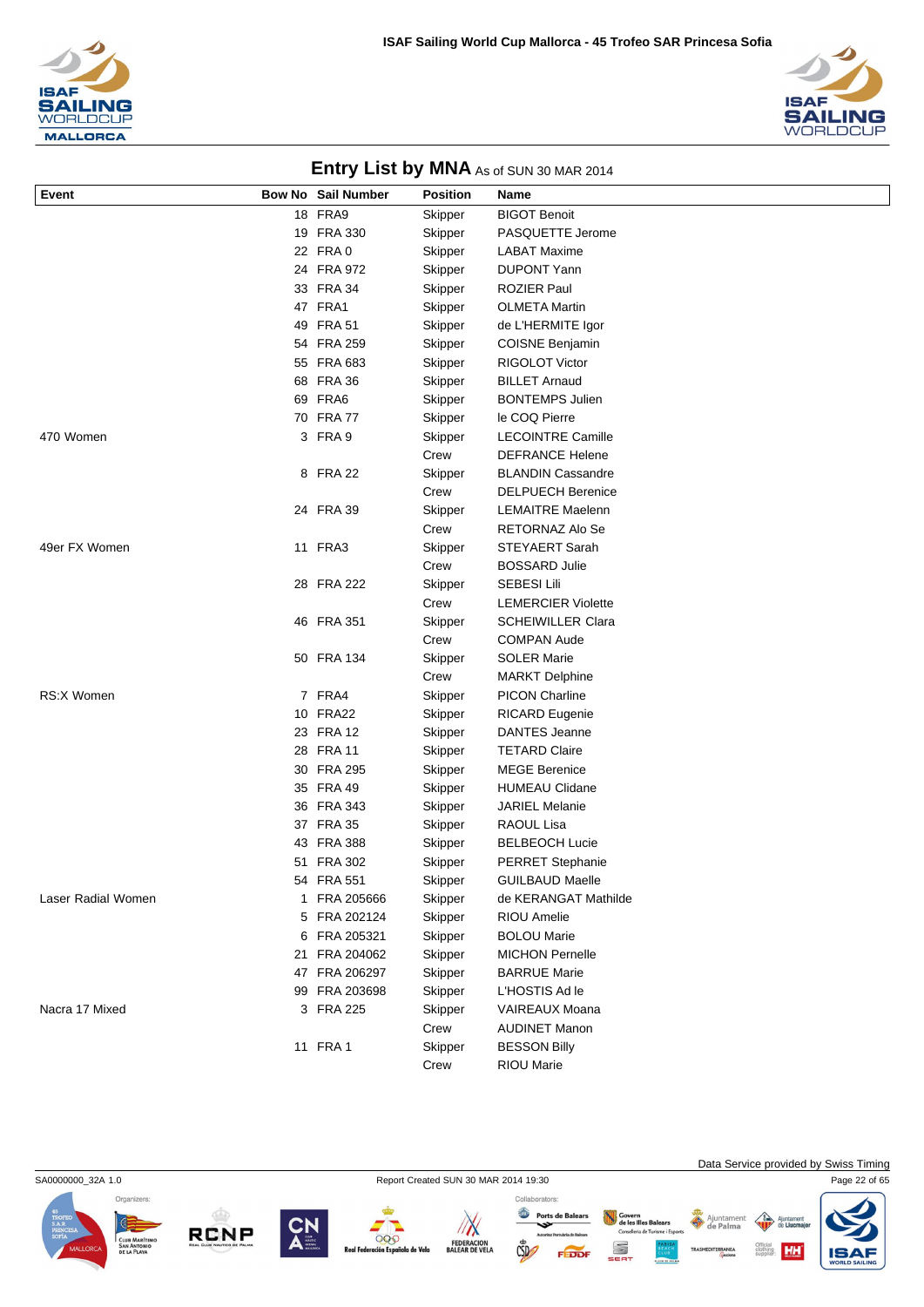



|       |                           | -               |                         |
|-------|---------------------------|-----------------|-------------------------|
| Event | <b>Bow No Sail Number</b> | <b>Position</b> | Name                    |
|       | 13 FRA 085                | Skipper         | <b>OGEREAU Audrey</b>   |
|       |                           | Crew            | <b>VANDAME Matthieu</b> |
|       | 31 FRA 077                | Skipper         | <b>CAMMAS Franck</b>    |
|       |                           | Crew            | de TURCKHEIM Sophie     |
|       | 34 FRA 078                | Skipper         | <b>LAUGIER Flora</b>    |
|       |                           | Crew            | <b>BELLET Valentin</b>  |
|       | 58 FRA 199                | Skipper         | PETITJEAN BACKES Ingrid |
|       |                           | Crew            | <b>BACKES Olivier</b>   |



SA0000000\_32A 1.0 Report Created SUN 30 MAR 2014 19:30 Page 23 of 65

Data Service provided by Swiss Timing

 $\triangle$ 

Ajuntamer<br>de Palma











Collaborators: Ports de Balears  $CSD$ 



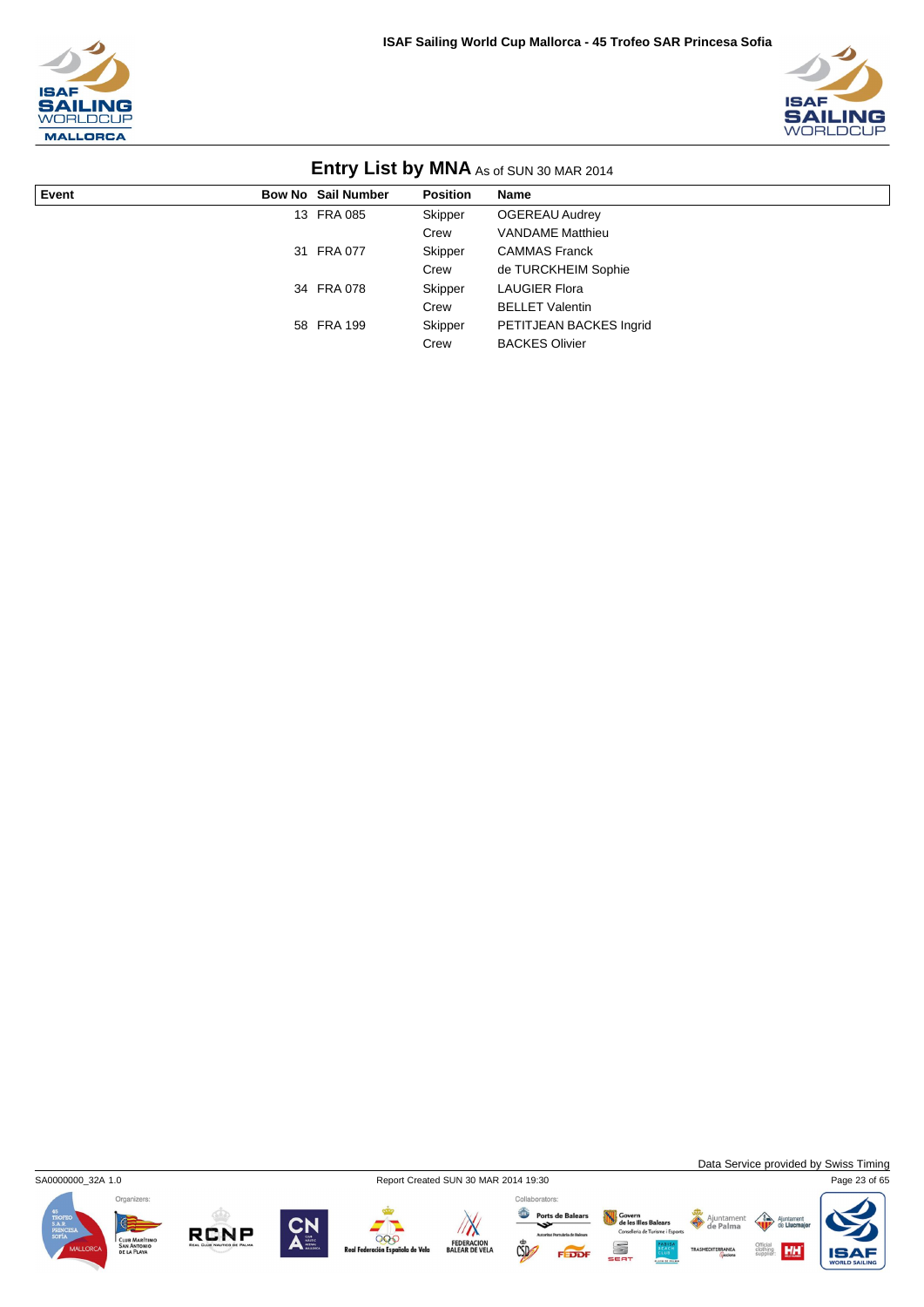



| Event     |                            | <b>Bow No Sail Number</b> | <b>Position</b> | Name                                             |  |  |
|-----------|----------------------------|---------------------------|-----------------|--------------------------------------------------|--|--|
|           | <b>GBR - Great Britain</b> |                           |                 |                                                  |  |  |
| Finn Men  |                            | 2 GBR 85                  | Skipper         | <b>MILLS Andrew</b>                              |  |  |
|           |                            | 4 GBR 88                  | Skipper         | <b>ANDREWS Mark</b>                              |  |  |
|           |                            | 10 GBR 41                 | Skipper         | <b>SCOTT Giles</b>                               |  |  |
|           |                            | 23 GBR 11                 | Skipper         | <b>WRIGHT Edward</b>                             |  |  |
|           |                            | 34 GBR 29                 | Skipper         | McCOY Peter                                      |  |  |
|           |                            | 40 GBR 18                 | Skipper         | <b>HADDEN James</b>                              |  |  |
|           |                            | 46 GBR 87                 | Skipper         | <b>CHILDS Paul</b>                               |  |  |
|           |                            | 87 GBR 91                 | Skipper         | <b>CORNISH Ben</b>                               |  |  |
| Laser Men |                            | 5 GBR 201402              | Skipper         | <b>THOMPSON Nick</b>                             |  |  |
|           | 11                         | GBR 200490                | Skipper         | <b>MILLS BARTON Alex</b>                         |  |  |
|           | 21                         | GBR 206491                | Skipper         | <b>HANSON Elliot</b>                             |  |  |
|           |                            | 34 GBR 205648             | Skipper         | <b>EVANS Martin</b>                              |  |  |
|           |                            | 38 GBR 201481             | Skipper         | <b>WETHERELL Jack</b>                            |  |  |
|           | 61                         | GBR 204005                | Skipper         | <b>REID Matt</b>                                 |  |  |
|           | 81                         | GBR 204539                | Skipper         | <b>BECKETT Michael</b>                           |  |  |
|           |                            | 107 GBR 206852            | Skipper         | <b>WETHERELL Henry</b>                           |  |  |
| 470 Men   |                            | 4 GBR 863                 | Skipper         | <b>PATIENCE Luke</b>                             |  |  |
|           |                            |                           | Crew            | <b>WILLIS Elliot</b>                             |  |  |
|           |                            | 24 GBR 843                | Skipper         | WOOD Mike                                        |  |  |
|           |                            |                           | Crew            | <b>KOHLER David</b>                              |  |  |
|           |                            | 51 GBR 828                | Skipper         | <b>GULLAN Robert</b>                             |  |  |
| 49er Men  |                            | GBR 77                    | Crew            | <b>BUTTERWORTH Joe</b><br><b>MORRISON Stevie</b> |  |  |
|           | 1                          |                           | Skipper<br>Crew | <b>GRUBE Chris</b>                               |  |  |
|           |                            | 4 GBR 10                  | Skipper         | PINK John                                        |  |  |
|           |                            |                           | Crew            | <b>BITHELL Stuart</b>                            |  |  |
|           |                            | 5 GBR 4                   | Skipper         | FLETCHER Dylan                                   |  |  |
|           |                            |                           | Crew            | <b>SIGN Alain</b>                                |  |  |
|           |                            | 7 GBR 98                  | Skipper         | <b>EVANS David</b>                               |  |  |
|           |                            |                           | Crew            | <b>POWYS Edward</b>                              |  |  |
|           |                            | 12 GBR 25                 | Skipper         | PETERS James                                     |  |  |
|           |                            |                           | Crew            | FITZGERALD Ed                                    |  |  |
|           |                            | 27 GBR 114                | Skipper         | <b>ASHER Nic</b>                                 |  |  |
|           |                            |                           | Crew            | STERRITT Fynn                                    |  |  |
|           |                            | 36 GBR 118                | Skipper         | <b>LLOYD WILLIAMS Henry</b>                      |  |  |
|           |                            |                           | Crew            | <b>BATTEN Sam</b>                                |  |  |
|           |                            | 47 GBR 848                | Skipper         | <b>TOBUTT Alex</b>                               |  |  |
|           |                            |                           | Crew            | <b>APPLEBY Stuart</b>                            |  |  |
|           |                            | 51 GBR 360                | Skipper         | <b>HAWKINS Jack</b>                              |  |  |
|           |                            |                           | Crew            | <b>THOMAS Christopher</b>                        |  |  |
|           |                            | 64 GBR 600                | Skipper         | <b>HUNTER Rory</b>                               |  |  |
|           |                            |                           | Crew            | <b>HUNTER Neil</b>                               |  |  |
|           |                            | 76 GBR 494                | Skipper         | <b>TAYLOR Chris</b>                              |  |  |
|           |                            |                           | Crew            | <b>BURKE Dominick</b>                            |  |  |
|           |                            | 77 GBR 618                | Skipper         | <b>METHVEN Tom</b>                               |  |  |





**RCNP** 



 $\sqrt{N}$ 

FEDERACION<br>BALEAR DE VELA

999

de Velo

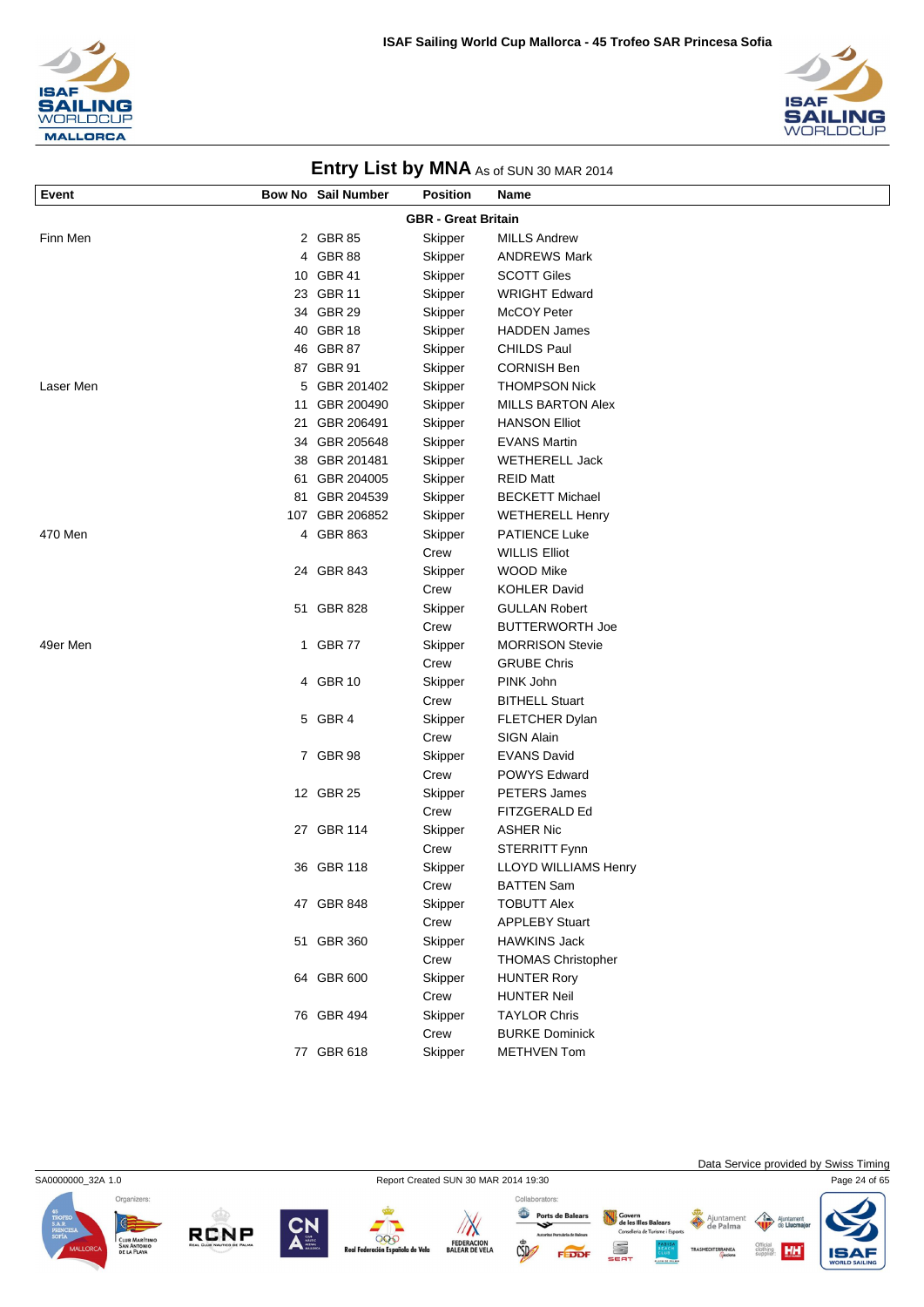



| <b>LITTLE ST DY INTER</b> AS OF SUN 30 MAR 2014 |    |                    |                 |                            |
|-------------------------------------------------|----|--------------------|-----------------|----------------------------|
| Event                                           |    | Bow No Sail Number | <b>Position</b> | Name                       |
|                                                 |    |                    | Crew            | <b>ALLOWAY William</b>     |
| RS:X Men                                        |    | 8 GBR 931          | Skipper         | <b>SQUIRES Tom</b>         |
|                                                 |    | 11 GBR 1           | Skipper         | <b>DEMPSEY Nick</b>        |
|                                                 |    | 28 GBR 49          | Skipper         | <b>BENNETT Joe</b>         |
|                                                 |    | 38 GBR 926         | Skipper         | <b>MARTIN Kieran</b>       |
|                                                 |    | 39 GBR 17          | Skipper         | <b>BAINBRIDGE Connor</b>   |
|                                                 |    | 45 GBR 41          | Skipper         | <b>MASTERS Ali</b>         |
| 470 Women                                       |    | 19 GBR 865         | Skipper         | SEABRIGHT Amy              |
|                                                 |    |                    | Crew            | <b>CARPENTER Anna</b>      |
|                                                 |    | 30 GBR 118         | Skipper         | <b>MILLS Hannah</b>        |
|                                                 |    |                    | Crew            | <b>CLARK Saskia</b>        |
|                                                 |    | 37 GBR 838         | Skipper         | <b>LAVERY Jess</b>         |
|                                                 |    |                    | Crew            | BRICKWOOD Megan            |
| 49er FX Women                                   |    | 4 GBR 22           | Skipper         | <b>DOBSON Charlotte</b>    |
|                                                 |    |                    | Crew            | <b>AINSWORTH Sophie</b>    |
|                                                 |    | 6 GBR 8            | Skipper         | <b>PETERS Frances</b>      |
|                                                 |    |                    | Crew            | <b>GROVES Nicola</b>       |
|                                                 |    | 15 GBR 99          | Skipper         | <b>MACGREGOR Kate</b>      |
|                                                 |    |                    | Crew            | <b>BEST Katrina</b>        |
|                                                 |    | 43 GBR 196         | Skipper         | <b>PAYNE Victoria</b>      |
|                                                 |    |                    | Crew            | <b>ORTON Stephanie</b>     |
| <b>RS:X Women</b>                               | 1. | GBR 94             | Skipper         | <b>SHAW Bryony</b>         |
|                                                 |    | 8 GBR 30           | Skipper         | <b>HAMILTON Isobel</b>     |
|                                                 |    | 34 GBR 561         | Skipper         | SILLS Imogen               |
|                                                 |    | 46 GBR 703         | Skipper         | <b>FINCH Noelle</b>        |
|                                                 |    | 50 GBR 961         | Skipper         | <b>WILSON Emma</b>         |
| Laser Radial Women                              | 8  | GBR 201124         | Skipper         | <b>MARTIN Chloe</b>        |
|                                                 |    | 32 GBR 195123      | Skipper         | SNELLGROVE Hannah          |
|                                                 |    | 61 GBR 192517      | Skipper         | POVALL Georgina            |
|                                                 |    | 68 GBR 202461      | Skipper         | <b>PAVEY Rheanna</b>       |
|                                                 |    | 70 GBR 206470      | Skipper         | <b>MASSEY Rhiannon</b>     |
|                                                 |    | 81 GBR 206782      | Skipper         | <b>THOMPSON Clementine</b> |
|                                                 |    | 83 GBR 206853      | Skipper         | <b>CUMPSTY Ellie</b>       |
| Nacra 17 Mixed                                  | 1. | <b>GBR 060</b>     | Skipper         | <b>SAXTON Ben</b>          |
|                                                 |    |                    | Crew            | <b>DIAMOND Hannah</b>      |
|                                                 |    | 6 GBR 058          | Skipper         | <b>WILSON Pippa</b>        |
|                                                 |    |                    | Crew            | GIMSON John                |
|                                                 |    | 7 GBR 056          | Skipper         | MACGREGOR Lucy             |
|                                                 |    |                    | Crew            | <b>WALSH Andrew</b>        |
|                                                 |    | 59 GBR 152         | Skipper         | <b>CLIFFORD Alicia</b>     |
|                                                 |    |                    | Crew            | <b>BRUTON Tom</b>          |
|                                                 |    | 60 GBR 162         | Skipper         | <b>ANDERSON Maddy</b>      |
|                                                 |    |                    | Crew            | <b>HARRISON Patrick</b>    |
|                                                 |    | 61 GBR 182         | Skipper         | PHIPPS Tom                 |
|                                                 |    |                    | Crew            | PASCOE Zennor              |
|                                                 |    | 62 GBR 120         | Skipper         | <b>WHITE Rupert</b>        |
|                                                 |    |                    | Crew            | <b>BONIFACE Nicola</b>     |



**RCNP** 



999

a de Vela

 $\mathbb{Z}$ FEDERACION<br>BALEAR DE VELA

Collaborators: Ports de Balears Govern<br>de les Illes Balears<br>Conselleria de Turisme i Esports S  $CSD$ 

 $-10<sup>1</sup>$ 

Data Service provided by Swiss Timing

Ajuntamen nent  $\sqrt{3}$ 

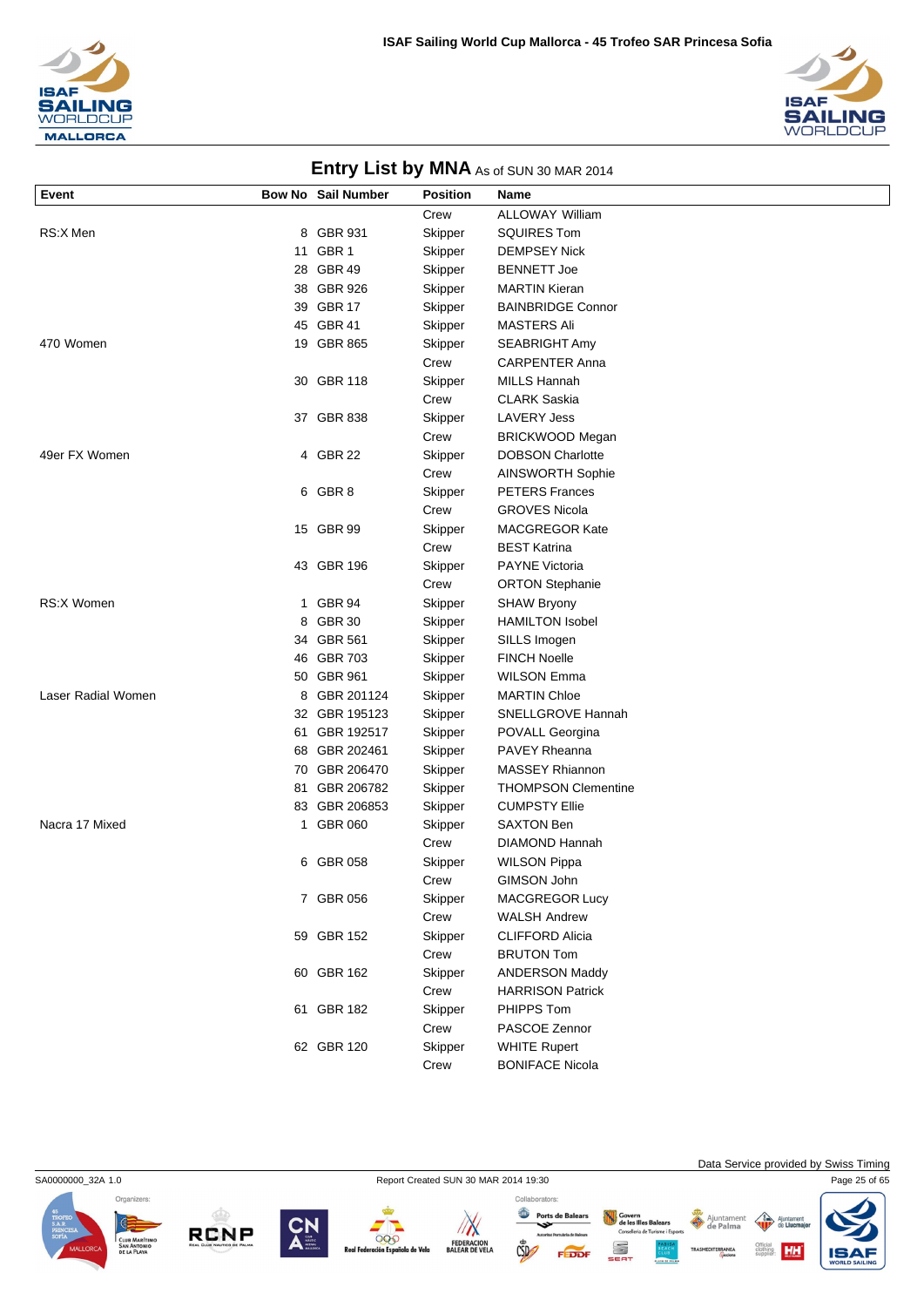



|          |                           |                 | $\frac{1}{2}$ = $\frac{1}{2}$ = $\frac{1}{2}$ = $\frac{1}{2}$ $\frac{1}{2}$ = $\frac{1}{2}$ = $\frac{1}{2}$ = $\frac{1}{2}$ = $\frac{1}{2}$ = $\frac{1}{2}$ = $\frac{1}{2}$ = $\frac{1}{2}$ = $\frac{1}{2}$ = $\frac{1}{2}$ = $\frac{1}{2}$ = $\frac{1}{2}$ = $\frac{1}{2}$ = $\frac{1}{2}$ = $\frac{1}{2$ |
|----------|---------------------------|-----------------|------------------------------------------------------------------------------------------------------------------------------------------------------------------------------------------------------------------------------------------------------------------------------------------------------------|
| Event    | <b>Bow No Sail Number</b> | <b>Position</b> | <b>Name</b>                                                                                                                                                                                                                                                                                                |
| $2.4$ mR | 2 GBR 3                   | Skipper         | <b>STREET Will</b>                                                                                                                                                                                                                                                                                         |
|          | 3 GBR 113                 | Skipper         | <b>BROOKER John</b>                                                                                                                                                                                                                                                                                        |
|          | 4 GBR98                   | Skipper         | PASCOE Megan                                                                                                                                                                                                                                                                                               |
|          | 5 GBR 68                  | Skipper         | <b>DUGDALE Carol</b>                                                                                                                                                                                                                                                                                       |
|          | 6 GBR 100                 | Skipper         | LUCAS Helena                                                                                                                                                                                                                                                                                               |



**RCNP** 

 $\sqrt{N}$ 

FEDERACION<br>BALEAR DE VELA

000

la de Vela

Collaborators: Ports de Balears

 $\mathbb{C}$ 

FEDDI



Ajuntamen<br>**de Palma** 

Govern<br>de les Illes Balears<br>Consellería de Turisme i Esport

S



Data Service provided by Swiss Timing

HH

 $\triangle$ ent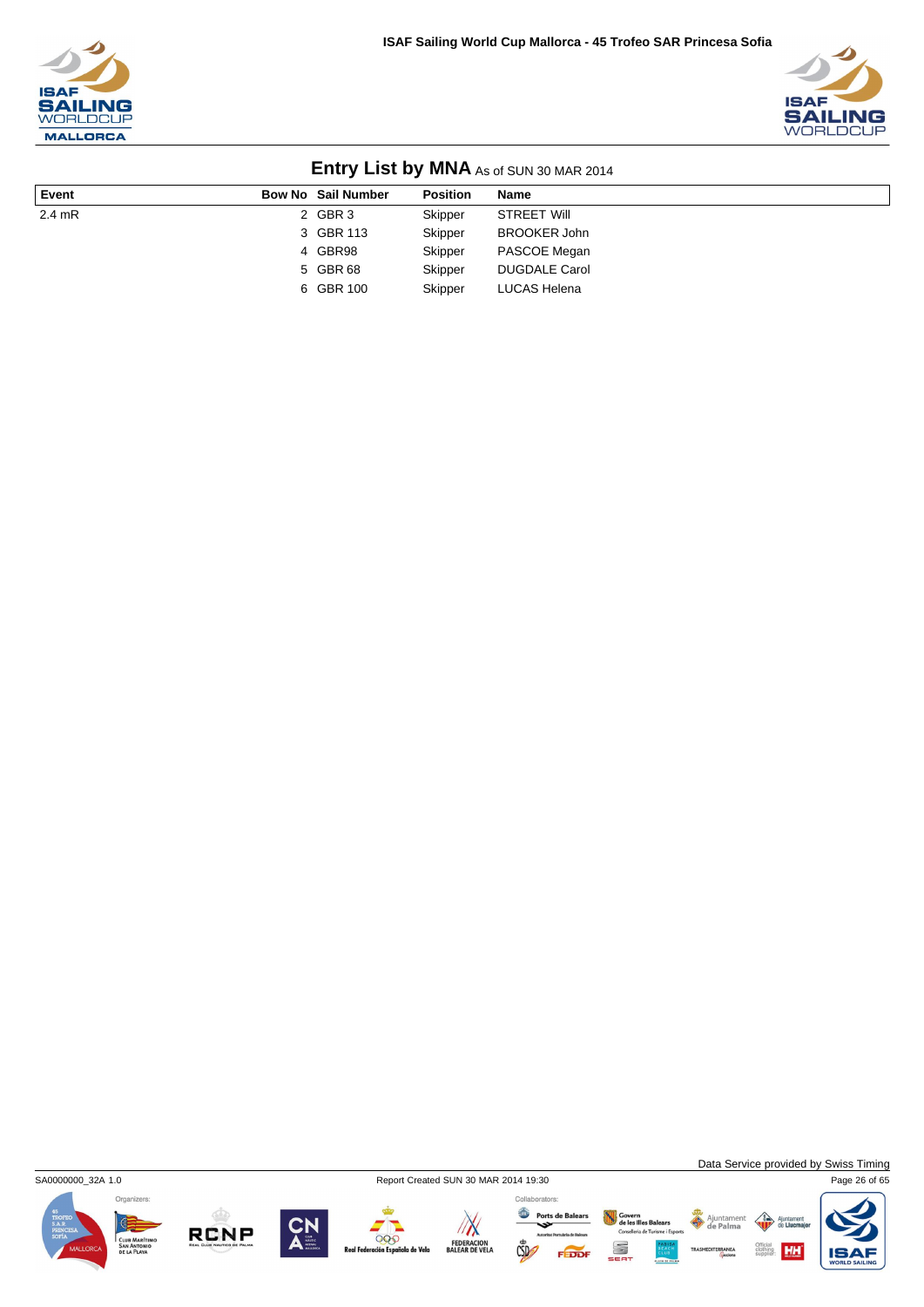



| Event         | <b>Bow No Sail Number</b> | <b>Position</b>      | Name                         |
|---------------|---------------------------|----------------------|------------------------------|
|               |                           | <b>GER - Germany</b> |                              |
| Finn Men      | 76 GER 252                | Skipper              | <b>MARTENS Eike</b>          |
|               | 88 GER 25                 | Skipper              | KOHLHOFF Max                 |
|               | 89 GER 259                | Skipper              | <b>KASUESKE Phillip</b>      |
| Laser Men     | 13 GER 203170             | Skipper              | <b>BUHL Philiipp</b>         |
|               | 54 GER 203739             | Skipper              | <b>SCHADEWALDT Tobias</b>    |
|               | 145 GER 194755            | Skipper              | <b>GIELEN Fabian</b>         |
|               | 146 GER 204691            | Skipper              | <b>HOLLAENDER Hannes</b>     |
| 470 Men       | 9 GER 55                  | Skipper              | <b>WAGNER Jasper</b>         |
|               |                           | Crew                 | <b>BALDEWEIN Dustin</b>      |
|               | 30 GER 75                 | Skipper              | NAUJOCK Denny                |
|               |                           | Crew                 | <b>KUEBEL Paul</b>           |
|               | 52 GER 13                 | Skipper              | <b>WINKEL Malte</b>          |
|               |                           | Crew                 | <b>CIPRA Matti</b>           |
|               | 59 GER 48                 | Skipper              | PATRUNKY Julian              |
|               |                           | Crew                 | <b>SCHUMANN Max</b>          |
|               | 69 GER 10                 | Skipper              | <b>GERZ Ferdinand</b>        |
|               |                           | Crew                 | SZYMANSKI Oliver             |
|               | 70 GER 11                 | Skipper              | <b>DIESCH Simon</b>          |
|               |                           | Crew                 | <b>AGGELER Patrick</b>       |
|               | 71 GER 15                 | Skipper              | <b>AUTENRIETH Julian</b>     |
|               |                           | Crew                 | <b>AUTENRIETH Philipp</b>    |
| 49er Men      | 8 GER 12                  | Skipper              | <b>HEIL Erik</b>             |
|               |                           | Crew                 | PLOESSEL Thomas              |
|               | 15 GER 216                | Skipper              | <b>ERICHSEN Jan Hauke</b>    |
|               |                           | Crew                 | <b>LUTZ Max</b>              |
|               | 22 GER 55                 | Skipper              | <b>SCHMIDT Justus</b>        |
|               |                           | Crew                 | <b>BOEHME Max</b>            |
|               | 39 GER 779                | Skipper              | <b>MULLER Philipp</b>        |
|               |                           | Crew                 | <b>HOLZAPFEL Kilian</b>      |
|               | 59 GER 911                | Skipper              | <b>SCHWERDT Frithjof</b>     |
|               |                           | Crew                 | <b>WIEDEMANN Sebastian</b>   |
| RS:X Men      | 23 GER 3                  | Skipper              | <b>WILHELM Toni</b>          |
| 470 Women     | 16 GER 72                 | Skipper              | <b>BOCHMANN Annika</b>       |
|               |                           | Crew                 | <b>GOLTZER Karoline</b>      |
|               | 18 GER 24                 | Skipper              | <b>BOHM Nadine</b>           |
|               |                           | Crew                 | <b>GOLIASS Ann- Christin</b> |
|               | 29 GER 66                 | Skipper              | <b>WAGNER Annina</b>         |
|               |                           | Crew                 | PANUSCHKA Elisabeth          |
|               | 38 GER 26                 | Skipper              | <b>MARKFORT Greta</b>        |
|               |                           | Crew                 | <b>MARKFORT Anna</b>         |
| 49er FX Women | 7 GER 161                 | Skipper              | LUTZ Tina                    |
|               |                           | Crew                 | <b>BEUCKE Susann</b>         |
|               | 9 GER 6                   | Skipper              | JUCZOK Victoria              |













14 GER 777 Skipper MEYER Leonie

Collaborators: Ports de Balears **CSD** 

Crew LORENZ Anika

Govern<br>de les Illes Balears  $\bigoplus$  $Con$ a<br>de Turisme i Esc S

Data Service provided by Swiss Timing

HН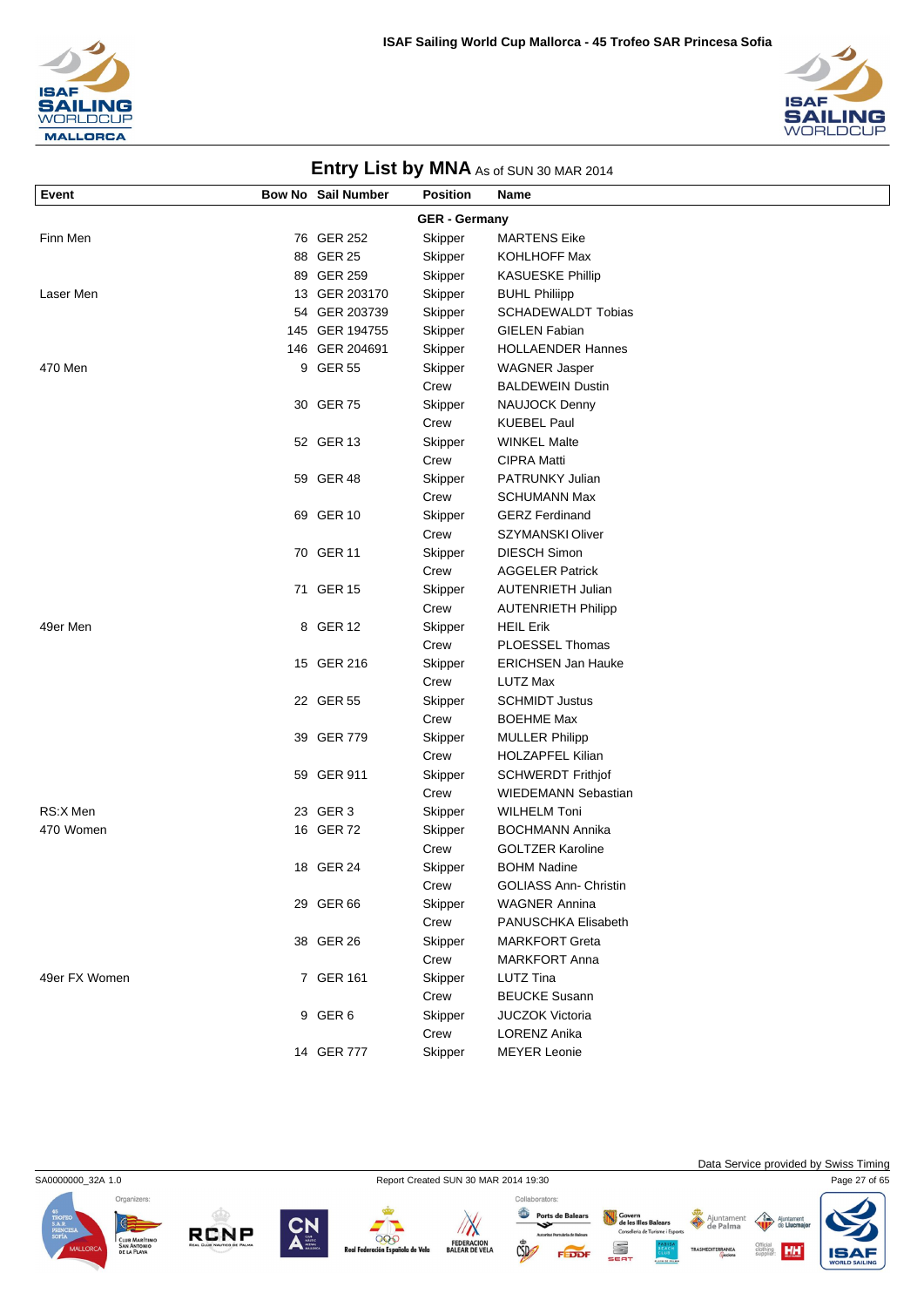



|                    |    |                           |                 | <b>LITTLE YOUR LIST DY INTERNATES OF SUIN 30 MAR 2014</b> |
|--------------------|----|---------------------------|-----------------|-----------------------------------------------------------|
| Event              |    | <b>Bow No Sail Number</b> | <b>Position</b> | Name                                                      |
|                    |    |                           | Crew            | <b>STOFFERS Elena</b>                                     |
|                    |    | 19 GER 810                | Skipper         | <b>GORGE Jule</b>                                         |
|                    |    |                           | Crew            | <b>GORGE Lotta</b>                                        |
|                    |    | 32 GER 369                | Skipper         | <b>WEDEMEYER Ann Kristin</b>                              |
|                    |    |                           | Crew            | <b>WEDEMEYER Pia Sophie</b>                               |
|                    |    | 52 GER 700                | Skipper         | <b>KONITZER Laura</b>                                     |
|                    |    |                           | Crew            | FERNANDEZ-BILLON Ines                                     |
| <b>RS:X Women</b>  |    | 17 GER 7                  | Skipper         | <b>DELLE Moana</b>                                        |
|                    |    | 44 GER 782                | Skipper         | <b>SCHWARZ Stefanie</b>                                   |
| Laser Radial Women |    | 36 GER 200060             | Skipper         | <b>ERTELT Sophie-Marie</b>                                |
|                    |    | 37 GER 205202             | Skipper         | <b>STEINMUELLER Chiara</b>                                |
|                    | 50 | GER 205277                | Skipper         | <b>WEGER Svenja</b>                                       |
|                    |    | 53 GER 204202             | Skipper         | <b>LIEBIG Pauline</b>                                     |
|                    |    | 56 GER 205276             | Skipper         | <b>STOLZ Constanze</b>                                    |
| Nacra 17 Mixed     |    | 36 GER 092                | Skipper         | <b>LENZ Jakob</b>                                         |
|                    |    |                           | Crew            | <b>BRECHLIN Susann</b>                                    |
|                    |    | 48 GER 061                | Skipper         | <b>HEEG Finn</b>                                          |
|                    |    |                           | Crew            | <b>BAARS Merle</b>                                        |
|                    |    | 49 GER 150                | Skipper         | <b>HAUPT Thomas</b>                                       |
|                    |    |                           | Crew            | <b>HECTOR Johanna</b>                                     |
|                    |    | 50 GER 045                | Skipper         | <b>KAPHENGST Eckart</b>                                   |
|                    |    |                           | Crew            | <b>KAPHENGST Tine Marie</b>                               |
|                    |    | 63 GER 142                | Skipper         | <b>KOHLHOFF Paul</b>                                      |
|                    |    |                           | Crew            | <b>WERNER Carolina</b>                                    |
|                    |    | 64 GER 010                | Skipper         | <b>RUMPF Stefan</b>                                       |
|                    |    |                           | Crew            | GOOS Anna Bettina                                         |



**RCNP** 

999

de Vela

Collaborators:

 $\mathbb{Z}$ FEDERACION<br>BALEAR DE VELA  $CSD$ 

Ports de Balears Govern<br>de les Illes Balears<br>Conselleria de Turisme i Esports S

Data Service provided by Swiss Timing

HH

Ajuntamen<br>**de Palma** ent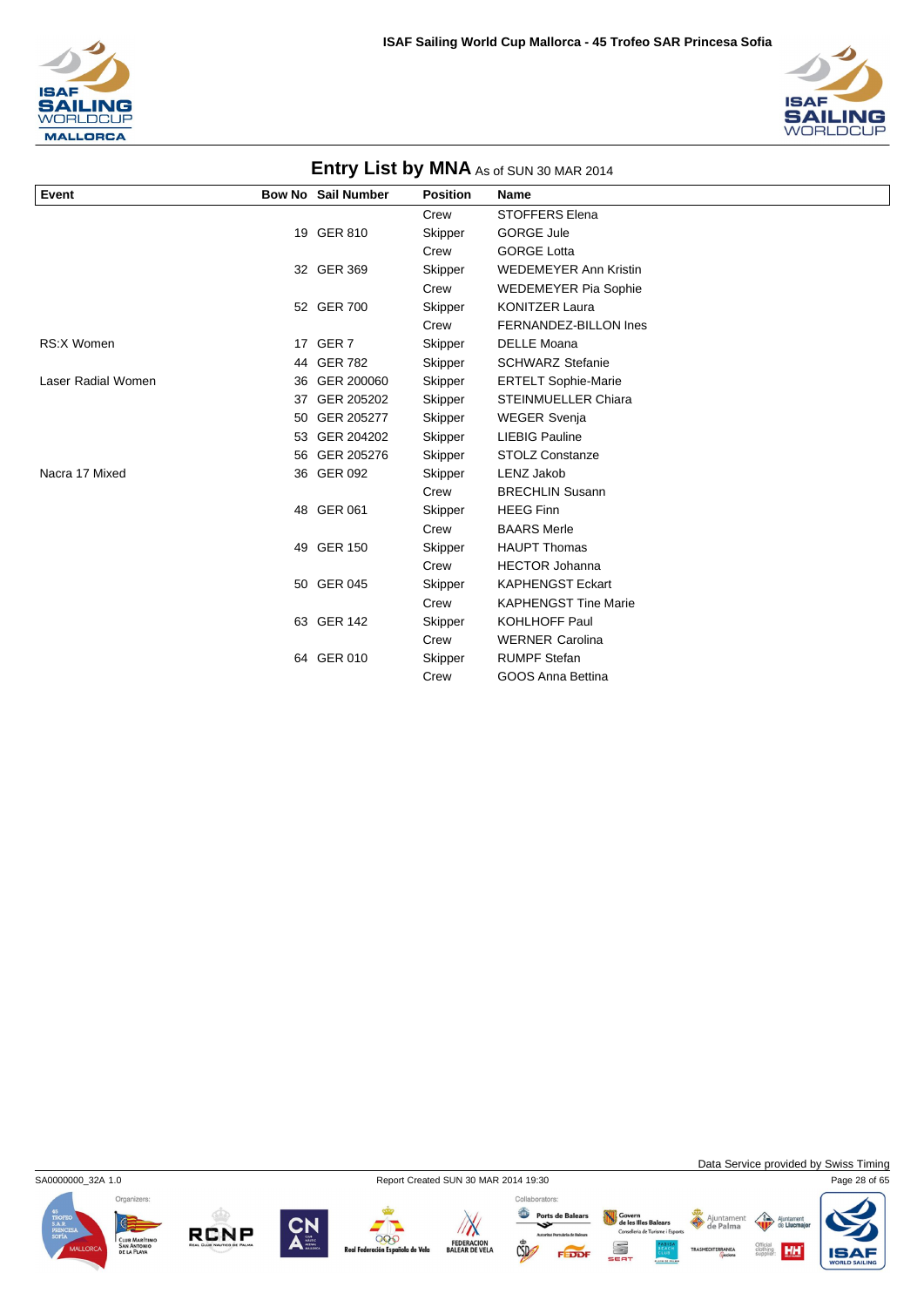



| <b>ENTLY LIST DY IVINA</b> As of SUN 30 MAR 2014 |     |                           |                     |                                |  |  |  |
|--------------------------------------------------|-----|---------------------------|---------------------|--------------------------------|--|--|--|
| Event                                            |     | <b>Bow No Sail Number</b> | <b>Position</b>     | Name                           |  |  |  |
|                                                  |     |                           | <b>GRE - Greece</b> |                                |  |  |  |
| Finn Men                                         | 42  | <b>GRE 77</b>             | Skipper             | <b>MITAKIS Ioannis</b>         |  |  |  |
| Laser Men                                        | 100 | GRE 150374                | Skipper             | <b>BOUGIOURIS Adonis</b>       |  |  |  |
| 470 Men                                          |     | 5 GRE 1                   | Skipper             | <b>MANTIS Panagiotis</b>       |  |  |  |
|                                                  |     |                           | Crew                | <b>KAGIALIS Pavlos</b>         |  |  |  |
|                                                  | 31  | <b>GRE 10</b>             | Skipper             | PAPOUTSOGLOU Vasilis           |  |  |  |
|                                                  |     |                           | Crew                | ORFANOS John                   |  |  |  |
|                                                  | 72  | <b>GRE 165</b>            | Skipper             | <b>KAMPOURIDIS Panagiotis</b>  |  |  |  |
|                                                  |     |                           | Crew                | <b>EFSTATHIOS Papadopoulos</b> |  |  |  |
| 49er Men                                         | 78  | GRE 1264                  | Skipper             | <b>CHIMONAS Evangelos</b>      |  |  |  |
|                                                  |     |                           | Crew                | <b>BENAKIS Dimitrios</b>       |  |  |  |
| RS:X Men                                         |     | 4 GRE 8                   | Skipper             | <b>KOKKALANIS Byron</b>        |  |  |  |
| 470 Women                                        |     | 39 GRE 11                 | Skipper             | <b>PAGIDA Dimitra</b>          |  |  |  |
|                                                  |     |                           | Crew                | STRATIGIOU Alina               |  |  |  |
| RS:X Women                                       |     | 57 GRE 3                  | Skipper             | SKARLATOU Angeliki             |  |  |  |
| Nacra 17 Mixed                                   | 65  | GRE 210                   | Skipper             | <b>BEKATOROU Sofia</b>         |  |  |  |
|                                                  |     |                           | Crew                | <b>TRIGKONIS Konstantinos</b>  |  |  |  |

## **Entry List by MNA**

SA0000000\_32A 1.0 Report Created SUN 30 MAR 2014 19:30 Page 29 of 65



Data Service provided by Swiss Timing

Ajunta<br>de Li

**HH** 

Official<br>clothing<br>supplier:









Ports de Balears FEDDF



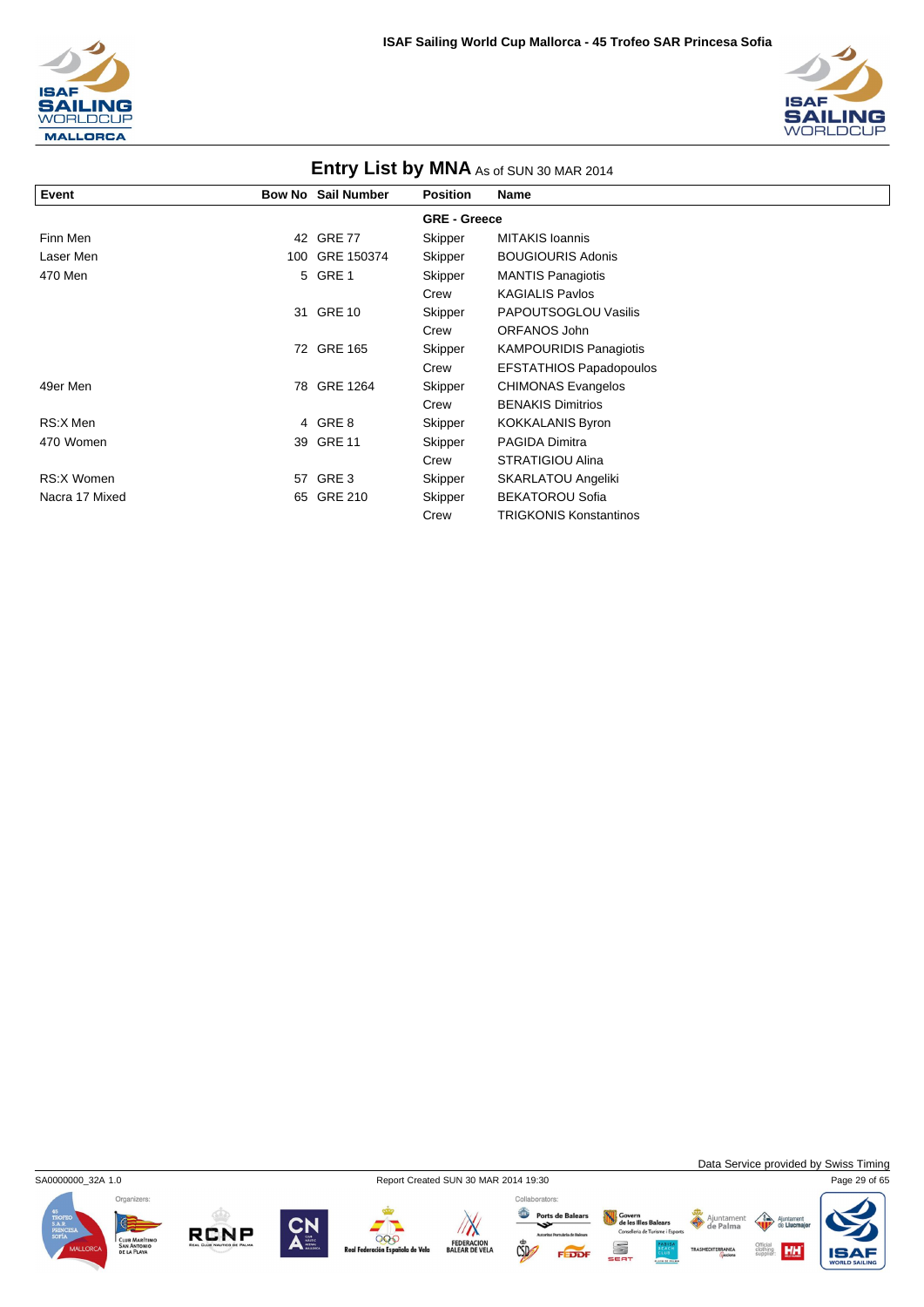



| <b>LITTLE YOU AND INTERNATIONAL SUINTS AND IN A LOTAL</b> |  |                           |                 |                                 |  |  |  |  |
|-----------------------------------------------------------|--|---------------------------|-----------------|---------------------------------|--|--|--|--|
| Event                                                     |  | <b>Bow No Sail Number</b> | <b>Position</b> | <b>Name</b>                     |  |  |  |  |
| <b>HKG - Hong Kong, CHN</b>                               |  |                           |                 |                                 |  |  |  |  |
| RS:X Men                                                  |  | 3 HKG 2                   | Skipper         | LEUNG Ho Tsun                   |  |  |  |  |
|                                                           |  | 5 HKG 16                  | Skipper         | <b>CHENG Chun Leung Michael</b> |  |  |  |  |
|                                                           |  | 17 HKG 10                 | Skipper         | <b>BRETTELL Gabriel Angelo</b>  |  |  |  |  |
| RS:X Women                                                |  | 3 HKG 5                   | Skipper         | CHAN Hei Man                    |  |  |  |  |
|                                                           |  | 45 HKG 3                  | Skipper         | MA Kwan Ching                   |  |  |  |  |



Data Service provided by Swiss Timing









Ports de Balears Govern<br>de les Illes Balears<br>Consellería de Turisme i Esport S FEDDI



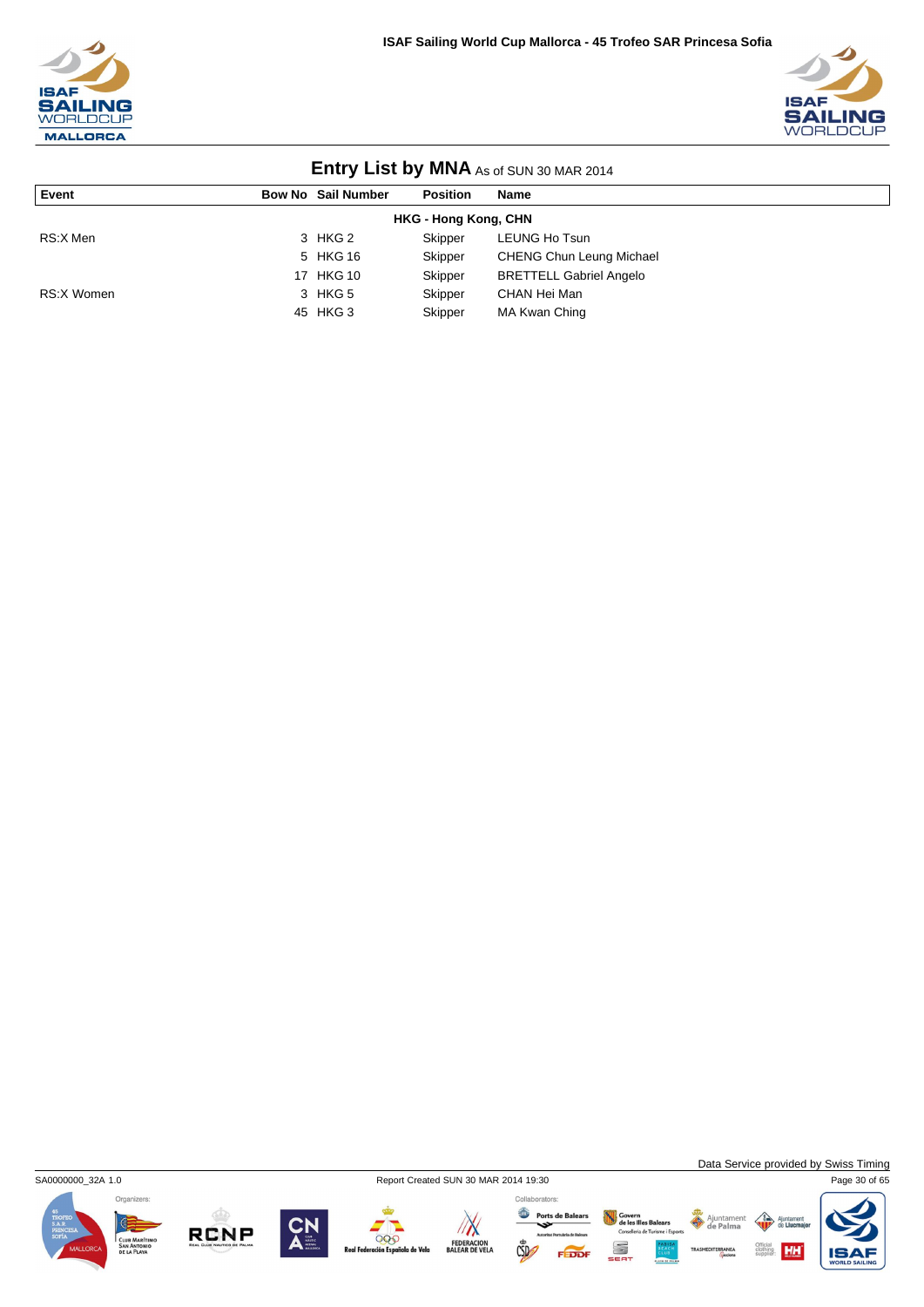



| <b>LITTLE YOU AND INTERNATIONAL SUINTS AND IN A LOTAL</b> |     |                           |                 |                       |  |  |  |
|-----------------------------------------------------------|-----|---------------------------|-----------------|-----------------------|--|--|--|
| Event                                                     |     | <b>Bow No Sail Number</b> | <b>Position</b> | <b>Name</b>           |  |  |  |
| <b>HUN - Hungary</b>                                      |     |                           |                 |                       |  |  |  |
| Finn Men                                                  |     | 28 HUN 40                 | Skipper         | <b>BERECZ Zsombor</b> |  |  |  |
| Laser Men                                                 |     | 57 HUN 197711             | Skipper         | <b>TOMAI Balazs</b>   |  |  |  |
| RS:X Men                                                  |     | 29 HUN 1                  | Skipper         | GADORFALVI Aron       |  |  |  |
|                                                           |     | 71 HUN 199                | Skipper         | <b>NIKL Andras</b>    |  |  |  |
| RS:X Women                                                |     | 39 HUN 119                | Skipper         | <b>CHOLNOKY Sara</b>  |  |  |  |
| Laser Radial Women                                        | 100 | HUN 202339                | Skipper         | <b>ERDI Maria</b>     |  |  |  |



**RCNP** 



Ports de Balears Govern<br>de les Illes Balears<br>Consellería de Turisme i Esport S FEDDI

Data Service provided by Swiss Timing

HH

 $\triangle$ ent

Ajuntamen<br>**de Palma**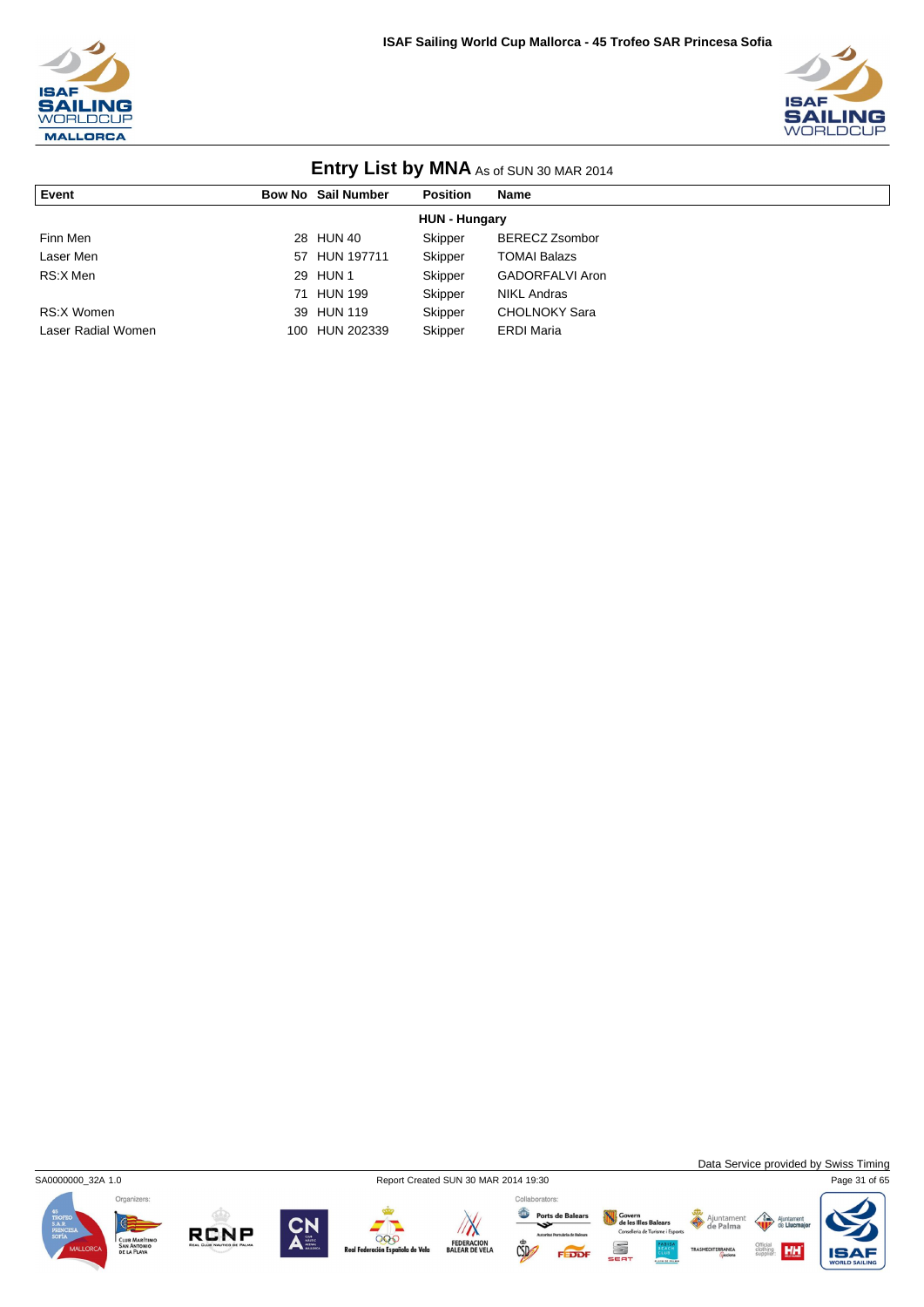



| <b>LITTLE AS OF SUN 30 MAR 2014</b> |     |                           |                 |                        |  |  |  |
|-------------------------------------|-----|---------------------------|-----------------|------------------------|--|--|--|
| Event                               |     | <b>Bow No Sail Number</b> | <b>Position</b> | <b>Name</b>            |  |  |  |
| <b>IRL</b> - Ireland                |     |                           |                 |                        |  |  |  |
| Finn Men                            |     | 45 IRL 4                  | Skipper         | <b>HAMILTON Ross</b>   |  |  |  |
| Laser Men                           |     | 42 IRL 192703             | Skipper         | <b>ESPEY James</b>     |  |  |  |
|                                     | 111 | IRL 201482                | Skipper         | <b>RUSSELL Chris</b>   |  |  |  |
| 49er Men                            |     | 33 IRL 99                 | Skipper         | <b>SEATON Ryan</b>     |  |  |  |
|                                     |     |                           | Crew            | McGOVERN Matt          |  |  |  |
| 49er FX Women                       |     | 38 IRL 997                | Skipper         | <b>BREWSTER Andrea</b> |  |  |  |
|                                     |     |                           | Crew            | <b>TIDEY Saskia</b>    |  |  |  |
| Laser Radial Women                  | 19  | <b>IRL 199417</b>         | Skipper         | <b>MURPHY Annalise</b> |  |  |  |

Organizers:

**RCNP** 







Govern<br>de les Illes Balears<br>Conselleria de Turisme i Esports

S

FEDDI

Ajuntament

Data Service provided by Swiss Timing

**HH** 

IS

 $\left\langle \right\rangle$ Ajunt

Official<br>clothing<br>supplier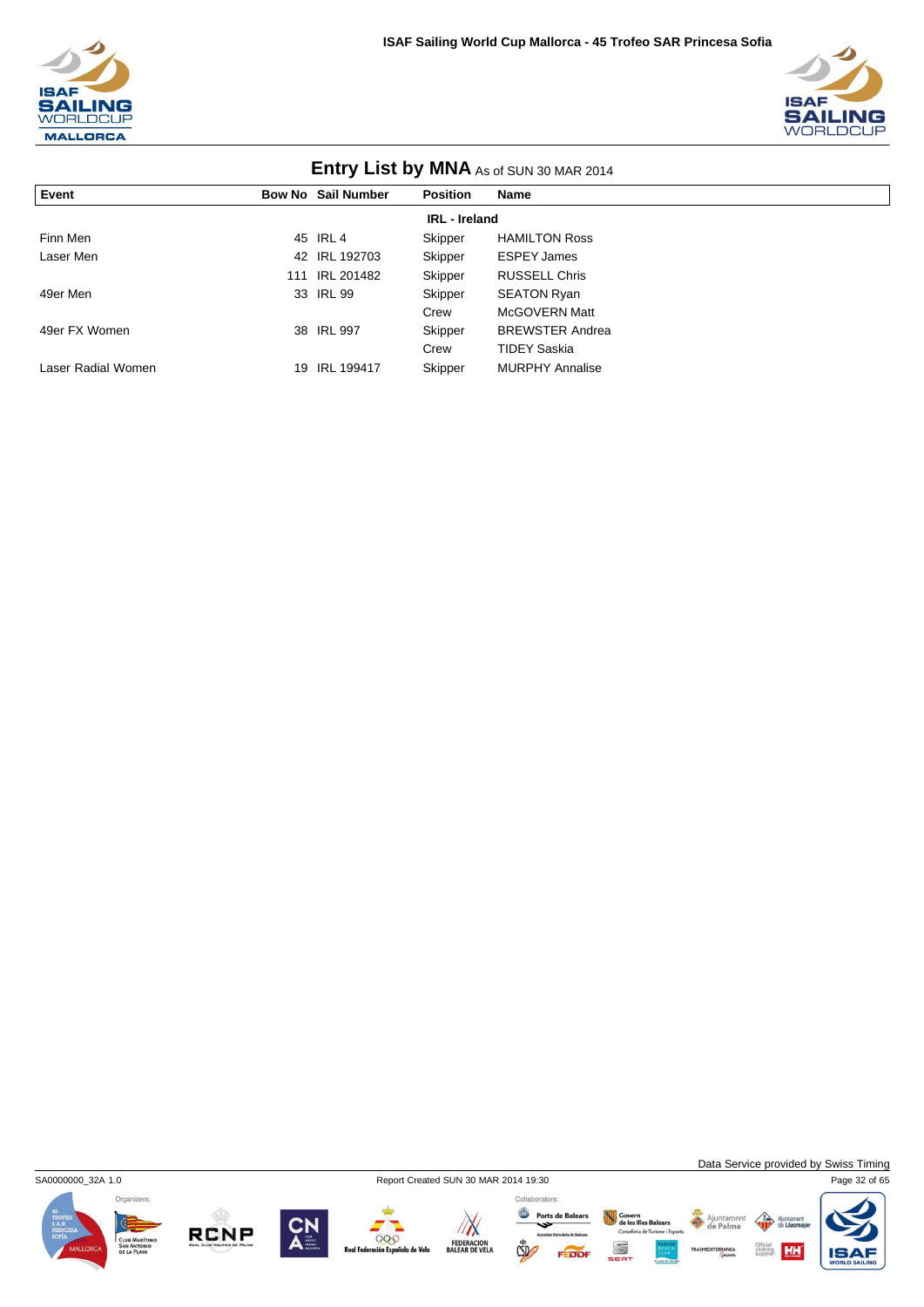



| <b>ETILLY LIST DY IVINA AS of SUN 30 MAR 2014</b> |     |                           |                 |                       |  |  |  |
|---------------------------------------------------|-----|---------------------------|-----------------|-----------------------|--|--|--|
| Event                                             |     | <b>Bow No Sail Number</b> | <b>Position</b> | Name                  |  |  |  |
| <b>ISR</b> - Israel                               |     |                           |                 |                       |  |  |  |
| 470 Men                                           |     | 28 ISR 17                 | Skipper         | <b>COHEN Gal</b>      |  |  |  |
|                                                   |     |                           | Crew            | <b>FROYLICHE Dan</b>  |  |  |  |
| RS:X Men                                          |     | 6 ISR 21                  | Skipper         | <b>MASHIAH Nimrod</b> |  |  |  |
|                                                   |     | 43 ISR 22                 | Skipper         | <b>GALILI Amir</b>    |  |  |  |
| 470 Women                                         |     | 43 ISR 11                 | Skipper         | <b>BAR-AM Noya</b>    |  |  |  |
|                                                   |     |                           | Crew            | <b>SHOSHAN Rimon</b>  |  |  |  |
| RS:X Women                                        |     | 6 ISR 10                  | Skipper         | DAVIDOVICH Maayan     |  |  |  |
| Laser Radial Women                                | 46  | ISR 189296                | Skipper         | JACOB Oren            |  |  |  |
|                                                   | 101 | ISR 194572                | Skipper         | <b>MAMAN Danielle</b> |  |  |  |

### **Entry List by MNA** As of SUN 2014

Organizers:

**RCNP** 





FEDERACION<br>BALEAR DE VELA

Ports de Balears  $\mathbb{C}$ 

Govern<br>de les Illes Balears<br>Conselleria de Turisme i Esports Ajuntament<br>de Palma

Data Service provided by Swiss Timing

 $\left\langle \right\rangle$ 

Official<br>clothing<br>supplier



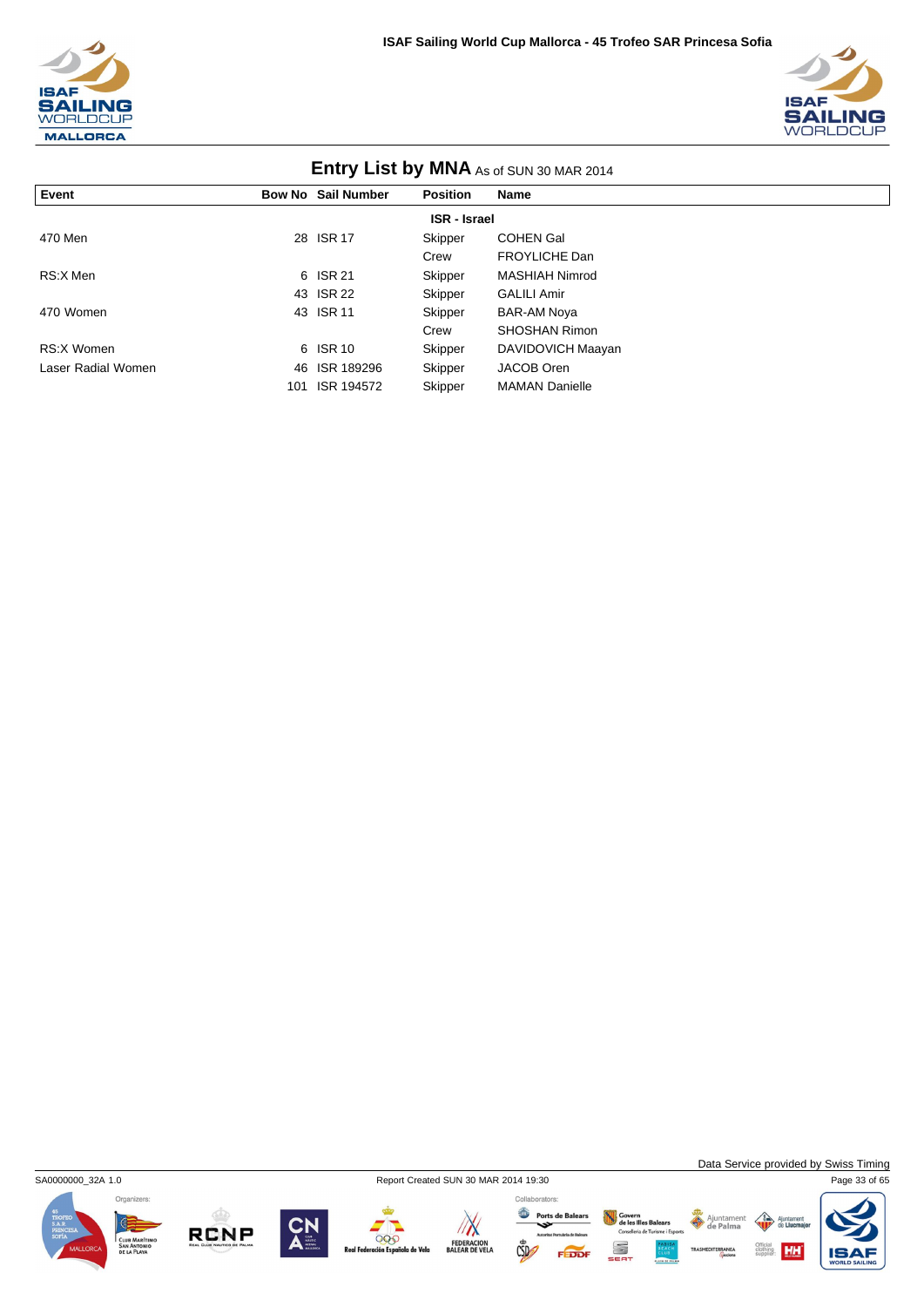



| l Event   | <b>Bow No Sail Number</b> | <b>Position</b>             | Name        |
|-----------|---------------------------|-----------------------------|-------------|
|           |                           | <b>ISV - Virgin Isl, US</b> |             |
| Laser Men | 56 ISV 204048             | Skipper                     | THOMPSON Cy |



Data Service provided by Swiss Timing

Ajuntamer<br>de Palma









FEDERACION<br>BALEAR DE VELA

Ports de Balears  $CSD$ 

Collaborators:

Govern<br>de les Illes Balears<br>Conselleria de Turisme i Esport S

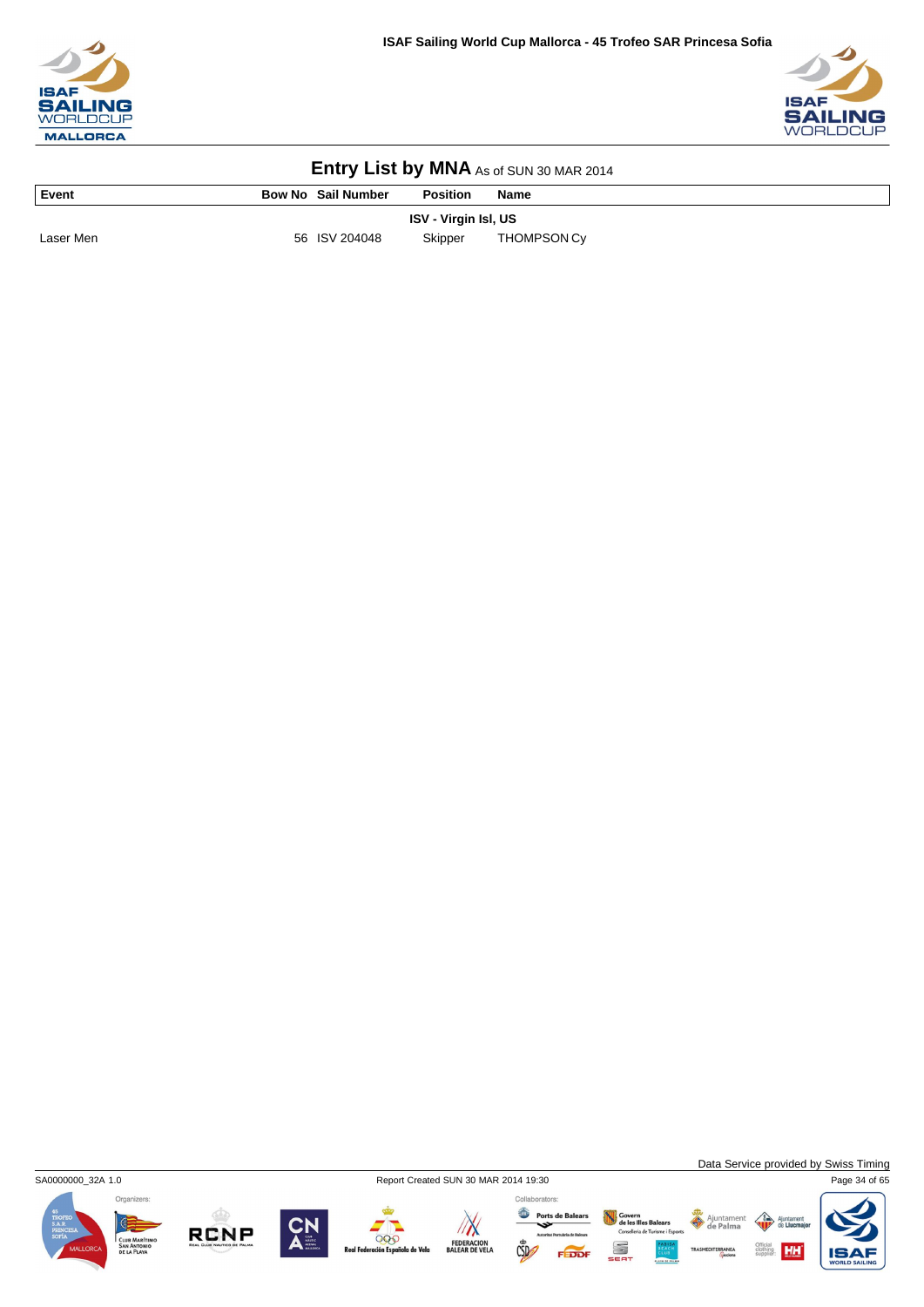



| Event     | <b>Bow No Sail Number</b> | <b>Position</b> | Name                        |
|-----------|---------------------------|-----------------|-----------------------------|
|           |                           | ITA - Italy     |                             |
| Finn Men  | 7 ITA 117                 | Skipper         | POGGI Giorgio               |
|           | 16 ITA 146                | Skipper         | PAOLETTI Michele            |
|           | 17 ITA 66                 | Skipper         | <b>VOLTOLINI Enrico</b>     |
|           | 18 ITA 123                | Skipper         | <b>BALDASSARI Filippo</b>   |
|           | 59 ITA 214                | Skipper         | <b>BEVILACQUA Riccardo</b>  |
|           | 70 ITA 83                 | Skipper         | <b>SAVIO Matteo</b>         |
|           | 71 ITA 212                | Skipper         | <b>CIRILLO Lanfranko</b>    |
|           | 83 ITA-747                | Skipper         | <b>FERRARESE Simone</b>     |
|           | 91 ITA 191                | Skipper         | <b>CATTANEO Alessandro</b>  |
|           | 92 ITA 975                | Skipper         | <b>VONGHER Alessandro</b>   |
| Laser Men | 15 ITA 205243             | Skipper         | <b>MARRAI Francesco</b>     |
|           | 19 ITA 199697             | Skipper         | <b>SPADONI Alessio</b>      |
|           | 20 ITA 206448             | Skipper         | COCCOLUTO Giovanni          |
|           | 24 ITA 196685             | Skipper         | <b>GALLO Marco</b>          |
|           | 41 ITA 179057             | Skipper         | <b>STRAZZERA Enrico</b>     |
|           | 90 ITA 206455             | Skipper         | <b>BENAMATI Michele</b>     |
|           | 91 ITA 206683             | Skipper         | <b>BENINI Marco</b>         |
|           | 113 ITA 204249            | Skipper         | <b>CISLAGHI Rocco</b>       |
|           | 116 ITA 204704            | Skipper         | <b>GALLEGO Giovanni</b>     |
|           | 124 ITA 204254            | Skipper         | <b>TRAVERSA Marco</b>       |
|           | 149 ITA 206458            | Skipper         | <b>GALATI Valerio</b>       |
| 470 Men   | 19 ITA 29                 | Skipper         | SIVITZ KOSUTA Simon         |
|           |                           | Crew            | <b>FARNETI Jas</b>          |
|           | 23 ITA 7                  | Skipper         | <b>FALCETELLI Francesco</b> |
|           |                           | Crew            | <b>BERNARD Matteo</b>       |
|           | 39 ITA 300                | Skipper         | <b>SAVOINI Emanuele</b>     |
|           |                           | Crew            | <b>SAVOINI Enzio</b>        |
|           | 43 ITA 99                 | Skipper         | REBAUDI Francesco           |
|           |                           | Crew            | <b>RAMIAN Matteo</b>        |
|           | 50 ITA 753                | Skipper         | <b>BERTOLA Niccolo</b>      |
|           |                           | Crew            | <b>BERTA Max</b>            |
|           | 54 ITA 27                 | Skipper         | <b>PILATI Matteo</b>        |
|           |                           | Crew            | <b>RUBAGOTTI Francesco</b>  |
|           | 57 ITA 757                | Skipper         | <b>FERRARI Giacomo</b>      |
|           |                           | Crew            | <b>CALABRO Giulio</b>       |
|           | 58 ITA 32                 | Skipper         | TUDISCO Tommaso             |
|           |                           | Crew            | PROVINCIALI Giacomo         |
|           | 73 ITA 10                 | Skipper         | <b>CAPURRO Matteo</b>       |
|           |                           | Crew            | PUPPO Matteo                |
|           | 74 ITA 5                  | Skipper         | <b>DESIDERATO Giulio</b>    |
|           |                           | Crew            | <b>TRANI Andrea</b>         |
|           | 75 ITA 23                 | Skipper         | <b>TRASIMENI Giorgio</b>    |
|           |                           | Crew            | JACOPO Izzo                 |
| 49er Men  | 19 ITA 444                | Skipper         | <b>DUBBINI Luca</b>         |
|           |                           | Crew            | <b>DUBBINI Roberto</b>      |

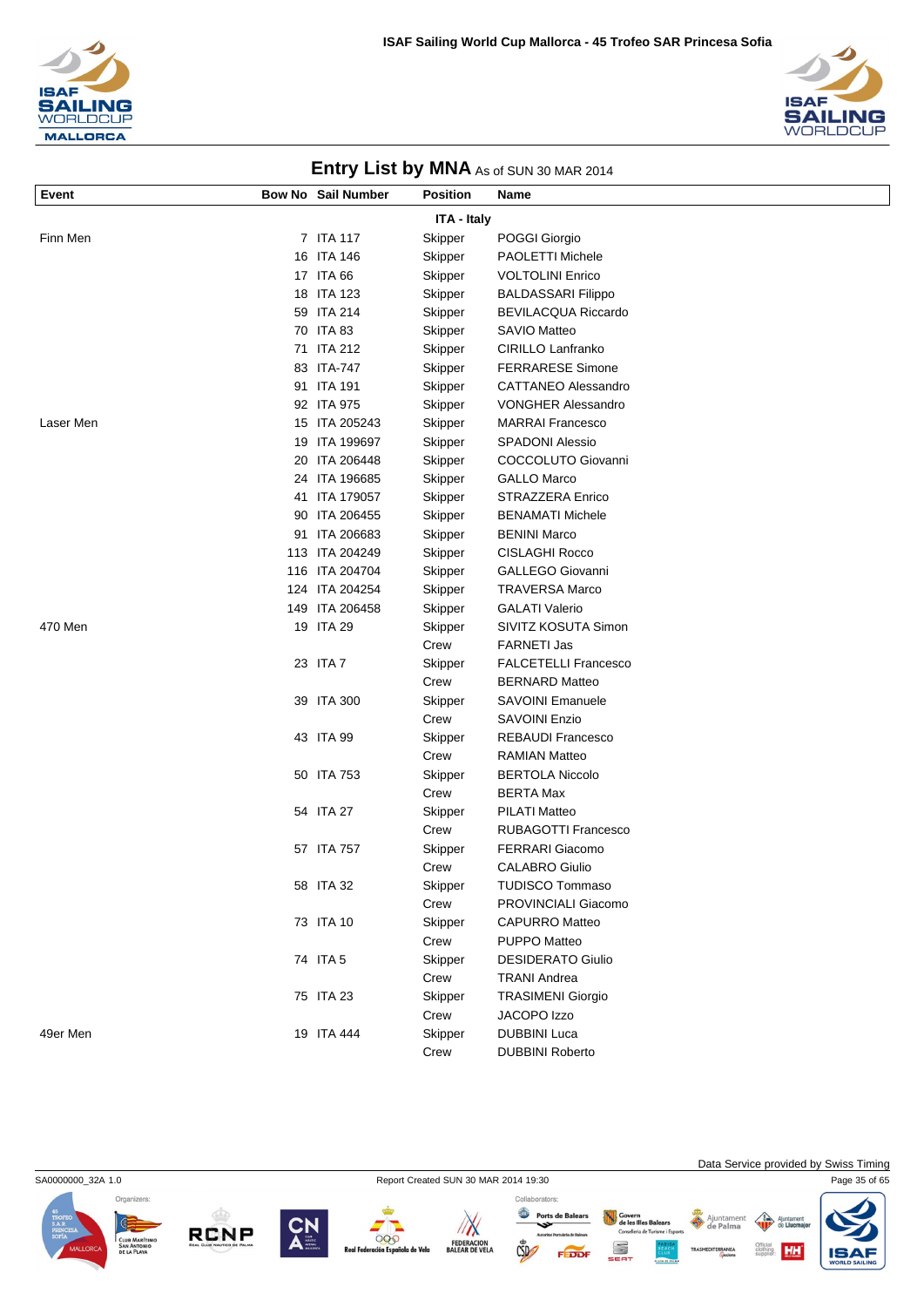



| Event              | ,<br>Bow No Sail Number | <b>Position</b> | <b>Name</b>                          |
|--------------------|-------------------------|-----------------|--------------------------------------|
|                    | 21 ITA 969              | Skipper         | <b>CHERIN Stefano</b>                |
|                    |                         | Crew            | <b>TESEI Andrea</b>                  |
|                    | 26 ITA 23               | Skipper         | PLAZZI Jacopo                        |
|                    |                         | Crew            | <b>MOLINERIS Umberto</b>             |
|                    | 44 ITA 140              | Skipper         | SAVIO Andrea                         |
|                    |                         | Crew            | SAVIO Alessandro                     |
|                    | 45 ITA 26               | Skipper         | TITA Ruggi                           |
|                    |                         | Crew            | CAVALLI Giacomo                      |
|                    | 61 ITA 187              | Skipper         | <b>CRIVELLI VISCONTI Uberto</b>      |
|                    |                         | Crew            | <b>BACCHESCHI BERTI Brando</b>       |
| RS:X Men           | 10 ITA 2                | Skipper         | <b>BAGLIONE Marcantonio</b>          |
|                    | 27 ITA 9                | Skipper         | <b>ESPOSITO Federico</b>             |
|                    | 73 ITA 88               | Skipper         | <b>CAMBONI Mattia</b>                |
|                    | 74 ITA 110              | Skipper         | <b>HEIDEGGER Fabian</b>              |
|                    | 75 ITA 60               | Skipper         | <b>BENEDETTI Daniele</b>             |
| 470 Women          | 12 ITA 52               | Skipper         | <b>KOMATAR Francesca</b>             |
|                    |                         | Crew            | <b>CARRARO</b> Sveva                 |
|                    | 15 ITA 16               | Skipper         | <b>CAPUTO Roberta</b>                |
|                    |                         | Crew            | <b>SINNO Alice</b>                   |
|                    | 35 ITA 6                | Skipper         | <b>BERTA Elena</b>                   |
|                    |                         | Crew            | PAOLILLO Giulia                      |
| 49er FX Women      | 2 ITA 747               | Skipper         | <b>CONTI Giulia</b>                  |
|                    |                         | Crew            | <b>CLAPCICH Francesca</b>            |
|                    | 29 ITA 143              | Skipper         | <b>TEZZA Lavinia</b>                 |
|                    |                         | Crew            | <b>BERGAMASCHI Paola</b>             |
| <b>RS:X Women</b>  | 2 ITA 46                | Skipper         | <b>TARTAGLINI Flavia</b>             |
|                    | 13 ITA 11               | Skipper         | <b>LINARES Laura</b>                 |
|                    | 14 ITA 82               | Skipper         | FANCIULLI Veronica                   |
| Laser Radial Women | 17 ITA 206212           | Skipper         | <b>ZENNARO Silvia</b>                |
|                    | 24 ITA 204262           | Skipper         | <b>FLORIDIA Joyce</b>                |
|                    | 26 ITA 204255           | Skipper         | COSENTINO Laura                      |
|                    | 58 ITA 201061           | Skipper         | <b>TEMPESTI Claretta</b>             |
| Nacra 17 Mixed     | 4 ITA 200               | Skipper         | <b>BISSARO Vittorio</b>              |
|                    |                         | Crew            | SICOURI Silvia                       |
|                    | 17 ITA 032              | Skipper         | SORRENTINO Vincenzo                  |
|                    |                         | Crew            | <b>CATARCI</b> Giorgia               |
|                    | 18 ITA 219              | Skipper         | SALVA' Federica                      |
|                    |                         | Crew            | <b>BIANCHI Francesco</b>             |
|                    | 21 ITA 126              | Skipper         | PORRO Francesco                      |
|                    |                         | Crew            | <b>BANTI Caterina Marianna</b>       |
|                    | 29 ITA 087              | Skipper         | <b>ZANDON Gabrio</b>                 |
|                    |                         | Crew            | ZAPPACOSTA Giulia                    |
|                    | 35 ITA 166              | Skipper         | <b>SABATINI Francesco</b>            |
|                    |                         | Crew            | MAMUSA Marcella<br><b>BOND David</b> |
|                    | 66 ITA 089              | Skipper         | <b>CELLI Cristina</b>                |
|                    | 67 ITA 090              | Crew<br>Skipper | TRAMBAIOLO Ferdinando                |
|                    |                         |                 |                                      |













Data Service provided by Swiss Timing

HH

 $\triangle$ nent

Govern<br>de les Illes Balears<br>Consellería de Turisme i Esport

S

FEDDI

Ajuntamen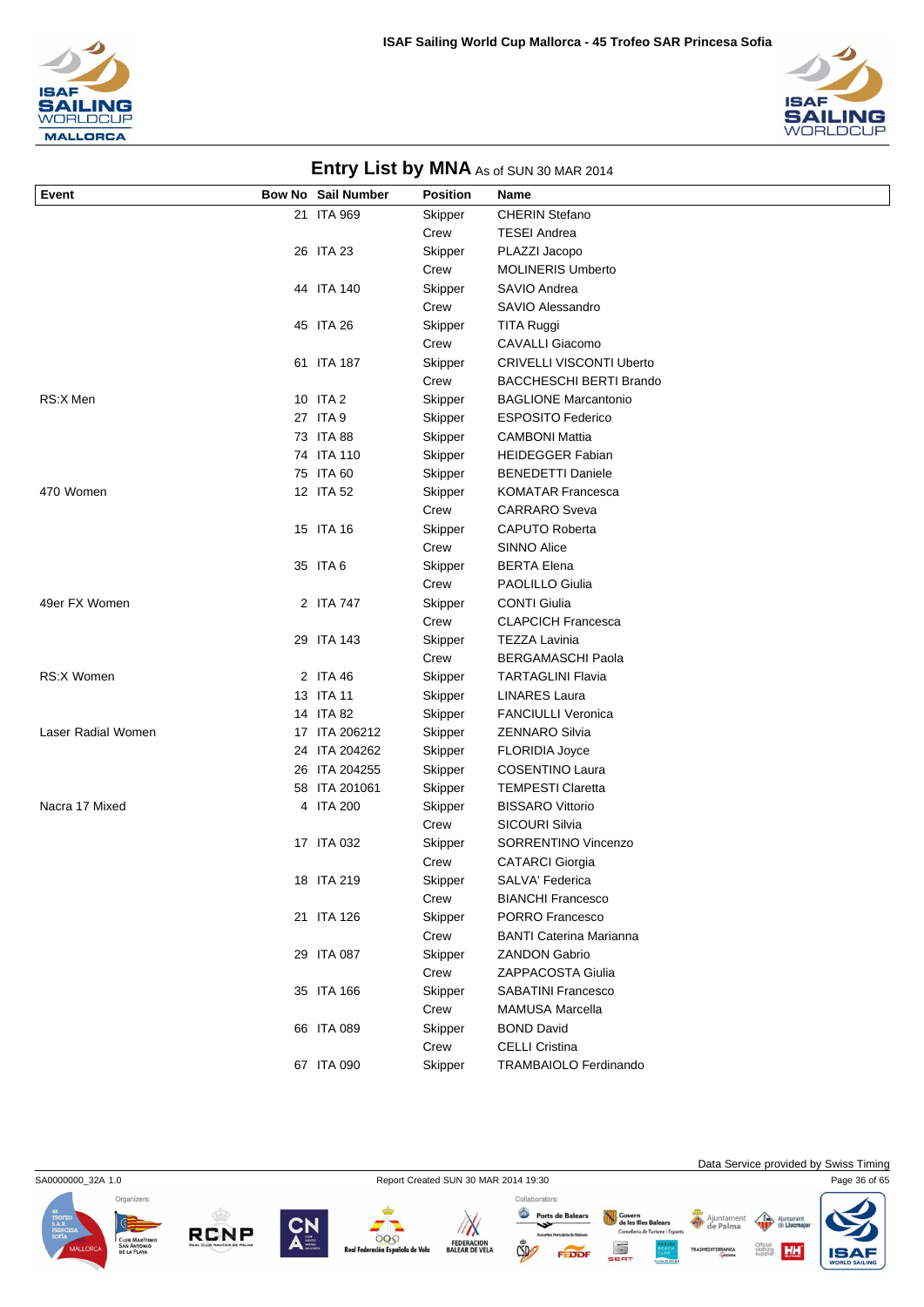



|       | <b>ETIME Y EIGH BY INITIAL AS OF SOLY SO IMAN ZOTA</b> |                           |                 |                         |  |  |
|-------|--------------------------------------------------------|---------------------------|-----------------|-------------------------|--|--|
| Event |                                                        | <b>Bow No Sail Number</b> | <b>Position</b> | Name                    |  |  |
|       |                                                        |                           | Crew            | <b>GIANNI Carlotta</b>  |  |  |
|       |                                                        | 68 ITA 209                | Skipper         | <b>BRESSANI Lorenzo</b> |  |  |
|       |                                                        |                           | Crew            | MICOL Giovanna          |  |  |
|       |                                                        | 69 ITA 165                | Skipper         | <b>FERRAGLIA Matteo</b> |  |  |
|       |                                                        |                           | Crew            | <b>TOGNELLA Germana</b> |  |  |



**RCNP** 

 $\mathbb{Z}$ 

FEDERACION<br>BALEAR DE VELA

000

la de Vela

Collaborators:

 $\mathbb{C}$ 



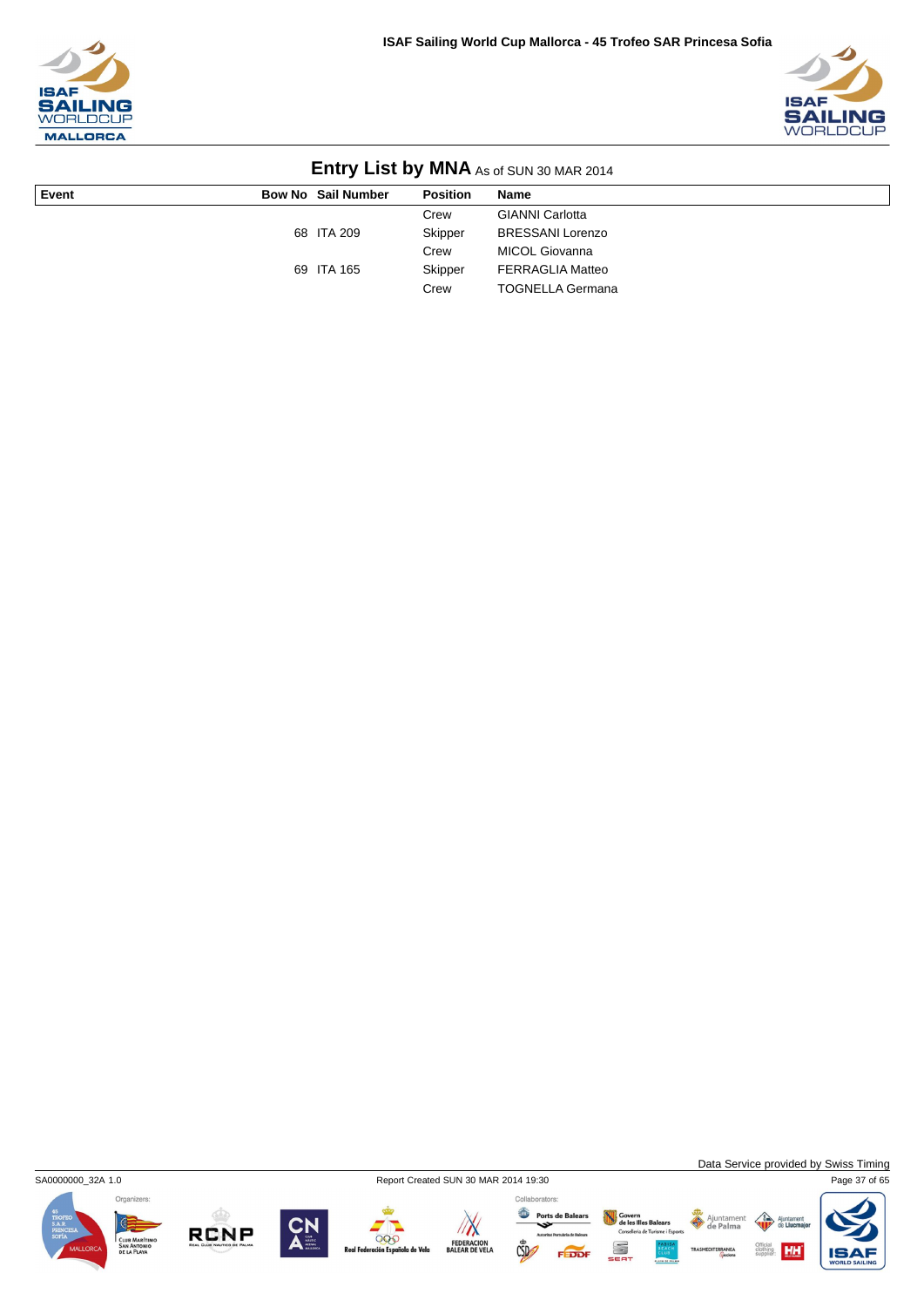



| <b>EIIII Y LIST DY IVINA</b> As of SUN 30 MAR 2014 |                    |                            |                              |  |  |  |
|----------------------------------------------------|--------------------|----------------------------|------------------------------|--|--|--|
| Event                                              | Bow No Sail Number | <b>Position</b>            | <b>Name</b>                  |  |  |  |
|                                                    |                    | <b>IVB - Virgin Isl, B</b> |                              |  |  |  |
| 49er Men                                           | 57 IVB 284         | Skipper                    | ANDERSON Alec                |  |  |  |
|                                                    |                    | Crew                       | <b>BROCKBANK Christopher</b> |  |  |  |

**Entry List by MNA** 





 $\frac{A$ junt









Collaborators: Ports de Balears Govern<br>de les Illes Balears<br>Conselleria de Turisme i Esports S  $\mathbb{C}$ FEDDI



**HH** IS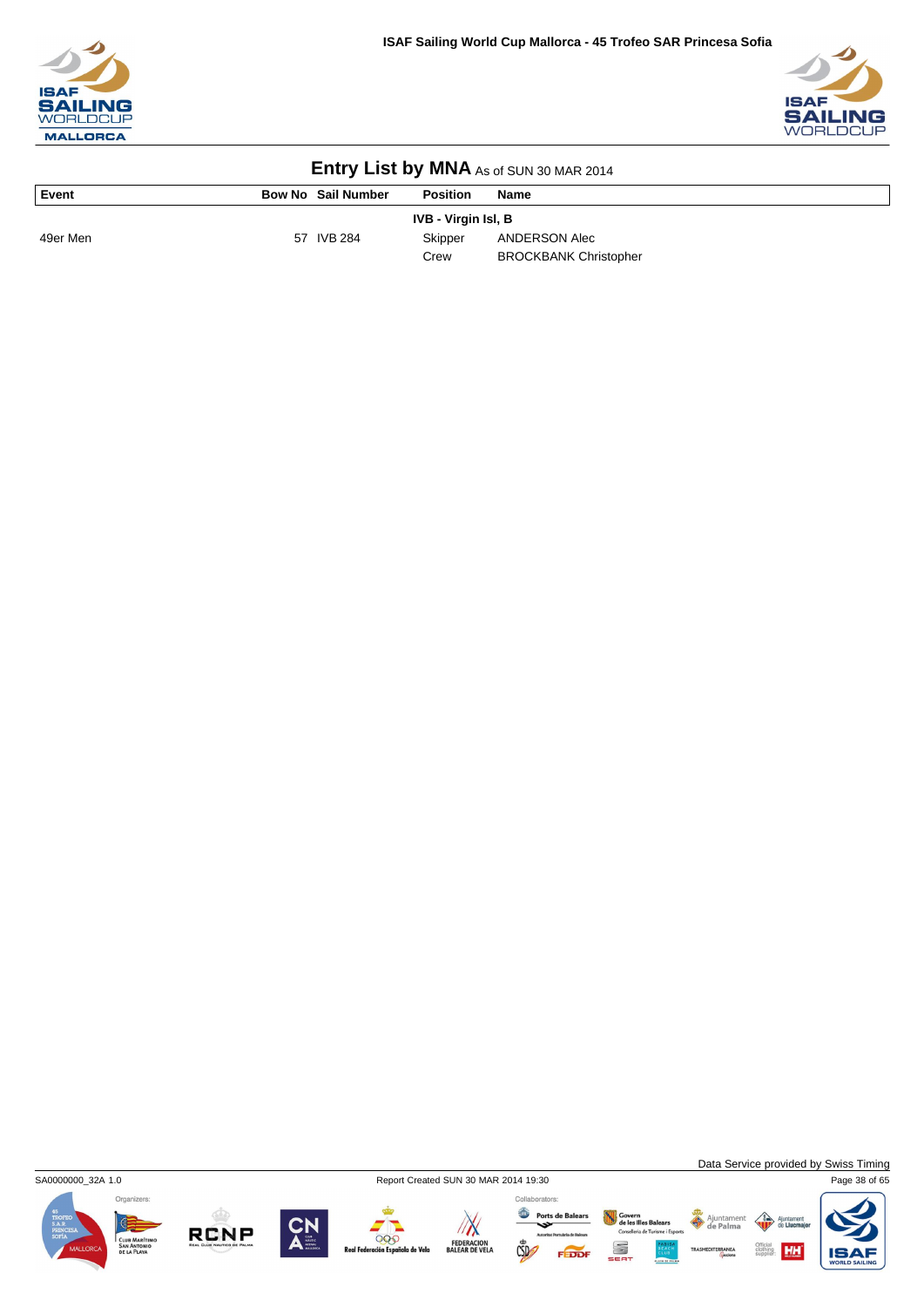



| Event              |     | <b>Bow No Sail Number</b> | <b>Position</b> | <b>Name</b>             |  |
|--------------------|-----|---------------------------|-----------------|-------------------------|--|
|                    |     |                           | JPN - Japan     |                         |  |
| 470 Men            |     | 33 JPN 12                 | Skipper         | MATSUNAGA Tetsuya       |  |
|                    |     |                           | Crew            | YOSHIDA Yugo            |  |
|                    | 76  | JPN 4420                  | Skipper         | <b>ICHINO Naoki</b>     |  |
|                    |     |                           | Crew            | HOKAZONO Junpei         |  |
|                    | 77  | <b>JPN 4422</b>           | Skipper         | <b>IITSUKA Shibuki</b>  |  |
|                    |     |                           | Crew            | SHINJI Hachiyama        |  |
|                    | 78  | <b>JPN 11</b>             | Skipper         | <b>DOI Kazuto</b>       |  |
|                    |     |                           | Crew            | <b>IMAMURA Kimihiko</b> |  |
| 49er Men           |     | 10 JPN 81                 | Skipper         | <b>MAKINO Yukio</b>     |  |
|                    |     |                           | Crew            | TAKAHASHI Kenji         |  |
| 470 Women          |     | 33 JPN 1                  | Skipper         | YOSHIDA Ai              |  |
|                    |     |                           | Crew            | YOSHIOKA Miho           |  |
| 49er FX Women      |     | 39 JPN 611                | Skipper         | <b>HATAE Chika</b>      |  |
|                    |     |                           | Crew            | <b>OKUMA Noriko</b>     |  |
| Laser Radial Women | 59  | JPN 202613                | Skipper         | <b>HIRUTA Kanako</b>    |  |
|                    | 64  | JPN 199066                | Skipper         | DOI Manami              |  |
|                    | 102 | JPN 193836                | Skipper         | <b>TABATA Wakako</b>    |  |
|                    | 103 | JPN 202611                | Skipper         | <b>TOMBE Yumiko</b>     |  |

## **Entry List by MNA**

Organizers:



Data Service provided by Swiss Timing

 $\left\langle \right\rangle$ 

Official<br>clothing<br>supplier:

Ajuntament

**RCNP** 





Collaborators: Ports de Balears Govern<br>de les Illes Balears<br>Conselleria de Turisme i Esports S  $\mathbb{C}$ FEDDI

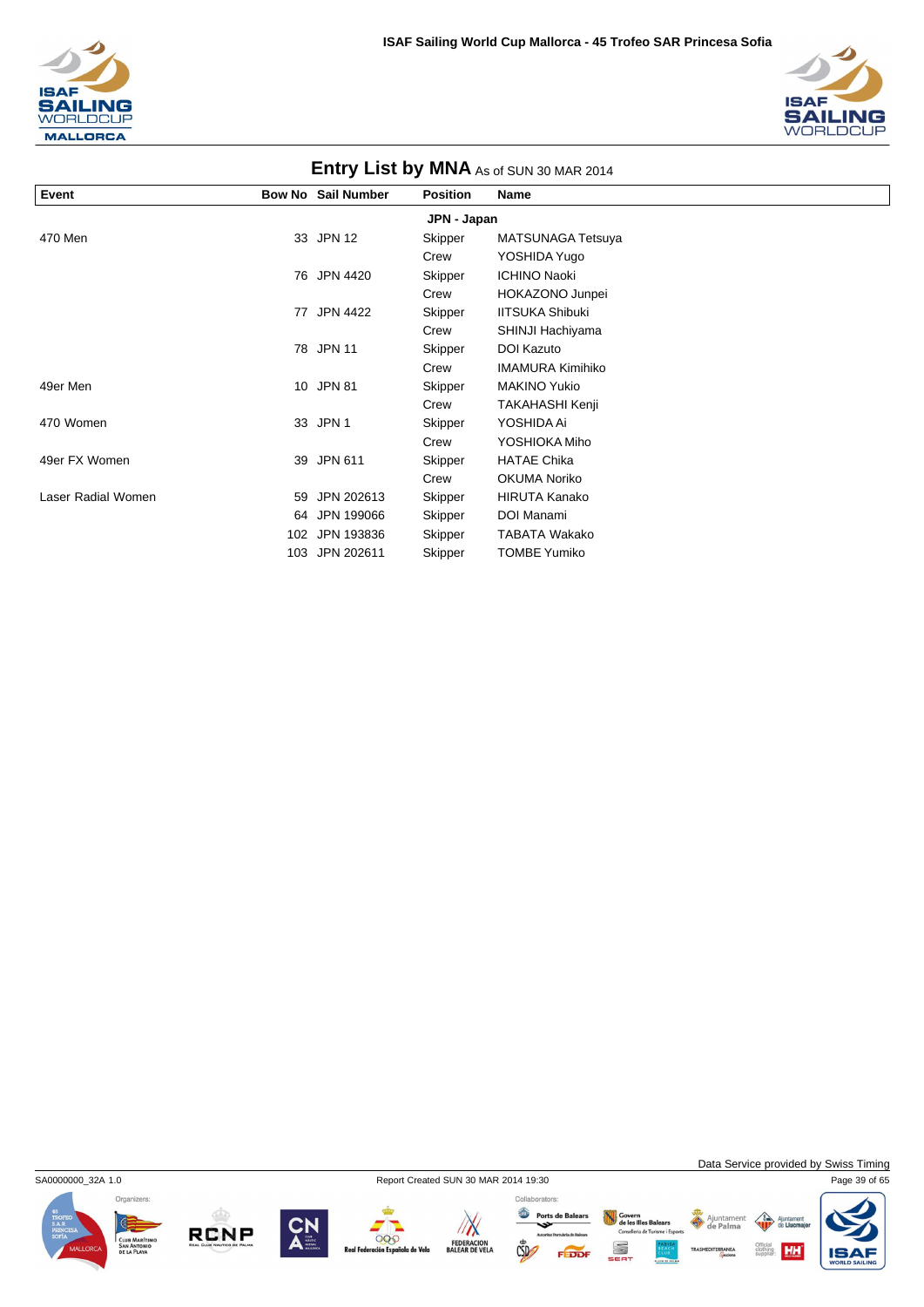



| <b>LITTLE YOUR LIST DY INITER</b> AS OF SUN 30 MAR 2014 |  |                           |                 |                            |  |
|---------------------------------------------------------|--|---------------------------|-----------------|----------------------------|--|
| Event                                                   |  | <b>Bow No Sail Number</b> | <b>Position</b> | <b>Name</b>                |  |
| <b>LTU - Lithuania</b>                                  |  |                           |                 |                            |  |
| Laser Men                                               |  | 69 LTU 202773             | Skipper         | <b>PAJARSKAS Martis</b>    |  |
|                                                         |  | 71 LTU 202989             | Skipper         | <b>JANULIONIS Karolis</b>  |  |
| Laser Radial Women                                      |  | 15 LTU 202781             | Skipper         | <b>ANDRULYTE Viktorija</b> |  |
|                                                         |  | 30 LTU 204948             | Skipper         | EIDUKEVICIUTE Milda        |  |



**RCNP** 

 $\sqrt{N}$ 

000

ola de Vela

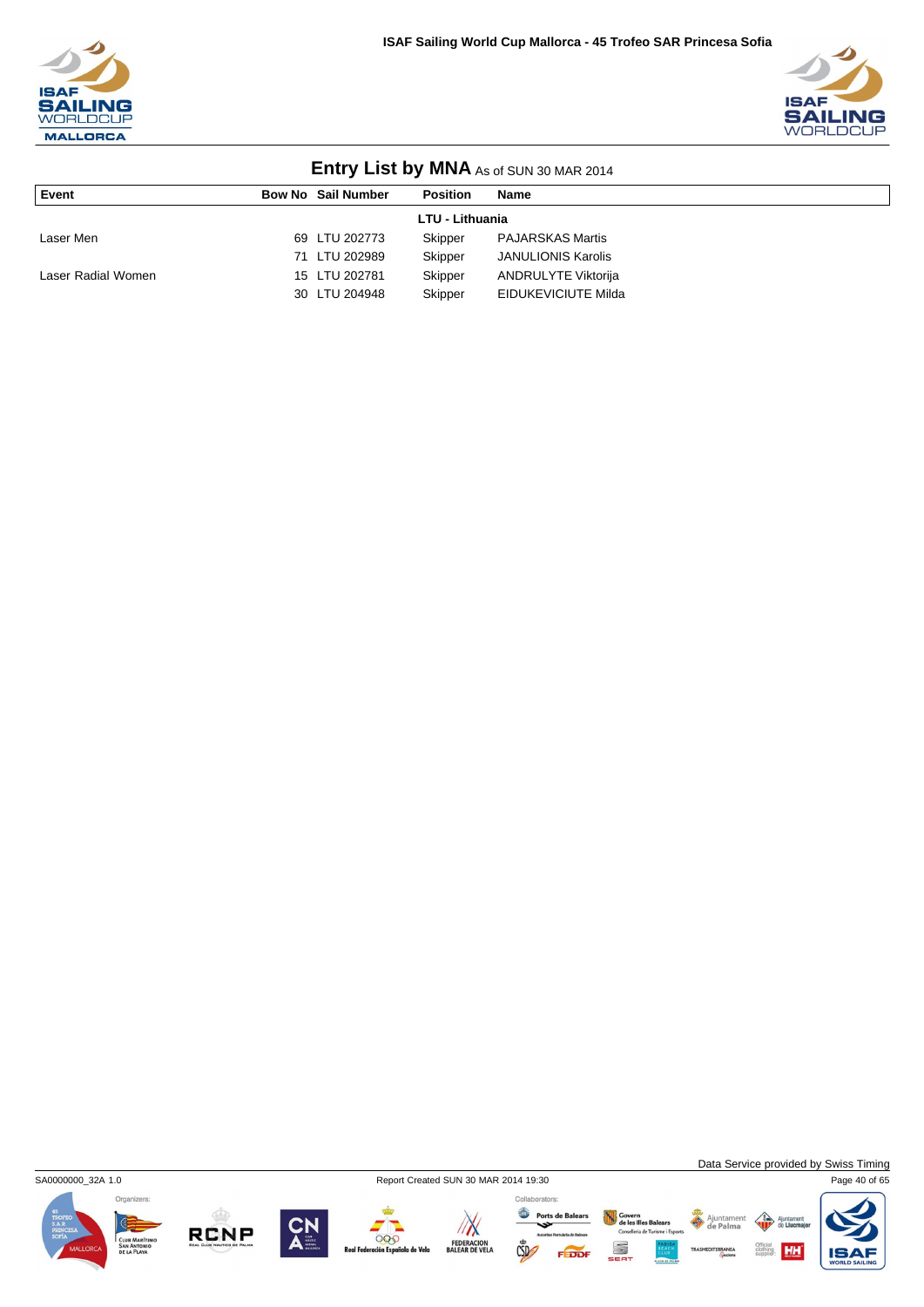



| Event                 |  | <b>Bow No Sail Number</b> | <b>Position</b> | <b>Name</b>              |  |
|-----------------------|--|---------------------------|-----------------|--------------------------|--|
| MDA - Rep. of Moldova |  |                           |                 |                          |  |
| Laser Men             |  | 60 MDA 204929             | Skipper         | <b>DENISIUC Alexandr</b> |  |



Data Service provided by Swiss Timing



**RCNP** 





Govern<br>de les Illes Balears<br>Consellería de Turisme i Esport Ajuntamer<br>de Palma S EDD

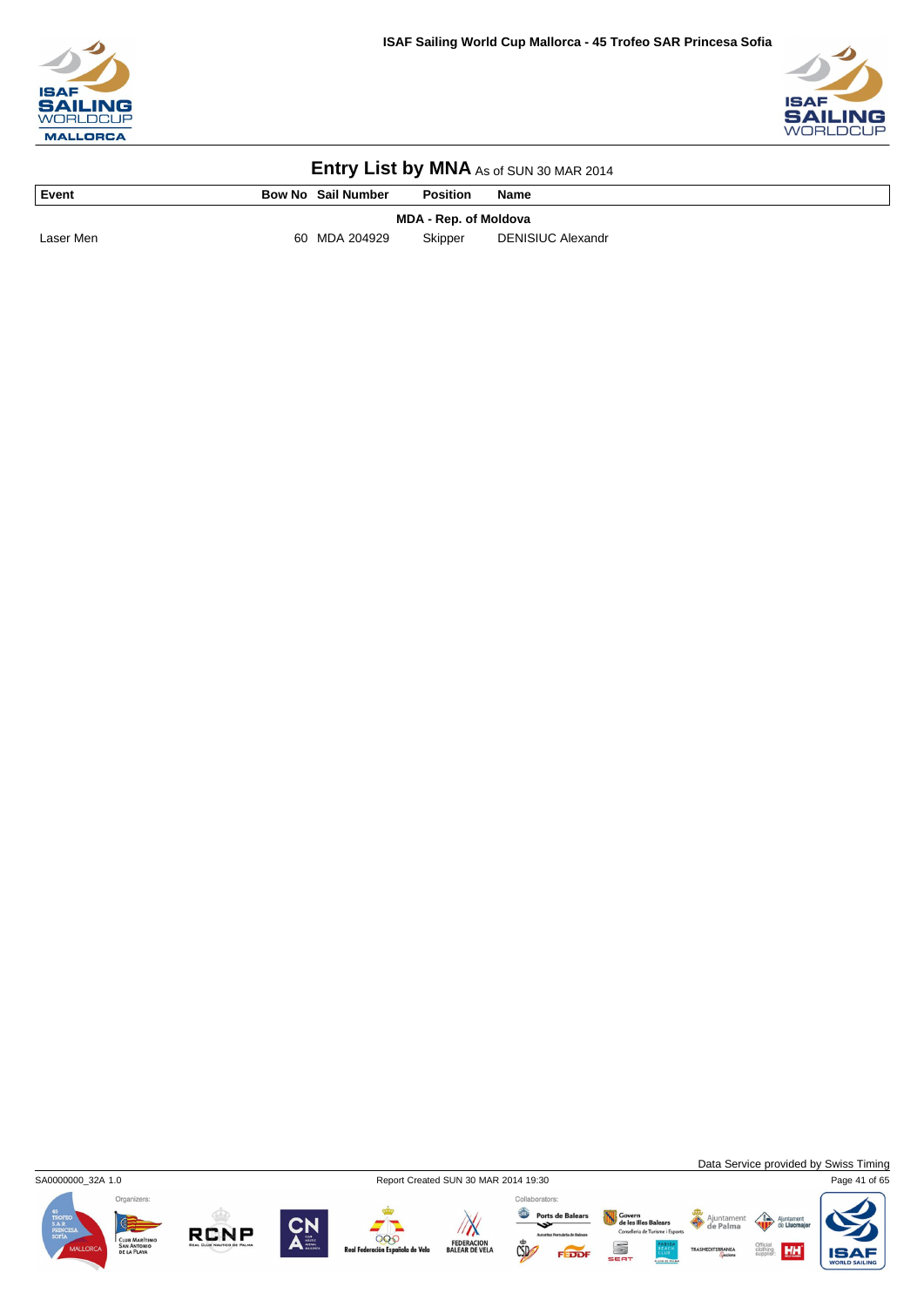



| Event            | <b>Bow No Sail Number</b> | <b>Position</b> | <b>Name</b>    |  |  |
|------------------|---------------------------|-----------------|----------------|--|--|
| <b>MKD - MKD</b> |                           |                 |                |  |  |
| RS:X Men         | MKD 33<br>82              | Skipper         | MITRESKI Zoran |  |  |



Data Service provided by Swiss Timing











Collaborators:

Ports de Balears Govern<br>de les Illes Balears<br>Consellería de Turisme i Esport S



Ajuntamer<br>de Palma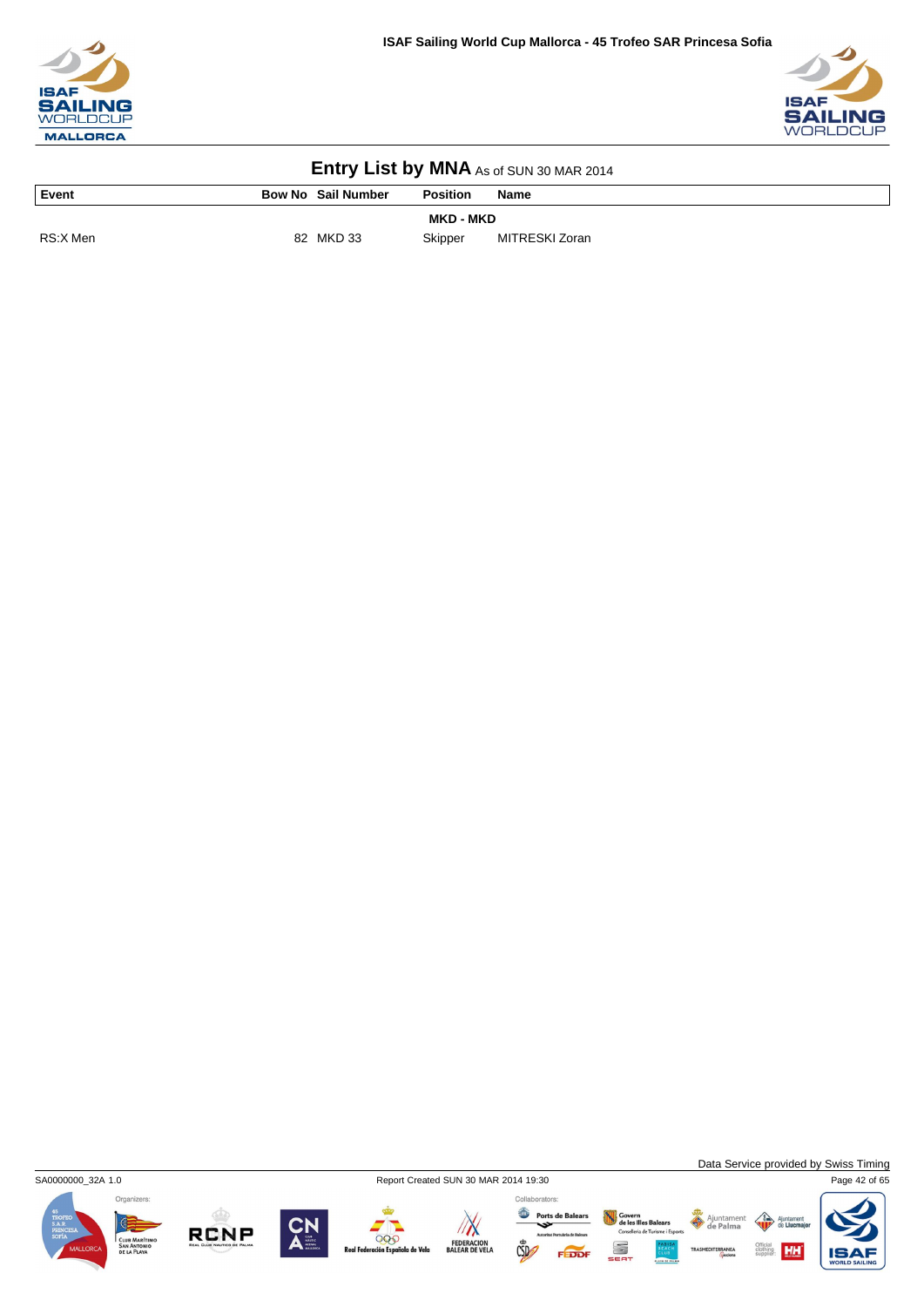



| Event                   | <b>Bow No Sail Number</b> | <b>Position</b> | <b>Name</b> |  |  |
|-------------------------|---------------------------|-----------------|-------------|--|--|
| <b>MNE - Montenegro</b> |                           |                 |             |  |  |
| Laser Men               | 72 MNE 203345             | Skipper         | LES Igor    |  |  |



Data Service provided by Swiss Timing

HH



**RCNP** 





Govern<br>de les Illes Balears<br>Consellería de Turisme i Esport Ajuntamer<br>de Palma S

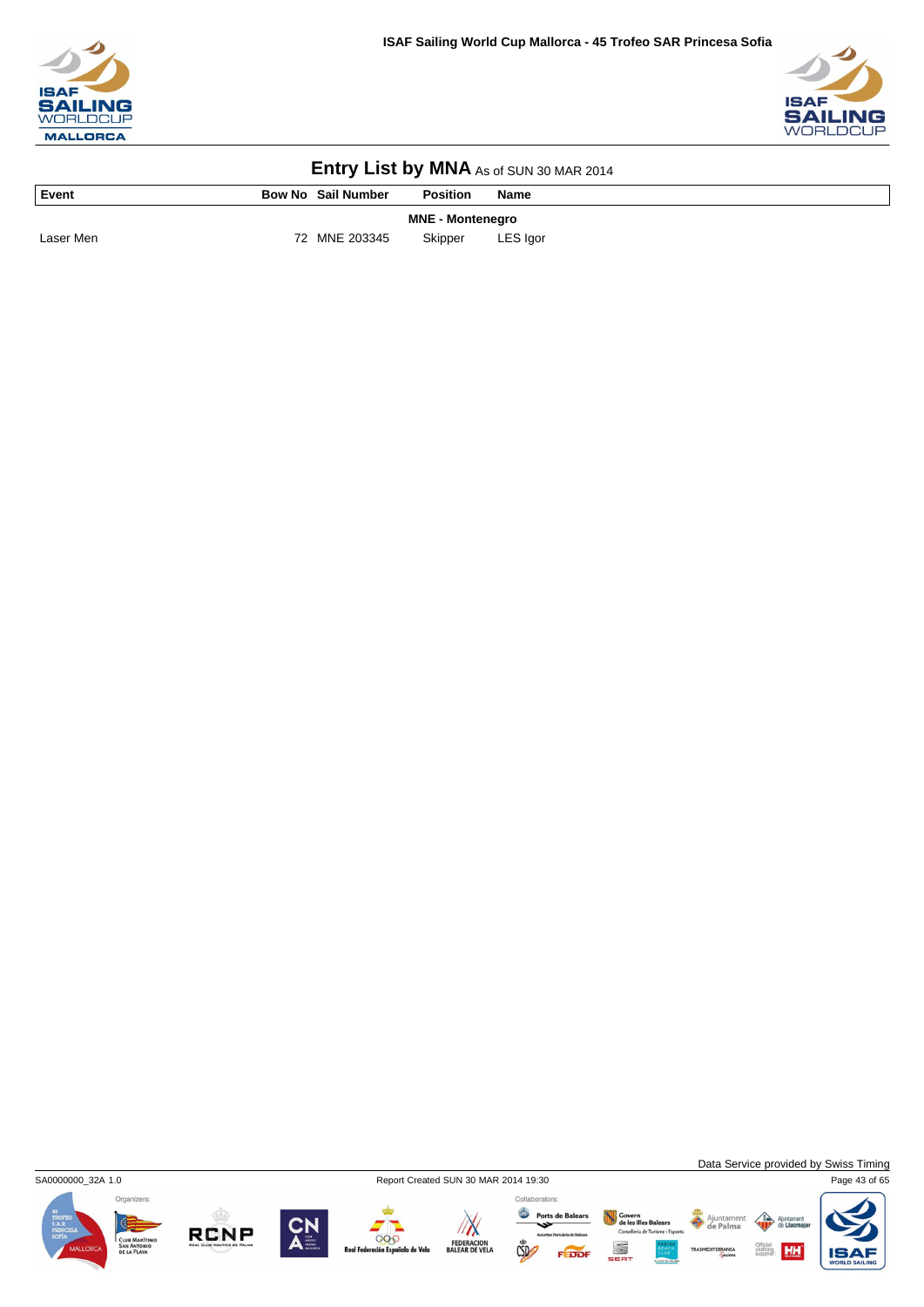



| Event          | <b>Bow No Sail Number</b> |            | <b>Position</b>     | <b>Name</b>               |
|----------------|---------------------------|------------|---------------------|---------------------------|
|                |                           |            | <b>MON - Monaco</b> |                           |
| Nacra 17 Mixed |                           | 70 MON 007 | Skipper             | MEDECIN-RODELATO Blandine |
|                |                           |            | Crew                | RODELATO Jean             |



**RCNP** 



999

a de Vela

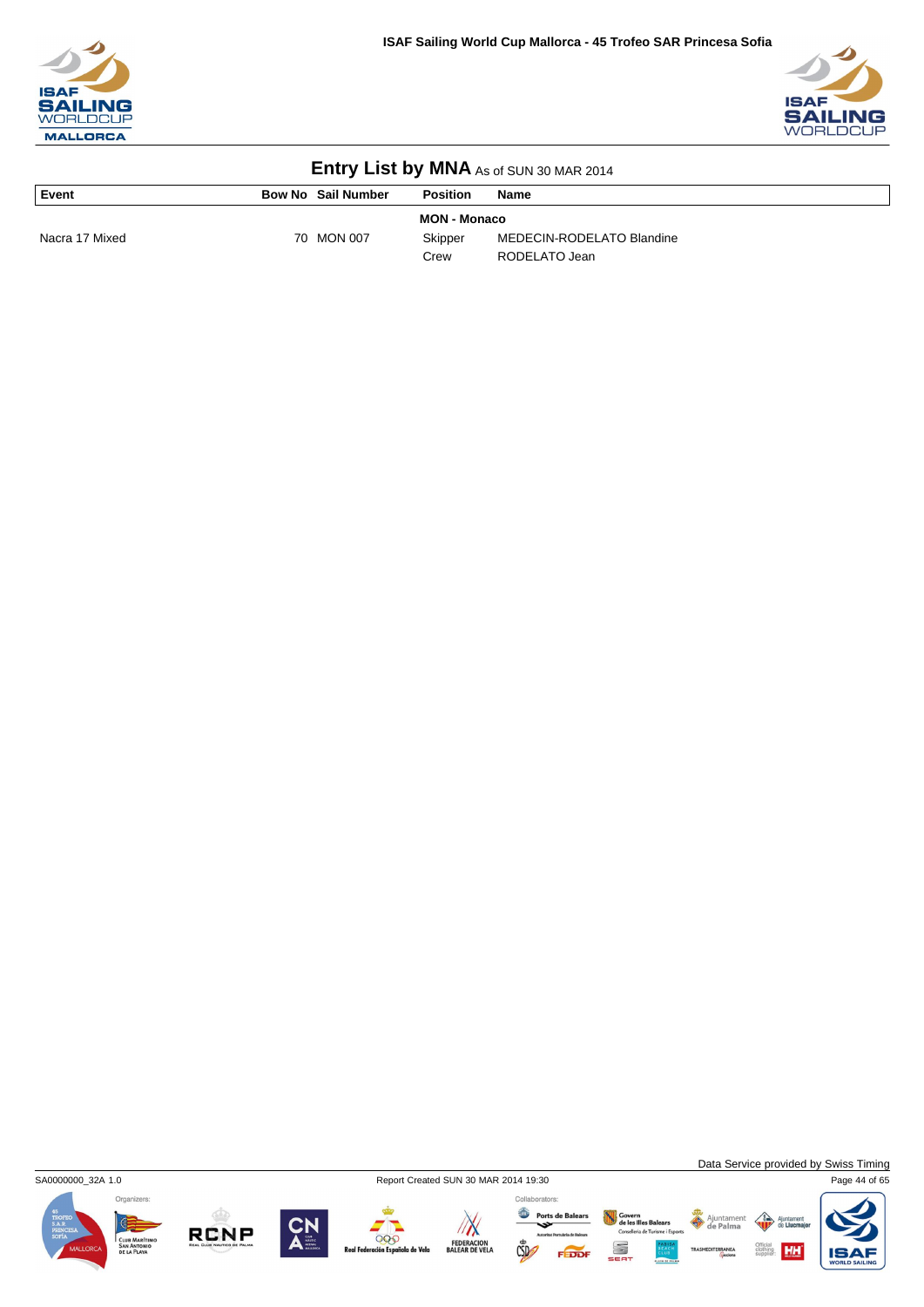



| Entry List by MNA As of SUN 30 MAR 2014 |                   |                           |                          |                             |  |
|-----------------------------------------|-------------------|---------------------------|--------------------------|-----------------------------|--|
| Event                                   |                   | <b>Bow No Sail Number</b> | <b>Position</b>          | Name                        |  |
|                                         |                   |                           | <b>NED - Netherlands</b> |                             |  |
| Laser Men                               | 18                | NED 204566                | Skipper                  | <b>HEINER Nicholas</b>      |  |
|                                         | 30                | NED 206431                | Skipper                  | <b>HUMMEL Yuri</b>          |  |
| RS:X Men                                | 57                | <b>NED 216</b>            | Skipper                  | van 'T HOFF Matthijs        |  |
| 470 Women                               |                   | 6 NED 216                 | Skipper                  | <b>KYRANAKOU Afrodite</b>   |  |
|                                         |                   |                           | Crew                     | van VEEN Anneloes           |  |
|                                         |                   | 20 NED 6                  | Skipper                  | <b>BROEKHUIZEN Michelle</b> |  |
|                                         |                   |                           | Crew                     | <b>JONGENS Marieke</b>      |  |
|                                         |                   | 36 NED 75                 | Skipper                  | SPEELMAN Jeanine Speelman   |  |
|                                         |                   |                           | Crew                     | SPEELMAN Marchien Speelman  |  |
| 49er FX Women                           | 10                | <b>NED 1367</b>           | Skipper                  | <b>BEKKERING Annemiek</b>   |  |
|                                         |                   |                           | Crew                     | <b>DUETZ Annette</b>        |  |
| RS:X Women                              | $12 \overline{ }$ | <b>NED 171</b>            | Skipper                  | de GEUS Lilian              |  |
|                                         | 31                | <b>NED 203</b>            | Skipper                  | <b>WENNEKES Sara</b>        |  |
|                                         | 58                | <b>NED 11</b>             | Skipper                  | <b>HOEKSTRA Isis</b>        |  |
| Laser Radial Women                      | 9                 | NED 204276                | Skipper                  | <b>BOUWMEESTER Marit</b>    |  |
|                                         | 38                | NED 195725                | Skipper                  | van der VAART Daphne        |  |
| Nacra 17 Mixed                          | 5.                | <b>NED 213</b>            | Skipper                  | <b>GROENEVELD Renee</b>     |  |
|                                         |                   |                           | Crew                     | <b>KROL Steven</b>          |  |

Organizers:

**RCNP** 

SA0000000\_32A 1.0 Report Created SUN 30 MAR 2014 19:30 Page 45 of 65

000



 $\sqrt{N}$ FEDERACION<br>BALEAR DE VELA

Ports de Balears  $CSD$ 

Collaborators: Govern<br>de les Illes Balears<br>Conselleria de Turisme i Esports S FEDDI

Data Service provided by Swiss Timing

 $\triangle$ Ajun

Ajuntament

**HH IS**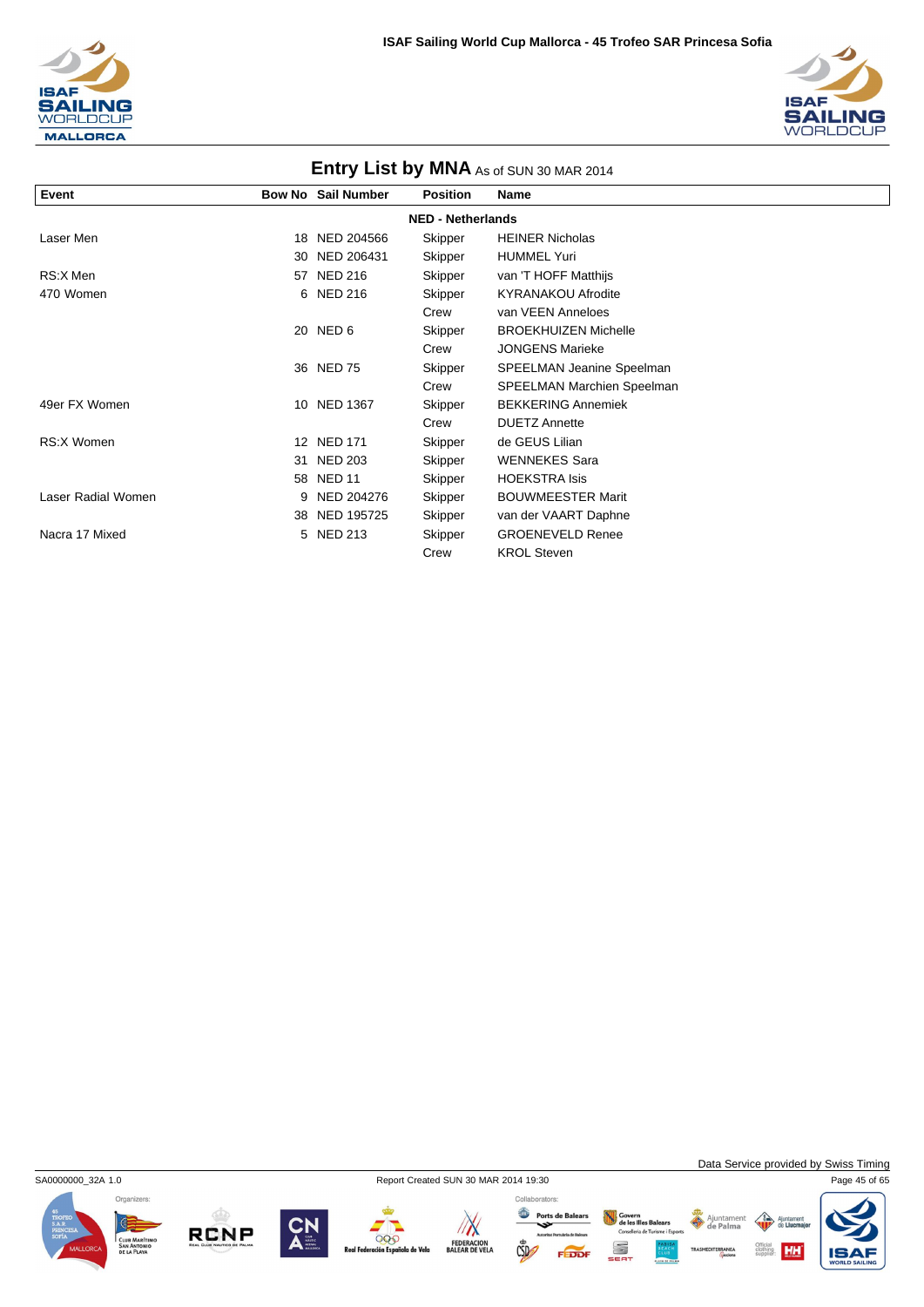



| <b>ENTLY LIST DY IVINA</b> As of SUN 30 MAR 2014 |                     |                           |                 |                                  |  |  |  |  |  |
|--------------------------------------------------|---------------------|---------------------------|-----------------|----------------------------------|--|--|--|--|--|
| Event                                            |                     | <b>Bow No Sail Number</b> | <b>Position</b> | <b>Name</b>                      |  |  |  |  |  |
|                                                  | <b>NOR - Norway</b> |                           |                 |                                  |  |  |  |  |  |
| Finn Men                                         |                     | 53 NOR 1                  | Skipper         | <b>PEDERSEN Anders</b>           |  |  |  |  |  |
| Laser Men                                        | 48                  | NOR 201382                | Skipper         | <b>MOLLATT Mathias</b>           |  |  |  |  |  |
|                                                  | 49                  | NOR 204758                | Skipper         | <b>RUTH Kristian</b>             |  |  |  |  |  |
|                                                  | 79                  | NOR 201735                | Skipper         | <b>BEGBY Henrik</b>              |  |  |  |  |  |
|                                                  | 150                 | NOR 201111                | Skipper         | <b>TOMASGAARD Hermann</b>        |  |  |  |  |  |
| 49er Men                                         | 79                  | <b>NOR 888</b>            | Skipper         | <b>KLIPPENBERG Anders Hylen</b>  |  |  |  |  |  |
|                                                  |                     |                           | Crew            | <b>JOHANSSON Ludvig Lilleby</b>  |  |  |  |  |  |
| RS:X Men                                         |                     | 12 NOR 7                  | Skipper         | <b>WANG-HANSEN Sebastian</b>     |  |  |  |  |  |
| 49er FX Women                                    |                     | 20 NOR 888                | Skipper         | <b>AGERUP Ragna</b>              |  |  |  |  |  |
|                                                  |                     |                           | Crew            | <b>AGERUP Maia</b>               |  |  |  |  |  |
|                                                  |                     | 33 NOR 123                | Skipper         | N SS Helene                      |  |  |  |  |  |
|                                                  |                     |                           | Crew            | R NNINGEN Marie                  |  |  |  |  |  |
| <b>RS:X Women</b>                                | 15                  | <b>NOR 23</b>             | Skipper         | <b>MOLLESTAD Maria</b>           |  |  |  |  |  |
|                                                  | 53                  | <b>NOR 103</b>            | Skipper         | <b>NUSTAD Marie Brunvoll</b>     |  |  |  |  |  |
| Laser Radial Women                               | 40                  | NOR 204668                | Skipper         | <b>BUE Tiril</b>                 |  |  |  |  |  |
|                                                  |                     | 104 NOR 204904            | Skipper         | <b>ENGER EIDE Marthe</b>         |  |  |  |  |  |
| Nacra 17 Mixed                                   | 71                  | <b>NOR 196</b>            | Skipper         | <b>MARTINSEN Nicholas Fadler</b> |  |  |  |  |  |
|                                                  |                     |                           | Crew            | <b>MORTENSEN Martine Steller</b> |  |  |  |  |  |
| $2.4$ mR                                         |                     | 7 NOR 1                   | Skipper         | <b>ERIKSTAD Bjornar</b>          |  |  |  |  |  |

**Entry List by MNA** 



RCNP

**Santa Corporation**<br>Tración Españo

ñola de Vela

 $\mathbb{Z}$ 

FEDERACION<br>BALEAR DE VELA

Collaborators: Ports de Balears

 $\mathbb{C}$ 

FEDDF

Govern<br>de les Illes Balears<br>Conselleria de Turisme i Esports

S



Ajunta<br>de Li

**HH** 

Official<br>clothing<br>supplier:

Ajuntament<br>
de Palma

IS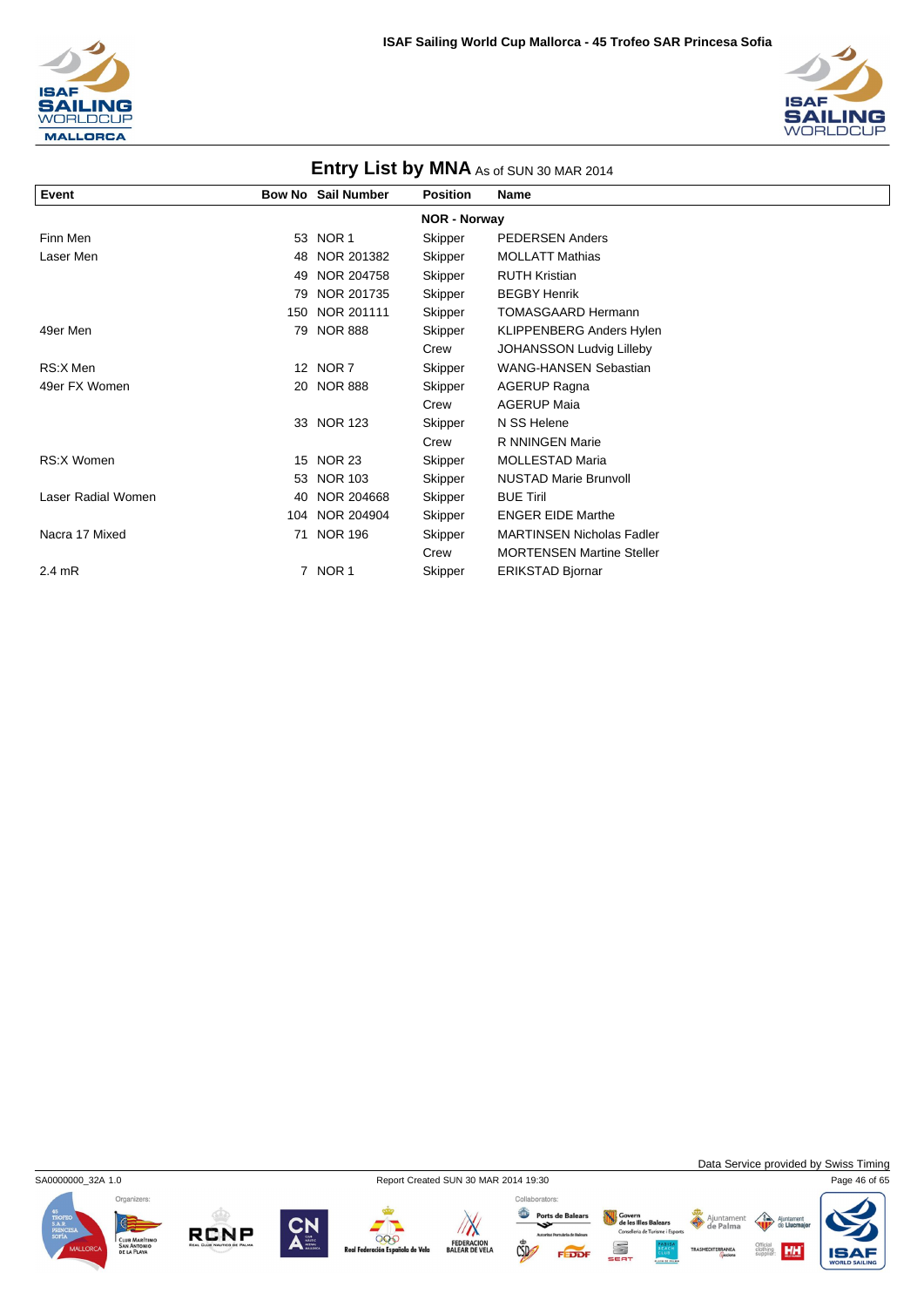



| <b>LITTLE AS LIST BY INTERNATION SUIN SUINAR 2014</b> |     |                    |                 |                          |  |  |  |
|-------------------------------------------------------|-----|--------------------|-----------------|--------------------------|--|--|--|
| Event                                                 |     | Bow No Sail Number | <b>Position</b> | <b>Name</b>              |  |  |  |
| <b>NZL - New Zealand</b>                              |     |                    |                 |                          |  |  |  |
| Finn Men                                              |     | 15 NZL 24          | Skipper         | <b>JUNIOR Josh</b>       |  |  |  |
|                                                       |     | 22 NZL 16          | Skipper         | <b>MURDOCH Andrew</b>    |  |  |  |
| Laser Men                                             |     | 8 NZL 203776       | Skipper         | <b>MALONEY Andy</b>      |  |  |  |
|                                                       | 28  | NZL 197250         | Skipper         | <b>SAUNDERS Thomas</b>   |  |  |  |
|                                                       | 105 | NZL 202687         | Skipper         | <b>McKENZIE Andrew</b>   |  |  |  |
|                                                       |     | 151 NZL 196871     | Skipper         | MEECH Sam                |  |  |  |
| 470 Men                                               |     | 6 NZL 2            | Skipper         | PAUL Snow-Hansen         |  |  |  |
|                                                       |     |                    | Crew            | <b>WILLCOX Dan</b>       |  |  |  |
| 49er Men                                              |     | 14 NZL2            | Skipper         | <b>HANSEN Marcus</b>     |  |  |  |
|                                                       |     |                    | Crew            | POREBSKI Josh            |  |  |  |
|                                                       |     | 41 NZL 1           | Skipper         | <b>BURLING Peter</b>     |  |  |  |
|                                                       |     |                    | Crew            | <b>TUKE Blair</b>        |  |  |  |
|                                                       |     | 50 NZL 117         | Skipper         | GOODWIN Benjamin         |  |  |  |
|                                                       |     |                    | Crew            | <b>BULLOCK Sam</b>       |  |  |  |
| 470 Women                                             |     | 5 NZL 75           | Skipper         | ALEH Jo                  |  |  |  |
|                                                       |     |                    | Crew            | POWRIE Polly             |  |  |  |
| 49er FX Women                                         |     | 8 NZL 1            | Skipper         | <b>MALONEY Alexandra</b> |  |  |  |
|                                                       |     |                    | Crew            | <b>MEECH Molly</b>       |  |  |  |
| RS:X Women                                            |     | 21 NZL 8           | Skipper         | <b>KOSINSKA Natalia</b>  |  |  |  |
| Nacra 17 Mixed                                        |     | 12 NZL 222         | Skipper         | <b>JONES Gemma</b>       |  |  |  |
|                                                       |     |                    | Crew            | SAUNDERS Jason           |  |  |  |



**RCNP** 

999

de Velo

Collaborators:

Ports de Balears  $\sqrt{N}$ FEDERACION<br>BALEAR DE VELA  $CSD$ 

S

Govern<br>de les Illes Balears<br>Conselleria de Turisme i Esports Ajuntamen ent



HH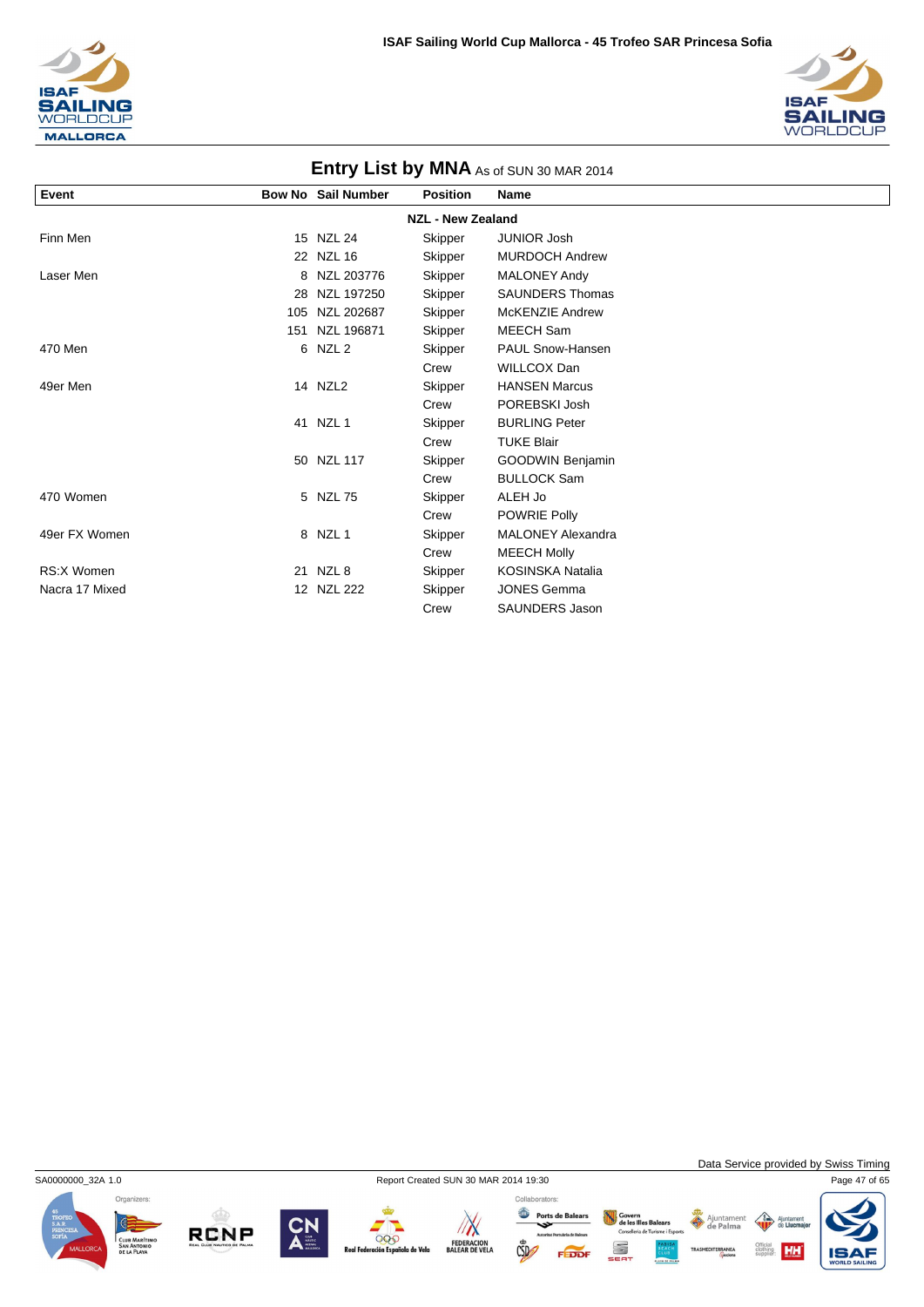



|  | Entry List by MNA As of SUN 30 MAR 2014 |
|--|-----------------------------------------|
|--|-----------------------------------------|

| Event              |    | <b>Bow No Sail Number</b> | <b>Position</b> | Name           |  |
|--------------------|----|---------------------------|-----------------|----------------|--|
| <b>PER - Peru</b>  |    |                           |                 |                |  |
| Laser Radial Women | 31 | PER 182332                | Skipper         | SCHMIDT Paloma |  |

SA0000000\_32A 1.0 Report Created SUN 30 MAR 2014 19:30 Page 48 of 65

Data Service provided by Swiss Timing

**HH** 

Ajunta<br>de Li

Official<br>clothing<br>supplier:











Ports de Balears Ajuntament<br>
de Palma Govern<br>de les Illes Balears<br>Conselleria de Turisme i Esports SEA<sup>-</sup> FEDDF

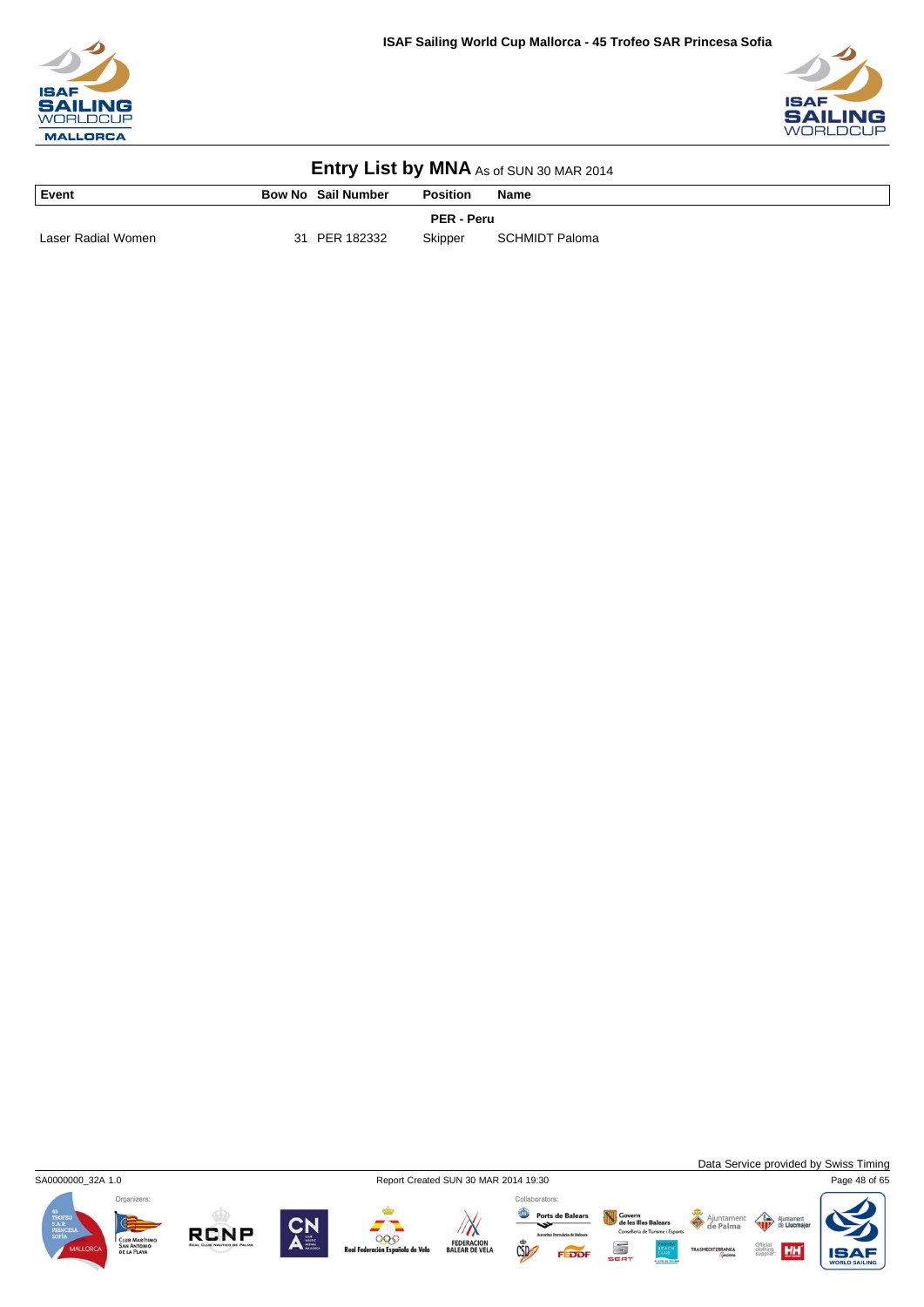



| <b>LITTLE YOUR LIST DY IVITY AS OF SUN 30 MAR 2014</b> |    |                           |                 |                               |  |  |  |
|--------------------------------------------------------|----|---------------------------|-----------------|-------------------------------|--|--|--|
| Event                                                  |    | <b>Bow No Sail Number</b> | <b>Position</b> | <b>Name</b>                   |  |  |  |
| <b>POL - Poland</b>                                    |    |                           |                 |                               |  |  |  |
| Finn Men                                               |    | 13 POL 17                 | Skipper         | <b>KULA Piotr</b>             |  |  |  |
|                                                        |    | 35 POL 1                  | Skipper         | <b>WOJEWSKI Milosz</b>        |  |  |  |
|                                                        |    | 38 POL 13                 | Skipper         | <b>JODLOWSKI Michal</b>       |  |  |  |
|                                                        |    | 63 POL 111                | Skipper         | <b>MARCINIAK Jakub</b>        |  |  |  |
|                                                        |    | 82 POL 16                 | Skipper         | LAHN Mikolaj                  |  |  |  |
|                                                        |    | 94 POL 10                 | Skipper         | <b>KULA Jaroslaw</b>          |  |  |  |
| Laser Men                                              | 9  | POL 196898                | Skipper         | <b>ZIEMINSKI Kacper</b>       |  |  |  |
|                                                        | 40 | POL 205300                | Skipper         | STELMASZYK Jonasz             |  |  |  |
|                                                        |    | 58 POL 196962             | Skipper         | <b>ARIAN Aleksander Arian</b> |  |  |  |
|                                                        |    | 94 POL 205643             | Skipper         | <b>KUBIAK Tadeusz</b>         |  |  |  |
| 49er Men                                               |    | 16 POL 52                 | Skipper         | JANUSZEWSKI Tomasz            |  |  |  |
|                                                        |    |                           | Crew            | NOWAK Jacek                   |  |  |  |
|                                                        |    | 65 POL 107                | Skipper         | <b>FILIPOWICZ Przemek</b>     |  |  |  |
|                                                        |    |                           | Crew            | PIASECKI Jacek                |  |  |  |
|                                                        |    | 80 POL 42                 | Skipper         | PRZYBYTEK Lukasz              |  |  |  |
|                                                        |    |                           | Crew            | <b>KOLODZINSKI Pawel</b>      |  |  |  |
| 470 Women                                              |    | 7 POL 11                  | Skipper         | SKRZYPULEC Agnieszka          |  |  |  |
|                                                        |    |                           | Crew            | <b>WOJCIK Natalia</b>         |  |  |  |
| Laser Radial Women                                     | 11 | POL 206825                | Skipper         | CZUBACHOWSKA Paulina          |  |  |  |
|                                                        | 18 | POL 205301                | Skipper         | <b>WEINZIEHER Anna</b>        |  |  |  |
|                                                        | 29 | POL 206822                | Skipper         | <b>BARWINSKA Agata</b>        |  |  |  |
|                                                        | 51 | POL 200987                | Skipper         | BRZOZOWSKA Anna               |  |  |  |

SA0000000\_32A 1.0 Report Created SUN 30 MAR 2014 19:30 Page 49 of 65



**RCNP** 





 $CSD$ 

Collaborators: Govern<br>de les Illes Balears<br>Conselleria de Turisme i Esports Ports de Balears S

Data Service provided by Swiss Timing

HH

Ajuntamen nent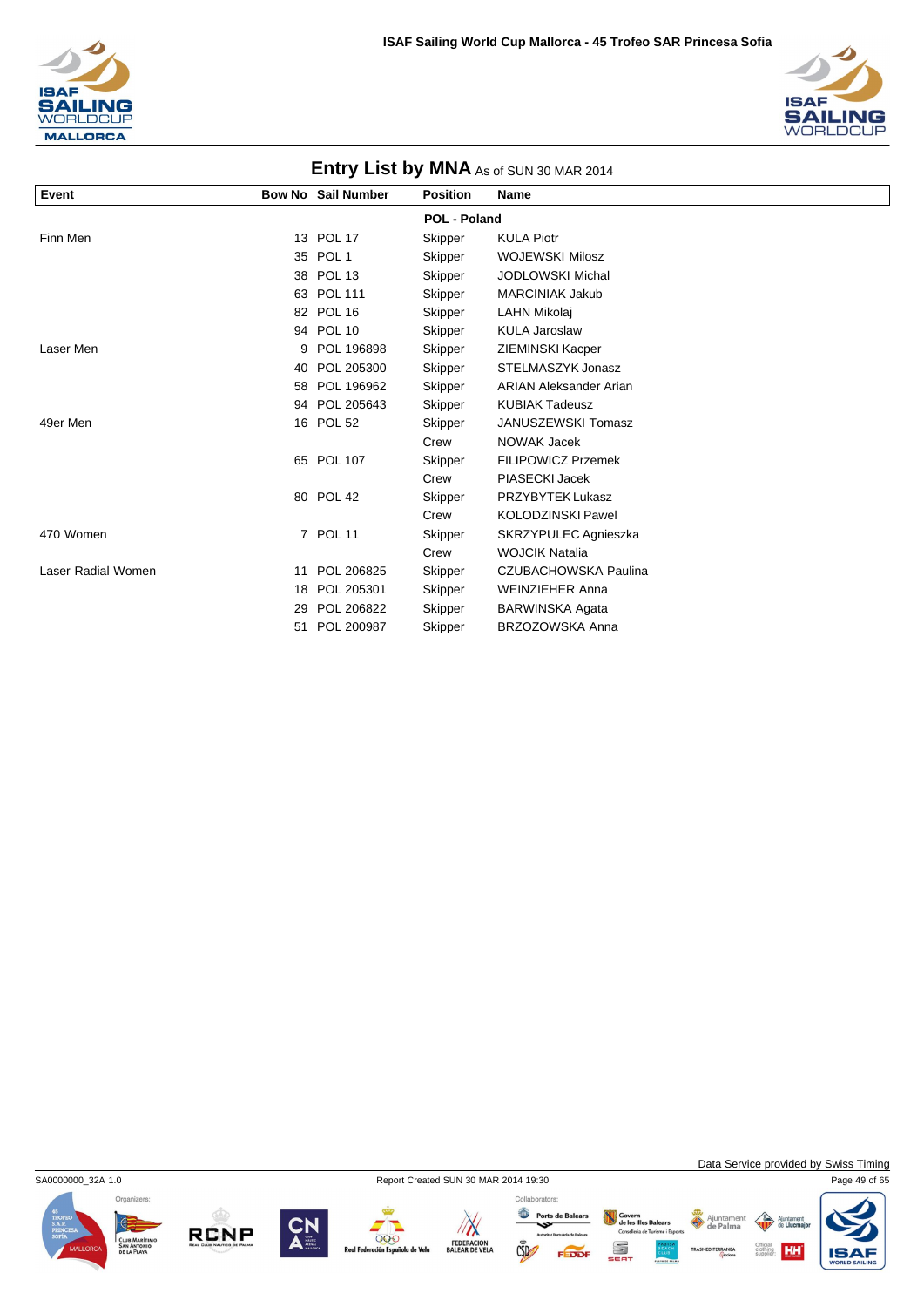



| <b>ENTLY LIST DY IVINA</b> As of SUN 30 MAR 2014 |    |                           |                 |                            |  |  |  |  |
|--------------------------------------------------|----|---------------------------|-----------------|----------------------------|--|--|--|--|
| Event                                            |    | <b>Bow No Sail Number</b> | <b>Position</b> | <b>Name</b>                |  |  |  |  |
| <b>POR - Portugal</b>                            |    |                           |                 |                            |  |  |  |  |
| Finn Men                                         |    | 37 POR 5                  | Skipper         | <b>MELO Frederico</b>      |  |  |  |  |
| Laser Men                                        |    | 47 POR 202210             | Skipper         | <b>LIMA Gustavo</b>        |  |  |  |  |
|                                                  | 73 | POR 206227                | Skipper         | SILVEIRA Rui               |  |  |  |  |
|                                                  |    | 93 POR 202211             | Skipper         | <b>MARQUES Eduardo</b>     |  |  |  |  |
| 470 Men                                          |    | 18 POR 7                  | Skipper         | <b>MATOS ROSA Antonio</b>  |  |  |  |  |
|                                                  |    |                           | Crew            | <b>SCHEDEL Ricardo</b>     |  |  |  |  |
|                                                  |    | 37 POR 1                  | Skipper         | <b>PIRES Goncalo</b>       |  |  |  |  |
|                                                  |    |                           | Crew            | <b>NUNES Miguel</b>        |  |  |  |  |
|                                                  |    | 46 POR 10                 | Skipper         | VILLAS-BOAS Joao           |  |  |  |  |
|                                                  |    |                           | Crew            | PINHEIRO de MELO Francisco |  |  |  |  |
|                                                  |    | 61 POR 19                 | Skipper         | PESTANA Joao               |  |  |  |  |
|                                                  |    |                           | Crew            | <b>MARQUES Tomas</b>       |  |  |  |  |
| 49er Men                                         |    | 34 POR 27                 | Skipper         | LIMA Jorge                 |  |  |  |  |
|                                                  |    |                           | Crew            | <b>COSTA Jose</b>          |  |  |  |  |
|                                                  |    | 81 POR 15                 | Skipper         | <b>ANDRADE Francisco</b>   |  |  |  |  |
|                                                  |    |                           | Crew            | MATOS ROSA Jo O            |  |  |  |  |
| RS:X Men                                         |    | 21 POR 75                 | Skipper         | RODRIGUES Jo O             |  |  |  |  |
|                                                  |    | 77 POR 73                 | Skipper         | <b>CORTE MOURA Pedro</b>   |  |  |  |  |
| 470 Women                                        |    | 42 POR 2                  | Skipper         | <b>CARMO Sara</b>          |  |  |  |  |
|                                                  |    |                           | Crew            | PINHEIRO de MELO Matilde   |  |  |  |  |
| Laser Radial Women                               | 76 | POR 186205                | Skipper         | <b>SOBRAL</b> Ines         |  |  |  |  |
|                                                  | 80 | POR 202209                | Skipper         | JOAO Carolina              |  |  |  |  |
| Nacra 17 Mixed                                   |    | 43 POR 020                | Skipper         | <b>DOMINGOS Afonso</b>     |  |  |  |  |
|                                                  |    |                           | Crew            | <b>NEVES Diana</b>         |  |  |  |  |

### **Entry List by MNA**



**RCNP** 

000

ola de Vela

Collaborators:

Ports de Balears  $\sqrt{N}$ FEDERACION<br>BALEAR DE VELA  $\mathbb{C}$ 

Govern<br>de les Illes Balears<br>Conselleria de Turisme i Esports Ajuntament S FEDDI

Data Service provided by Swiss Timing

 $\left\langle \right\rangle$ Ajunta<br>de Lli

Official<br>clothing **HH** 

IS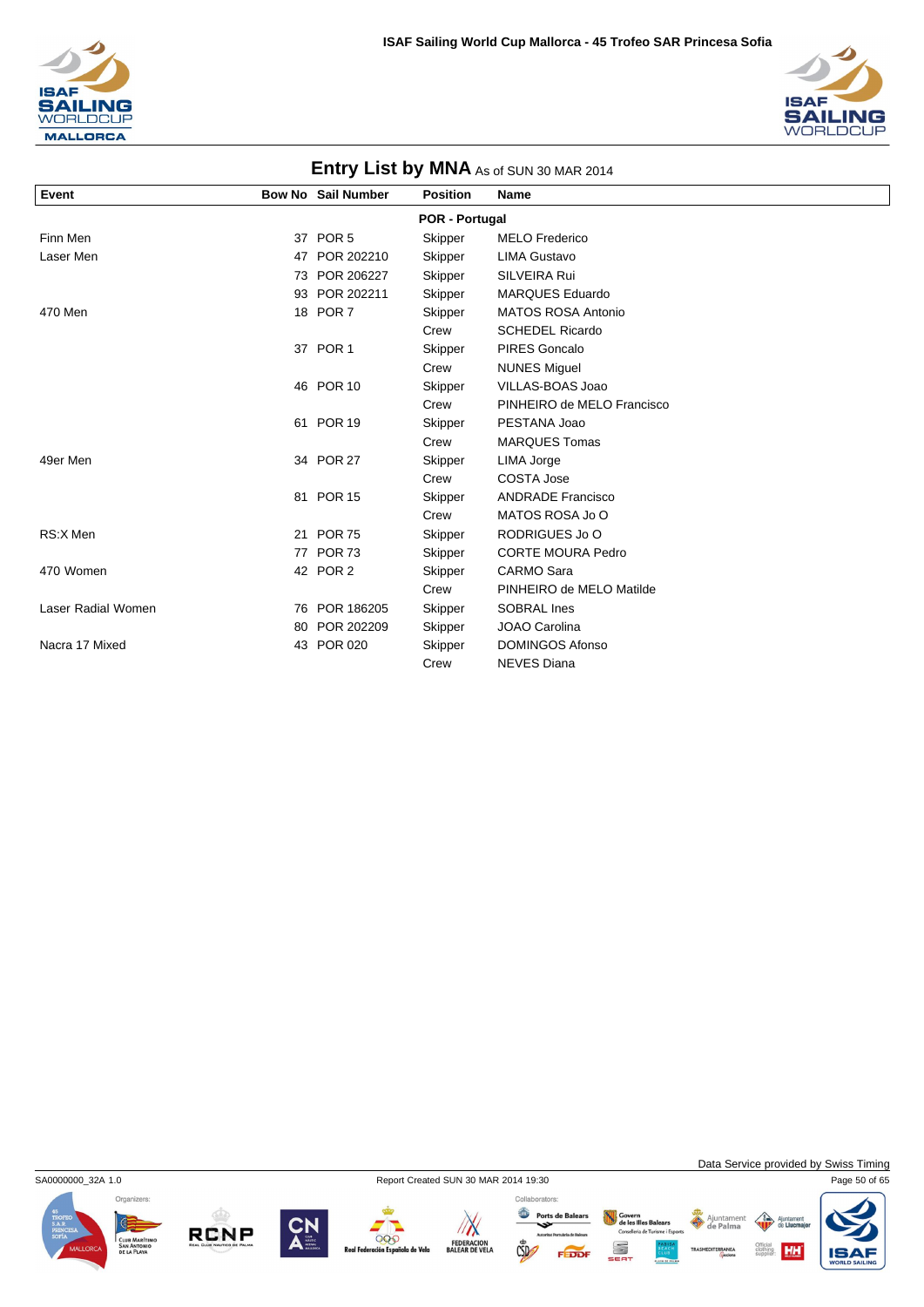



| Event                    | <b>Bow No Sail Number</b> | <b>Position</b> | <b>Name</b>             |  |  |  |
|--------------------------|---------------------------|-----------------|-------------------------|--|--|--|
| <b>PUR - Puerto Rico</b> |                           |                 |                         |  |  |  |
| Nacra 17 Mixed           | 38 PUR 026                | Skipper         | <b>FIGUEROA Enrique</b> |  |  |  |
|                          |                           | Crew            | FLOOD Katie             |  |  |  |



**RCNP** 

999

a de Vela

 $\mathbb{Z}$ 

FEDERACION<br>BALEAR DE VELA



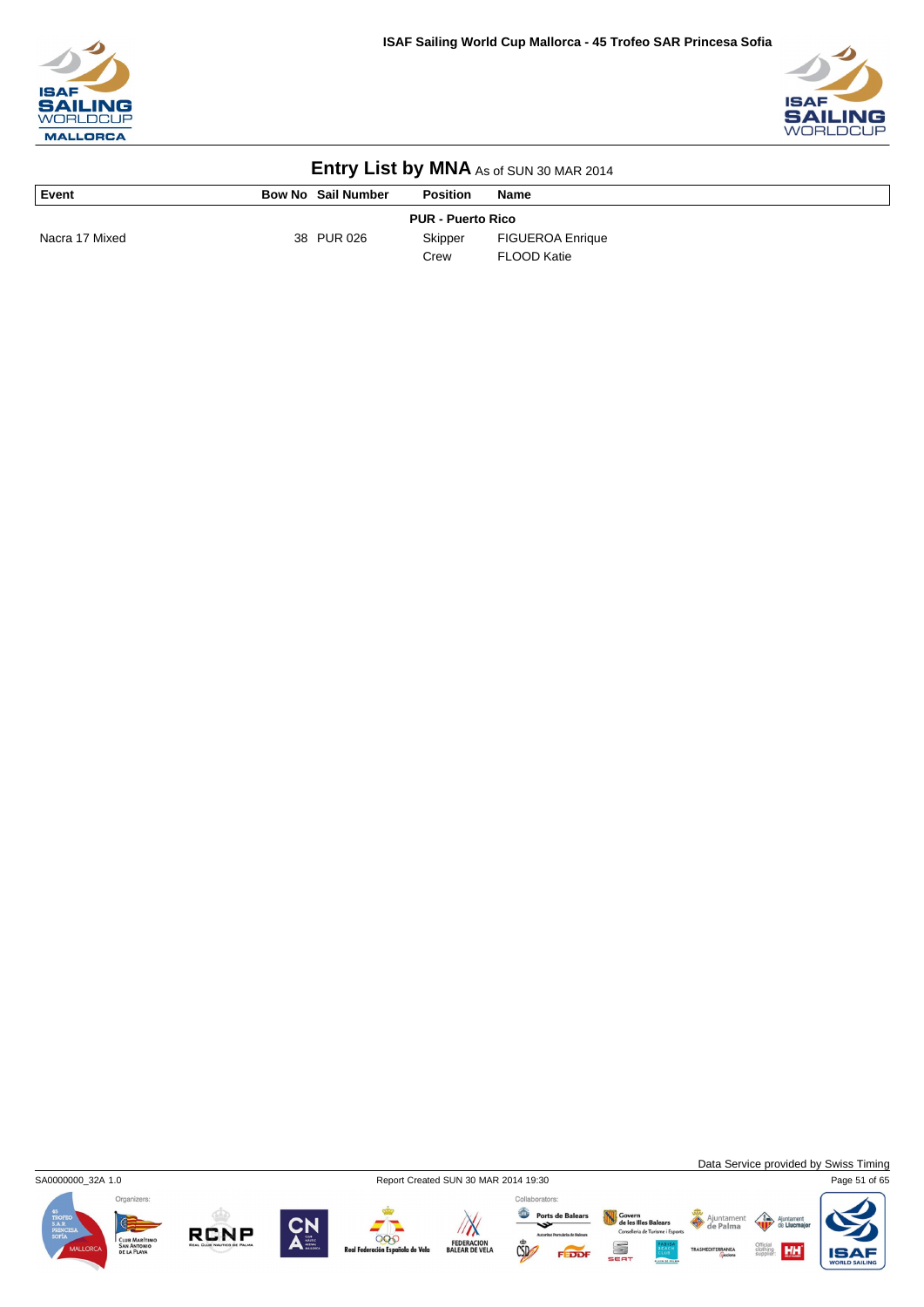



| <b>LITTLE Y LIST DY INITIA</b> AS OF SUIN 30 MAR 2014 |     |                           |                 |                        |  |  |  |
|-------------------------------------------------------|-----|---------------------------|-----------------|------------------------|--|--|--|
| Event                                                 |     | <b>Bow No Sail Number</b> | <b>Position</b> | Name                   |  |  |  |
| <b>RSA - South Africa</b>                             |     |                           |                 |                        |  |  |  |
| Laser Men                                             | 127 | RSA 186900                | Skipper         | <b>MARCIA Stefano</b>  |  |  |  |
|                                                       | 131 | RSA 160031                | Skipper         | <b>HOLM Rudolph</b>    |  |  |  |
| 470 Men                                               |     | 17 RSA 1                  | Skipper         | JIM Asenathi           |  |  |  |
|                                                       |     |                           | Crew            | <b>HUDSON Roger</b>    |  |  |  |
| 49er Men                                              | 67  | RSA 105                   | Skipper         | <b>WILLCOX Graeme</b>  |  |  |  |
|                                                       |     |                           | Crew            | <b>TARBOTON Andrew</b> |  |  |  |



Collaborators:

Ports de Balears Govern<br>de les Illes Balears<br>Conselleria de Turisme i Esports S FEDDI

Data Service provided by Swiss Timing

HH

 $\triangle$ 







Ajuntament

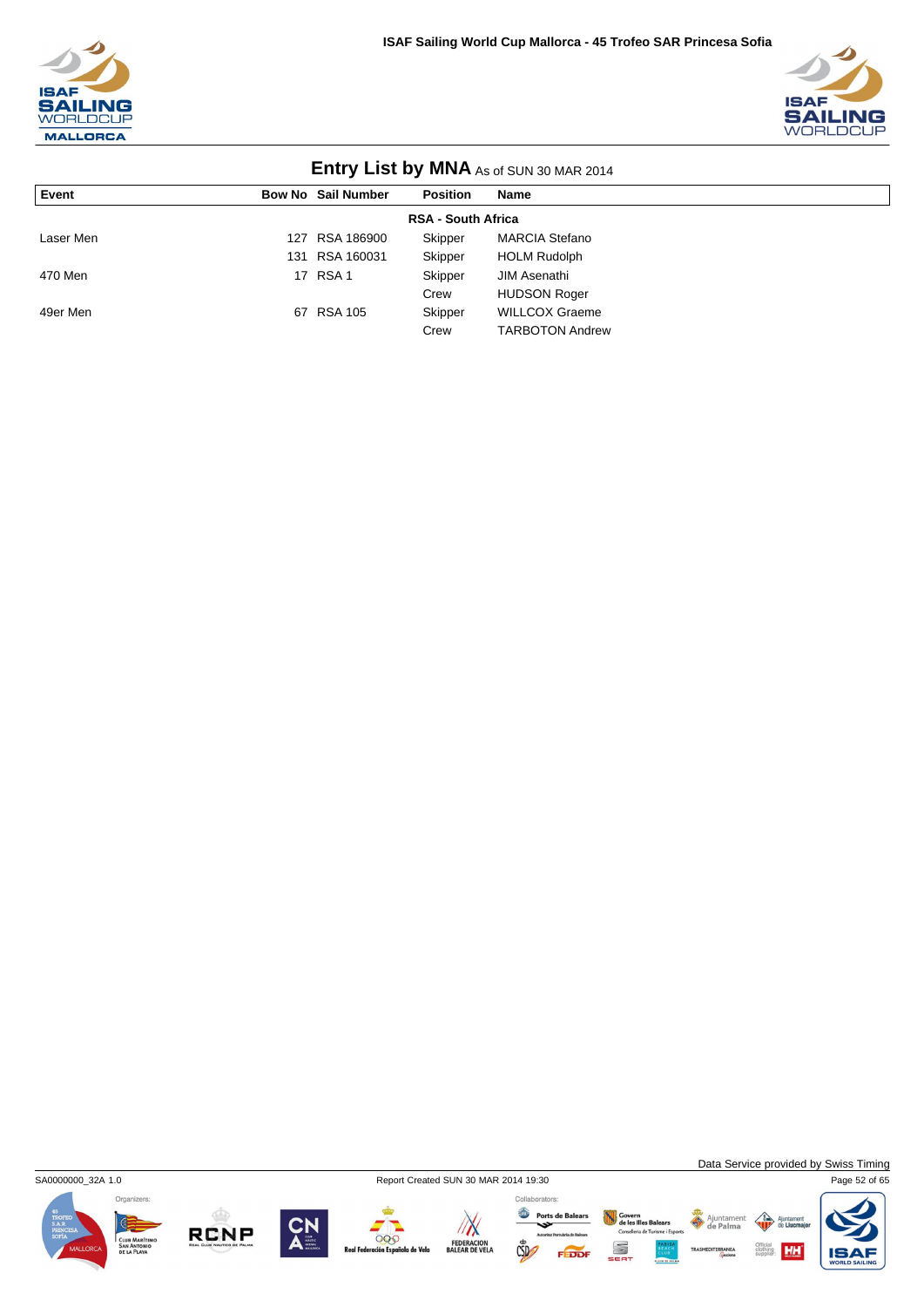



|           |                           |                     | <b>EINTY EIST BY INITER</b> AS 01 SON 30 IWAN 2014 |
|-----------|---------------------------|---------------------|----------------------------------------------------|
| Event     | <b>Bow No Sail Number</b> | <b>Position</b>     | Name                                               |
|           |                           | <b>RUS - Russia</b> |                                                    |
| Finn Men  | 19 RUS 9                  | Skipper             | <b>SKORNYAKOV Eduard</b>                           |
|           | 36 RUS 57                 | Skipper             | <b>TERPIGOREV Egor</b>                             |
|           | 41 RUS 6                  | Skipper             | <b>KISTANOV Arkadiy</b>                            |
|           | 67 RUS 1117               | Skipper             | <b>BILL Andrew</b>                                 |
|           | 69 RUS 41                 | Skipper             | <b>DENIKAEV Feliks</b>                             |
|           | 74 RUS 27                 | Skipper             | <b>KOTLYAROV Denis</b>                             |
|           | 75 RUS 142                | Skipper             | POLOVINKIN Yury                                    |
|           | 79 RUS 28                 | Skipper             | <b>KOTLYAROV Artur</b>                             |
|           | 81 RUS 8                  | Skipper             | KORSHIKOV Anatoly                                  |
|           | 95 RUS 1                  | Skipper             | SELIVANOV Aleksey                                  |
| Laser Men | 31 RUS 202692             | Skipper             | <b>KOMISSAROV Sergey</b>                           |
|           | 63 RUS 171513             | Skipper             | NIKOLAEV Maxim                                     |
|           | 122 RUS 192777            | Skipper             | <b>GRISHNYAKOV Artem</b>                           |
|           | 135 RUS 200902            | Skipper             | <b>KHARLAMOV Grigorii</b>                          |
|           | 152 RUS 195737            | Skipper             | <b>TRETYAKOV Dmitry</b>                            |
|           | 154 RUS 201737            | Skipper             | <b>BONDARENKO Dmitrii</b>                          |
|           | 155 RUS 181807            | Skipper             | <b>STARUNOV Konstantin</b>                         |
|           | 157 RUS 202973            | Skipper             | <b>KOLTSOV Alexey</b>                              |
| 470 Men   | 20 RUS 5                  | Skipper             | <b>SOZYKIN Pavel</b>                               |
|           |                           | Crew                | <b>GRIBANOV Denis</b>                              |
|           | 29 RUS 7                  | Skipper             | <b>CHAUS Vladimir</b>                              |
|           |                           | Crew                | <b>GORETYI Denis</b>                               |
|           | 56 RUS 10                 | Skipper             | <b>CHEKH Kristian</b>                              |
|           |                           | Crew                | <b>CHERENKOV Maksim</b>                            |
|           | 60 RUS 29                 | Skipper             | <b>BANAYAN Daniil</b>                              |
|           |                           | Crew                | <b>MENCHIKOV Vladislav</b>                         |
|           | 79 RUS 2                  | Skipper             | SHEREMETEV Mikhail                                 |
|           |                           | Crew                | <b>SHEREMETEV Maksim</b>                           |
| 49er Men  | 53 RUS 281                | Skipper             | <b>KALINCHEV Pavel</b>                             |
|           |                           | Crew                | <b>KARACHOV Pavel</b>                              |
|           | 54 RUS 136                | Skipper             | <b>SHCHEGLOV Denis</b>                             |
|           |                           | Crew                | <b>CHERNIKOV Nikolay</b>                           |
|           | 63 RUS 125                | Skipper             | NOSOV Konstantin                                   |
|           |                           | Crew                | <b>GAIDAENKO Aleksandr</b>                         |
|           | 82 RUS 636                | Skipper             | CHEKH Yan                                          |
|           |                           | Crew                | ZOTOV Ivan                                         |
| RS:X Men  | 37 RUS 23                 | Skipper             | <b>MINAEV Boris</b>                                |
|           | 48 RUS7                   | Skipper             | <b>ASKEROV Alexandr</b>                            |
|           | 78 RUS 54                 | Skipper             | <b>MURASHEV Artem</b>                              |
| 470 Women | 11 RUS 97                 | Skipper             | <b>KIRILYUK Alisa</b>                              |
|           |                           | Crew                | DMITRIEVA Liudmila                                 |
|           | 46 RUS 12                 | Skipper             | <b>IVANOVA Natalia</b>                             |
|           |                           | Crew                | GERASIMOVA Nadezhda                                |
|           | 47 RUS2                   | Skipper             | ARSENYEVA Veronika                                 |

SA0000000\_32A 1.0 Report Created SUN 30 MAR 2014 19:30 Page 53 of 65









Collaborators: Ports de Balears  $\sqrt{N}$  $CSD$ 

Crew SUVORKOVA Anastasiia

Covern<br>de les Illes Balears<br>Consellería de Turisme i Esports Ajuntamer S

Data Service provided by Swiss Timing

HH

 $\triangle$ ent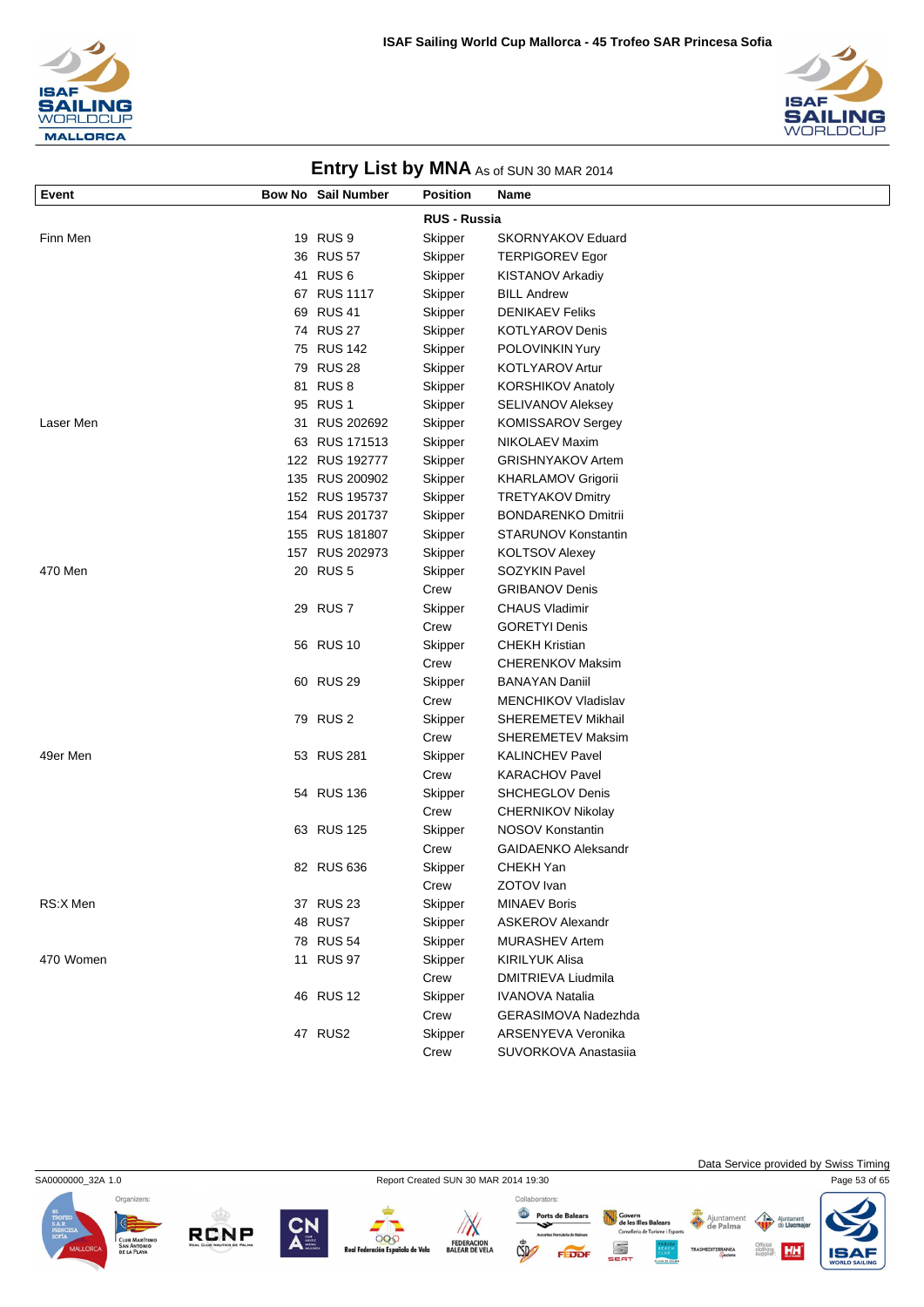



|                    |     |                           |                 | $\cdots$ $\cdots$ $\cdots$ $\cdots$ $\cdots$ $\cdots$ $\cdots$ $\cdots$ $\cdots$ $\cdots$ |
|--------------------|-----|---------------------------|-----------------|-------------------------------------------------------------------------------------------|
| Event              |     | <b>Bow No Sail Number</b> | <b>Position</b> | <b>Name</b>                                                                               |
|                    |     | 50 RUS 5                  | Skipper         | STOLBNEVA Katerina                                                                        |
|                    |     |                           | Crew            | <b>ANANINA Katerina</b>                                                                   |
| RS:X Women         |     | 55 RUS 271                | Skipper         | <b>ELFUTINA Stefania</b>                                                                  |
| Laser Radial Women | 39  | <b>RUS 197127</b>         | Skipper         | <b>SHNITKO Svetlana</b>                                                                   |
|                    | 43  | RUS 203245                | Skipper         | <b>VOROBEVA Elena</b>                                                                     |
|                    | 49  | RUS 191639                | Skipper         | <b>FOMICHEVA Alina</b>                                                                    |
|                    | 55  | RUS 190357                | Skipper         | <b>MORGUN Ekaterina</b>                                                                   |
|                    | 57  | RUS 196331                | Skipper         | <b>CHASHCHINA Ekaterina</b>                                                               |
|                    | 87  | RUS 201029                | Skipper         | <b>AGAFONENOK Aleksandra</b>                                                              |
|                    | 105 | <b>RUS 171111</b>         | Skipper         | MIKHOLAPOVA Olga                                                                          |
| Nacra 17 Mixed     | 27  | <b>RUS 163</b>            | Skipper         | <b>SEMENOV Maksim</b>                                                                     |
|                    |     |                           | Crew            | <b>SHCHETINKINA Alina</b>                                                                 |
|                    |     | 42 RUS 22                 | Skipper         | <b>DZHIENBAEV Sergey</b>                                                                  |
|                    |     |                           | Crew            | <b>IVANOVA Daria</b>                                                                      |
|                    |     | 72 RUS 013                | Skipper         | KRYUCHKOVA Anastasiya                                                                     |
|                    |     |                           | Crew            | SHELUDYAKOV Viacheslav                                                                    |
|                    |     | 73 RUS 097                | Skipper         | PANKRATOVA Alena                                                                          |
|                    |     |                           | Crew            | <b>ARTEMEU lurii</b>                                                                      |
|                    |     | 74 RUS 164                | Skipper         | <b>TUMANOVA Anastasiy</b>                                                                 |
|                    |     |                           | Crew            | ALBERT ZIATDINOV N A                                                                      |
| $2.4$ mR           |     | 18 RUS 4                  | Skipper         | ULYASHEV Nikolay                                                                          |
|                    |     | 19 RUS 8                  | Skipper         | <b>KHONICH Dmitrii</b>                                                                    |



**RCNP** 

SA0000000\_32A 1.0 Report Created SUN 30 MAR 2014 19:30 Page 54 of 65





Govern<br>de les Illes Balears<br>Consellería de Turisme i Esport Ajuntamer ent

S

FEDDI

Data Service provided by Swiss Timing

HH

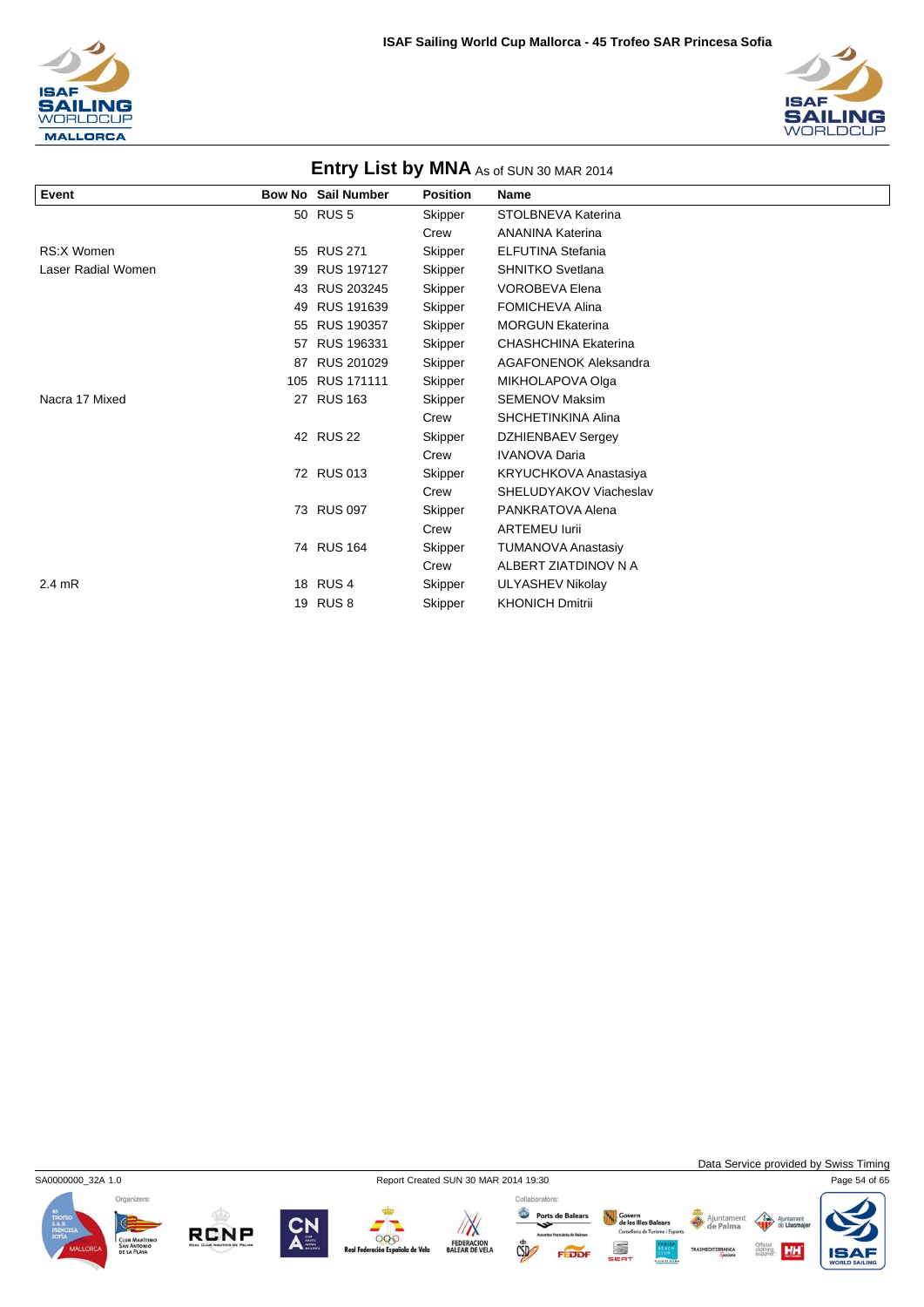



| <b>LITTLE YOUR DY IVITY AS OF SUN 30 MAR 2014</b> |                           |                 |                      |  |  |  |
|---------------------------------------------------|---------------------------|-----------------|----------------------|--|--|--|
| Event                                             | <b>Bow No Sail Number</b> | <b>Position</b> | Name                 |  |  |  |
| SIN - Singapore                                   |                           |                 |                      |  |  |  |
| 49er FX Women                                     | 18 SIN 33                 | Skipper         | <b>KHNG Griselda</b> |  |  |  |
|                                                   |                           | Crew            | <b>TAN Sara</b>      |  |  |  |
|                                                   | 44 SIN 413                | Skipper         | LIU Dawn             |  |  |  |
|                                                   |                           | Crew            | POH Joan             |  |  |  |



**RCNP** 

000

ola de Vela

 $\sqrt{N}$ 

FEDERACION<br>BALEAR DE VELA



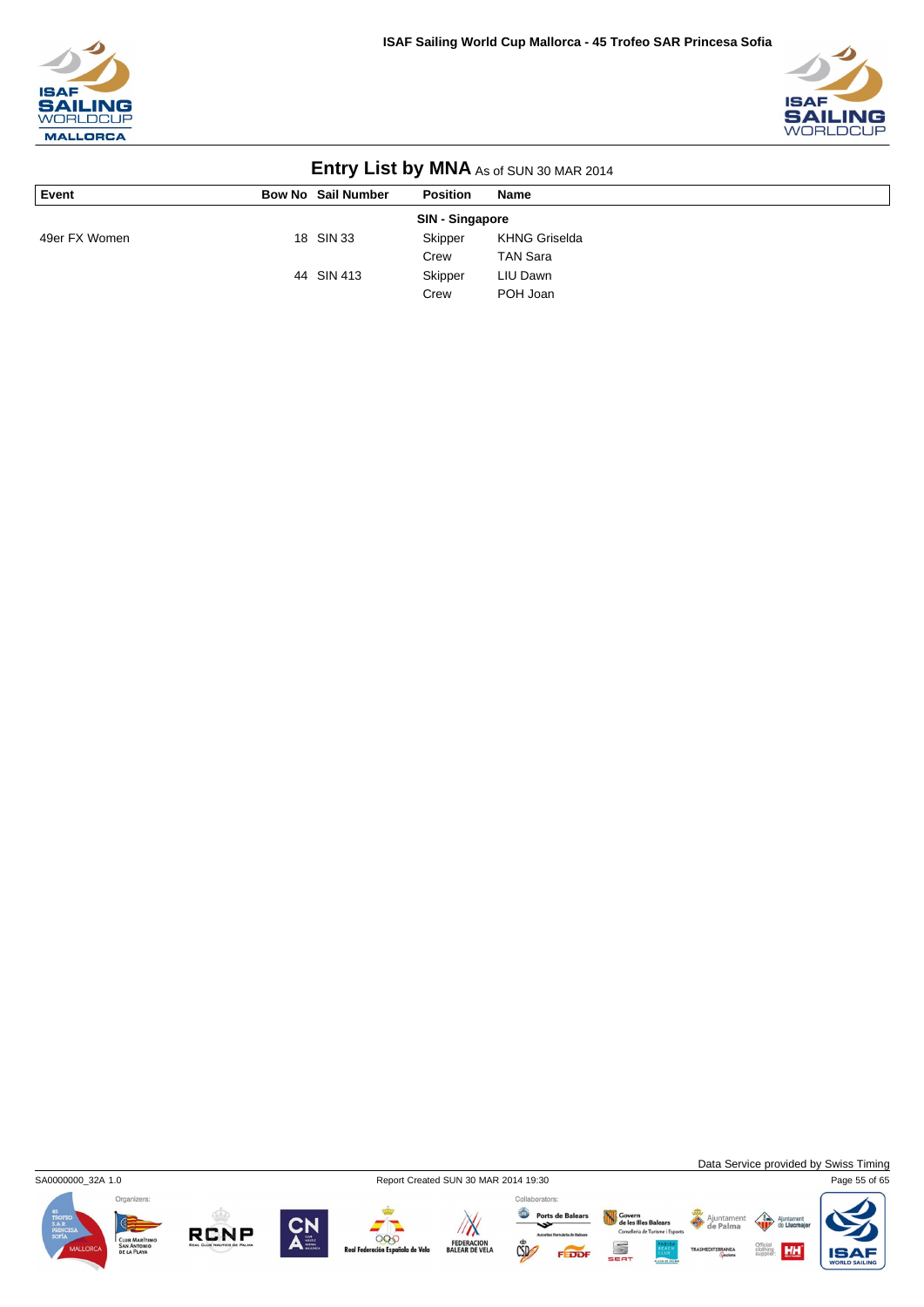



| <b>LITTLE Y LIST DY IVITY AS 01 SUN 30 MAR 2014</b> |  |                           |                 |                         |  |  |  |
|-----------------------------------------------------|--|---------------------------|-----------------|-------------------------|--|--|--|
| Event                                               |  | <b>Bow No Sail Number</b> | <b>Position</b> | <b>Name</b>             |  |  |  |
| SLO - Slovenia                                      |  |                           |                 |                         |  |  |  |
| Finn Men                                            |  | 64 SLO 5                  | Skipper         | <b>VINCEC Gasper</b>    |  |  |  |
|                                                     |  | 97 SLO 573                | Skipper         | ZBOGAR Vasilij          |  |  |  |
| Laser Men                                           |  | 75 SLO 195998             | Skipper         | ZELKO Zan Luka          |  |  |  |
| 470 Men                                             |  | 44 SLO 21                 | Skipper         | VASIC STEPANCIC Domen   |  |  |  |
|                                                     |  |                           | Crew            | <b>BOZIC Jakob</b>      |  |  |  |
| 470 Women                                           |  | 4 SLO 64                  | Skipper         | <b>MRAK Tina</b>        |  |  |  |
|                                                     |  |                           | Crew            | <b>MACAROL Veronika</b> |  |  |  |



**RCNP** 

SA0000000\_32A 1.0 Report Created SUN 30 MAR 2014 19:30 Page 56 of 65

Collaborators:  $\sqrt{N}$ 000 FEDERACION<br>BALEAR DE VELA la de Vela



Govern<br>de les Illes Balears<br>Consellería de Turisme i Esport

S

Ajuntamen nent  $\sqrt{3}$ 

Data Service provided by Swiss Timing

HH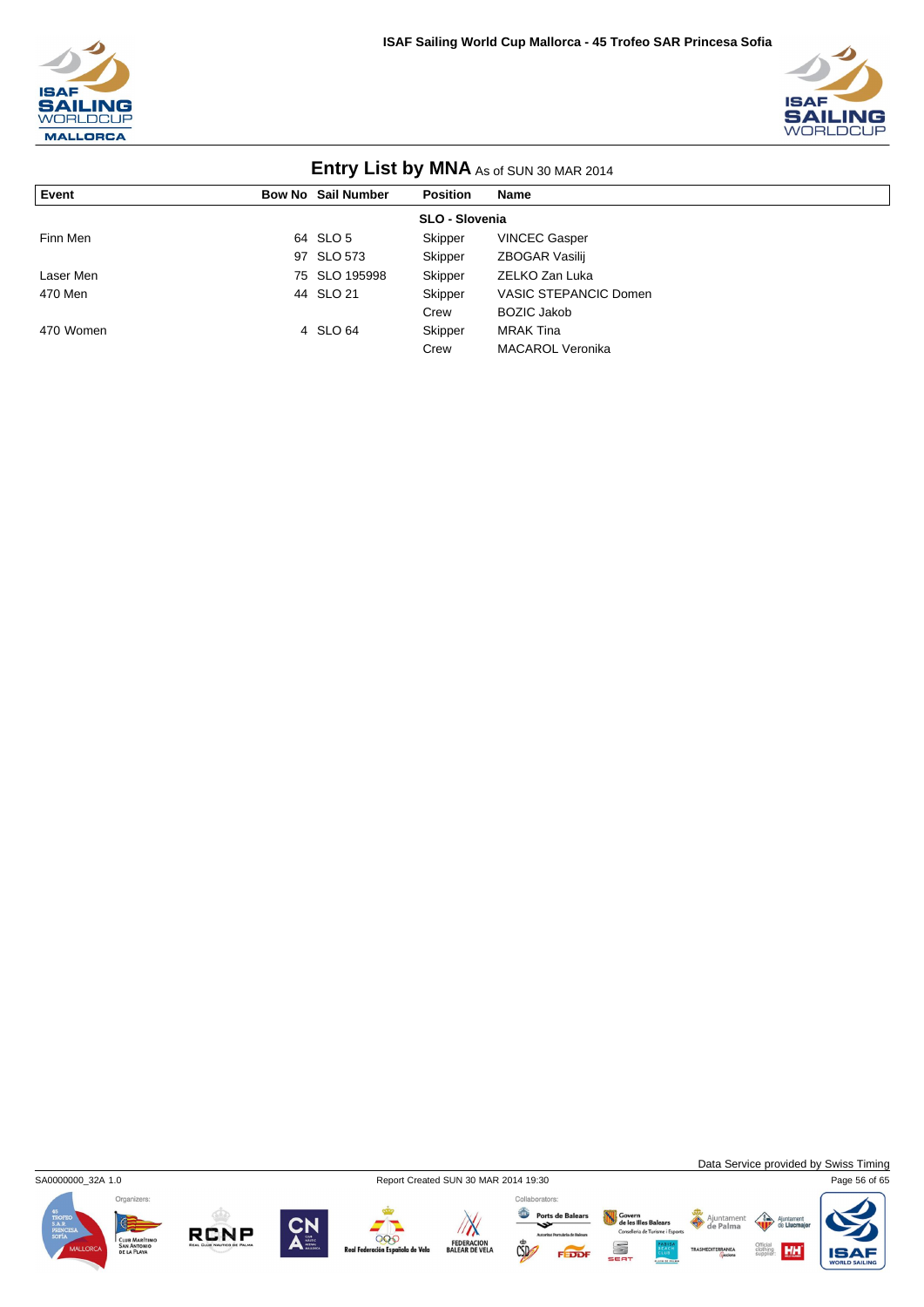



| <b>ETTH Y EIST MY INITIA</b> AS OF SOLY SO IWAN 2014 |     |                           |                 |                         |  |  |  |  |  |
|------------------------------------------------------|-----|---------------------------|-----------------|-------------------------|--|--|--|--|--|
| Event                                                |     | <b>Bow No Sail Number</b> | <b>Position</b> | Name                    |  |  |  |  |  |
| <b>SUI - Switzerland</b>                             |     |                           |                 |                         |  |  |  |  |  |
| Finn Men                                             |     | 52 SUI 63                 | Skipper         | <b>GAUTSCHI Thomas</b>  |  |  |  |  |  |
| Laser Men                                            | 59  | SUI 199025                | Skipper         | <b>GIROD Guillaume</b>  |  |  |  |  |  |
|                                                      | 88  | SUI 200287                | Skipper         | <b>KNECHT Cyrill</b>    |  |  |  |  |  |
|                                                      | 130 | <b>SUI 200895</b>         | Skipper         | ROEMPP Janik            |  |  |  |  |  |
| 470 Men                                              |     | 42 SUI 1453               | Skipper         | <b>ERNI Philippe</b>    |  |  |  |  |  |
|                                                      |     |                           | Crew            | <b>ZURFLUH Stephan</b>  |  |  |  |  |  |
|                                                      |     | 47 SUI 2                  | Skipper         | <b>RIGOT Fabrice</b>    |  |  |  |  |  |
|                                                      |     |                           | Crew            | <b>RIGOT Guillaume</b>  |  |  |  |  |  |
|                                                      |     | 80 SUI 16                 | Skipper         | <b>BRAUCHLI Yannick</b> |  |  |  |  |  |
|                                                      |     |                           | Crew            | <b>HAUSSER Romuald</b>  |  |  |  |  |  |
| 49er Men                                             |     | 62 SUI 257                | Skipper         | <b>CASAS Victor</b>     |  |  |  |  |  |
|                                                      |     |                           | Crew            | METTRAUX Bryan          |  |  |  |  |  |
| RS:X Men                                             |     | 79 SUI 36                 | Skipper         | <b>SANZ LANZ Mateo</b>  |  |  |  |  |  |
| 470 Women                                            |     | 22 SUI 5                  | Skipper         | <b>FAHRNI Linda</b>     |  |  |  |  |  |
|                                                      |     |                           | Crew            | SIEGENTHALER Maja       |  |  |  |  |  |
| 49er FX Women                                        |     | 41 SUI 818                | Skipper         | <b>TESTUZ Fiona</b>     |  |  |  |  |  |
|                                                      |     |                           | Crew            | <b>NAEF Livia</b>       |  |  |  |  |  |
| Nacra 17 Mixed                                       | 9   | <b>SUI 041</b>            | Skipper         | <b>BUHLER Matias</b>    |  |  |  |  |  |
|                                                      |     |                           | Crew            | <b>BRUGGER Nathalie</b> |  |  |  |  |  |



**RCNP** 



000

la de Vela

 $\mathbb{Z}$ 

FEDERACION<br>BALEAR DE VELA

Data Service provided by Swiss Timing

 $\triangle$ nent

Collaborators:

 $CSD$ 

Ports de Balears Govern<br>de les Illes Balears<br>Consellería de Turisme i Esport Ajuntamen S  $-100$ 

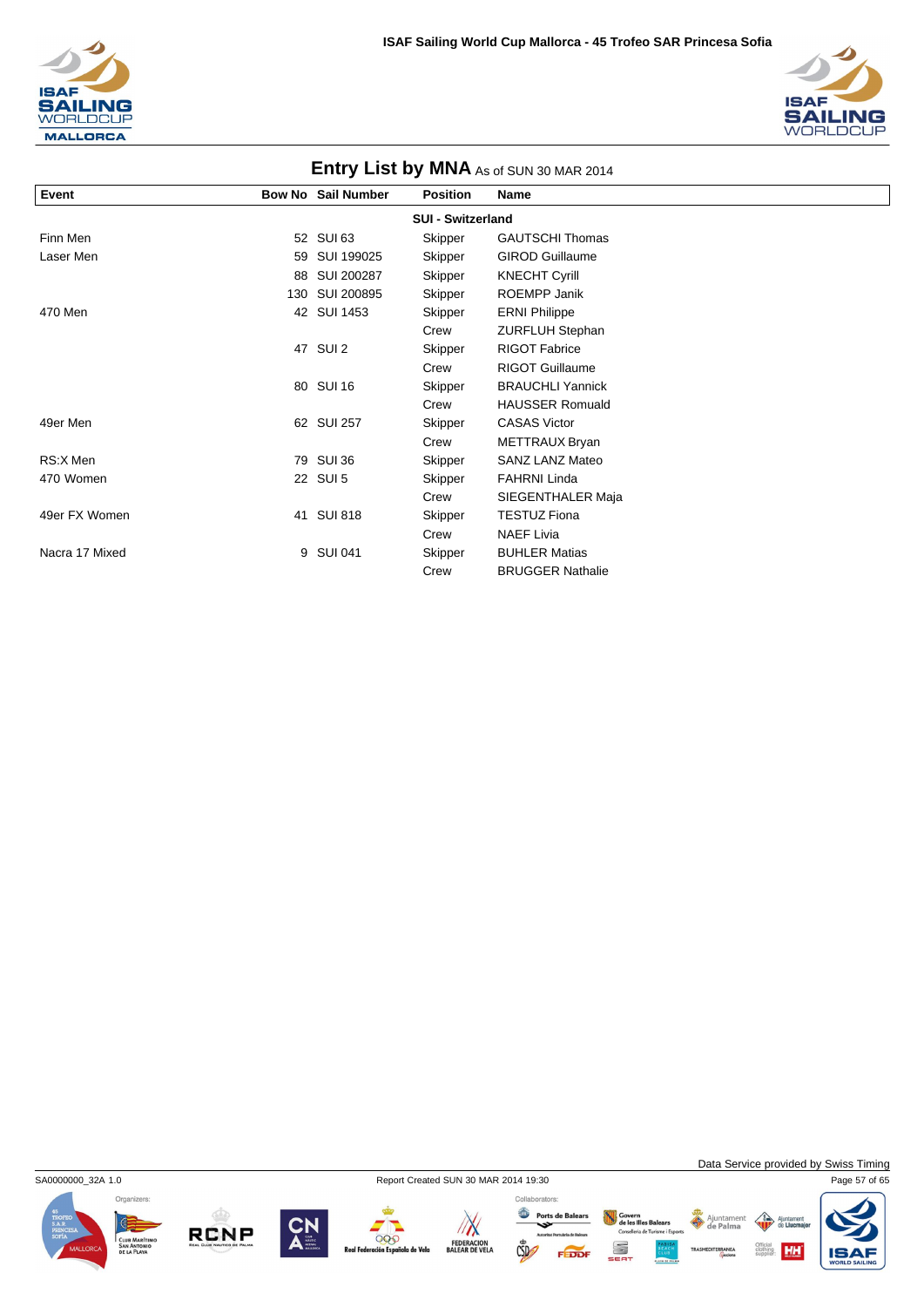



| l Event  | <b>Bow No Sail Number</b> | <b>Position</b> | <b>Name</b>     |
|----------|---------------------------|-----------------|-----------------|
|          |                           | SVK - Slovakia  |                 |
| Finn Men | 77 SVK 15                 | Skipper         | SOPUCH Slavomir |



Data Service provided by Swiss Timing

HH

Ajuntamer<br>de Palma









Ports de Balears  $CSD$ 

Collaborators:

Govern<br>de les Illes Balears<br>Conselleria de Turisme i Esport S

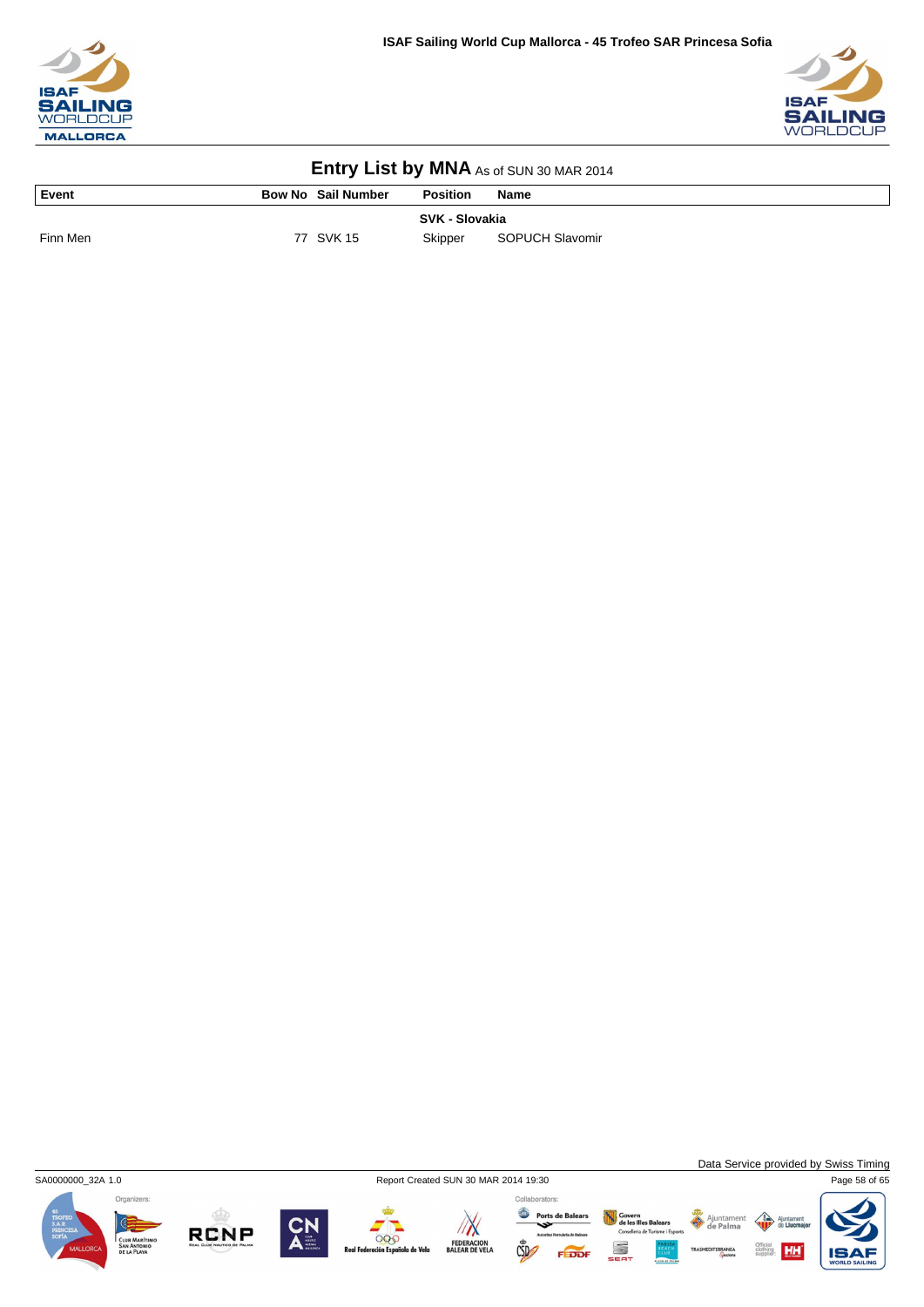



| Event              | <b>Bow No Sail Number</b> | <b>Position</b>     | Name                          |
|--------------------|---------------------------|---------------------|-------------------------------|
|                    |                           | <b>SWE - Sweden</b> |                               |
| Finn Men           | 3 SWE 6                   | Skipper             | <b>ALLANSSON Bjorn</b>        |
|                    | 25 SWE 33                 | Skipper             | SALMINEN Max                  |
|                    | 98 SWE16                  | Skipper             | <b>RYDELL Henrik</b>          |
| Laser Men          | 10 SWE 204666             | Skipper             | ST LHEIM Jesper               |
|                    | 22 SWE 204437             | Skipper             | <b>CEDERGARDH Emil</b>        |
|                    | 74 SWE 205123             | Skipper             | <b>KARLSSON Anders</b>        |
|                    | 76 SWE 203145             | Skipper             | <b>CLAESSON Philip</b>        |
|                    | 98 SWE 201729             | Skipper             | <b>TORNSTEN Claes</b>         |
|                    | 102 SWE 201727            | Skipper             | <b>BENGTSON Emil</b>          |
| 470 Men            | 11 SWE 349                | Skipper             | <b>DAHLBERG Anton</b>         |
|                    |                           | Crew                | <b>BERGSTROM Fredrik</b>      |
|                    | 41 SWE 350                | Skipper             | <b>FOCK Carl-Fredrik</b>      |
|                    |                           | Crew                | <b>DACKHAMMAR Marcus</b>      |
| 49er Men           | 11 SWE 16                 | Skipper             | P SYLVAN Carl                 |
|                    |                           | Crew                | <b>HAMEL Otto</b>             |
|                    | 24 SWE 500                | Skipper             | <b>BERGSTROM Victor</b>       |
|                    |                           | Crew                | <b>VASTERNAS Victor</b>       |
|                    | 40 SWE 131                | Skipper             | PETTERSSON Gustav             |
|                    |                           | Crew                | <b>ANJEMARK Marcus</b>        |
|                    | 43 SWE 21                 | Skipper             | <b>HEDSTROM Fritiof</b>       |
|                    |                           | Crew                | <b>DURING Niclas</b>          |
| RS:X Men           | 41 SWE 109                | Skipper             | <b>HOLM Adam</b>              |
| 49er FX Women      | 23 SWE 25                 | Skipper             | <b>GROSS Julia</b>            |
|                    |                           | Crew                | JONSSON Cecilia               |
|                    | 30 SWE 113                | Skipper             | SOMMARLUND Johanna            |
|                    |                           | Crew                | <b>ANTMAN Therese</b>         |
|                    | 36 SWE 381                | Skipper             | <b>ERICSON Lisa</b>           |
|                    |                           | Crew                | <b>KLINGA Hanna</b>           |
|                    | 51 SWE 137                | Skipper             | <b>MATTSON Sanna</b>          |
|                    |                           | Crew                | ROSELL Sarah                  |
| RS:X Women         | 33 SWE 6                  | Skipper             | <b>BAUMANN Fanny</b>          |
|                    | 41 SWE 10                 | Skipper             | <b>HOLM Andrea</b>            |
| Laser Radial Women | 14 SWE 202659             | Skipper             | <b>OLSSON Josefin</b>         |
| Nacra 17 Mixed     | 26 SWE 054                | Skipper             | SANDQVIST Sandra              |
|                    |                           | Crew                | <b>EKBERG EHNLUND Charlie</b> |
|                    | 75 SWE 012                | Skipper             | SHUWALOW Tim                  |
|                    |                           | Crew                | van DOOREN Celine             |



**RCNP** 





999



Govern<br>de les Illes Balears<br>Consellería de Turisme i Esport

S

Ajuntamer<br>de Palma

Data Service provided by Swiss Timing

HH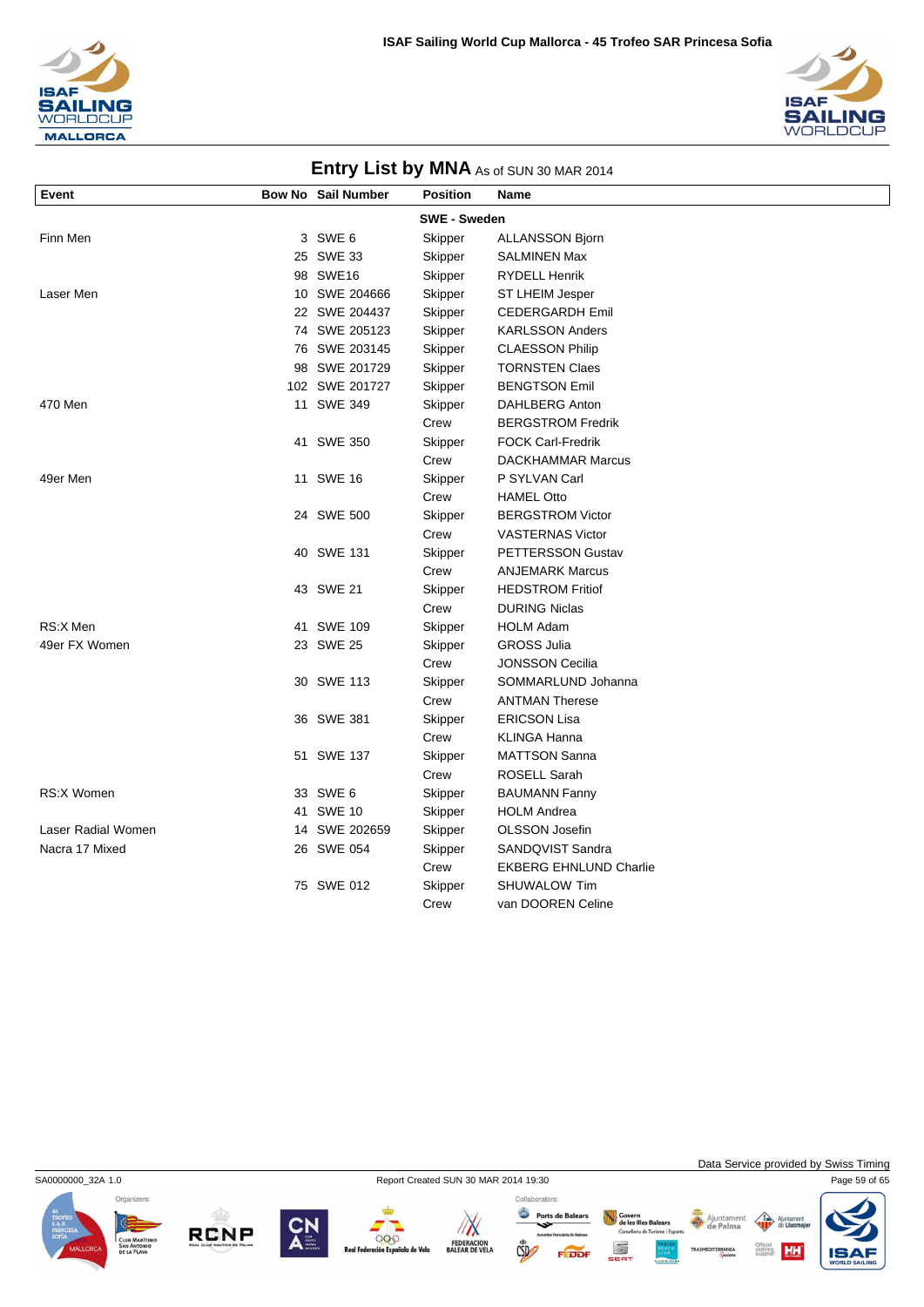



| Event     | <b>Bow No Sail Number</b> | <b>Position</b> | <b>Name</b>         |  |  |  |
|-----------|---------------------------|-----------------|---------------------|--|--|--|
|           | TRI - Trinidad&Tobago     |                 |                     |  |  |  |
| Laser Men | 32 TRI 184116             | Skipper         | <b>LEWIS Andrew</b> |  |  |  |



 $\sqrt{N}$ 

FEDERACION<br>BALEAR DE VELA

Data Service provided by Swiss Timing

HH

Organizers:



999

de Velo

Collaborators: Govern<br>de les Illes Balears<br>Conselleria de Turisme i Esport Ports de Balears S  $CSD$ 

Ajuntamer<br>de Palma

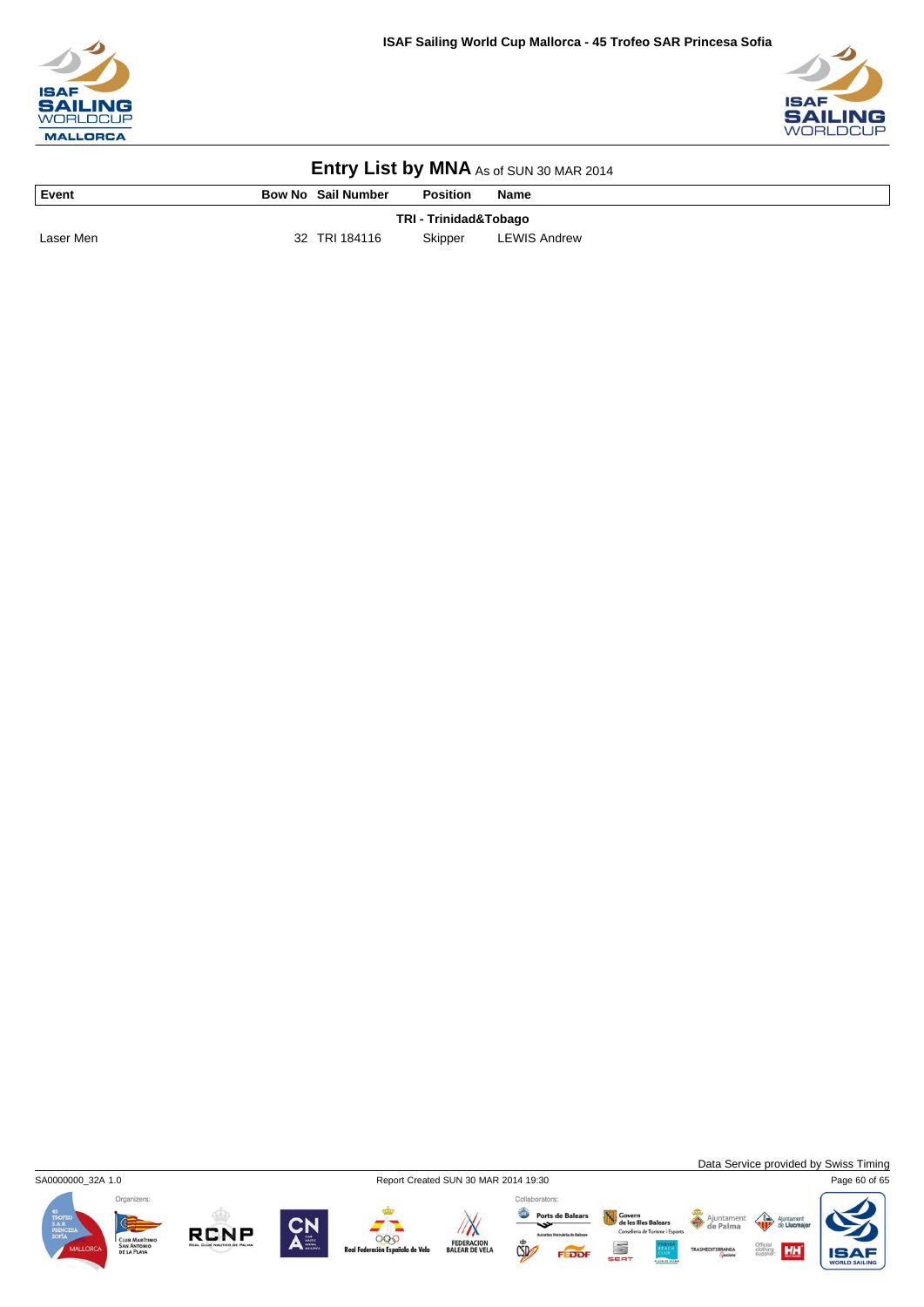



| <b>ETILLY LIST DY IVINA</b> As of SUN 30 MAR 2014 |  |                           |                 |                         |  |
|---------------------------------------------------|--|---------------------------|-----------------|-------------------------|--|
| Event                                             |  | <b>Bow No Sail Number</b> | <b>Position</b> | <b>Name</b>             |  |
| <b>TUR - Turkey</b>                               |  |                           |                 |                         |  |
| Finn Men                                          |  | 26 TUR 21                 | Skipper         | <b>KAYNAR Alican</b>    |  |
|                                                   |  | 48 TUR 211                | Skipper         | <b>BASEGMEZ Alican</b>  |  |
|                                                   |  | 60 TUR 1                  | Skipper         | <b>GOZEN Cem</b>        |  |
| Laser Men                                         |  | 78 TUR 192611             | Skipper         | <b>BILGEN Onur</b>      |  |
|                                                   |  | 106 TUR 111905            | Skipper         | <b>KAPTAN Guney Can</b> |  |
|                                                   |  | 115 TUR 195559            | Skipper         | <b>CAKIR Mustafa</b>    |  |
| RS:X Men                                          |  | 60 TUR 7                  | Skipper         | <b>SACKAN Pamir</b>     |  |
| RS:X Women                                        |  | 56 TUR 191                | Skipper         | <b>URALP Dilara</b>     |  |
| Laser Radial Women                                |  | 12 TUR 202611             | Skipper         | DONERTAS Nazli Cagla    |  |
|                                                   |  | 42 TUR 111111             | Skipper         | <b>KAYNAR Pinar</b>     |  |
|                                                   |  | 73 TUR 201987             | Skipper         | <b>GUZEL Ecem</b>       |  |

### **Entry List by MNA** As of SUN 2014





Data Service provided by Swiss Timing

 $\left\langle \right\rangle$ Ajunt

Official<br>clothing **HH** 

Ajuntament

Organizers:







FEDERACION<br>BALEAR DE VELA

Ports de Balears  $\mathbb{C}$ 

Govern<br>de les Illes Balears<br>Conselleria de Turisme i Esports S FEDDI

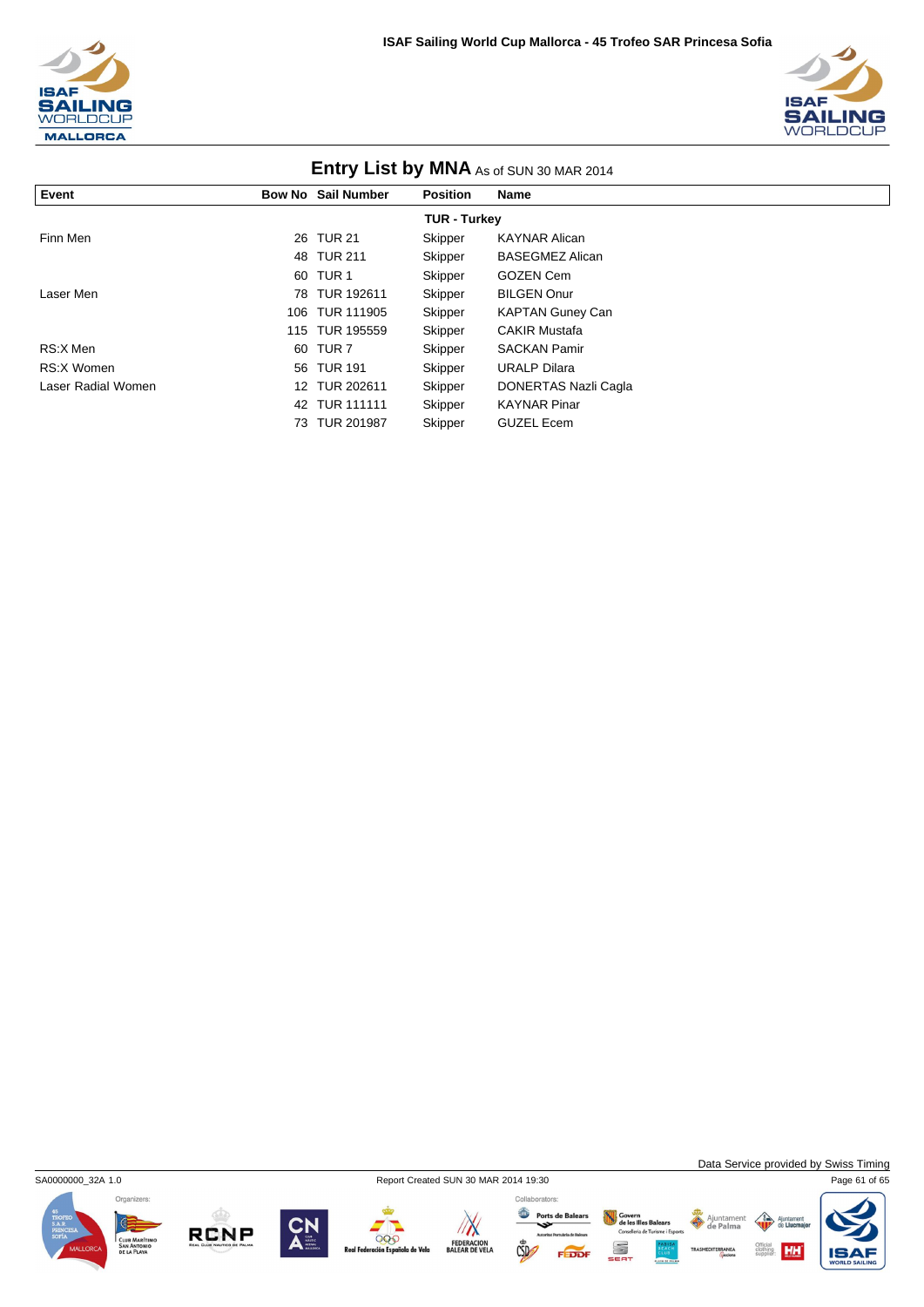



| <b>LITTLE YOUR LIST DY IVITY AS OF SUN 30 MAR 2014</b> |     |                           |                 |                           |  |
|--------------------------------------------------------|-----|---------------------------|-----------------|---------------------------|--|
| Event                                                  |     | <b>Bow No Sail Number</b> | <b>Position</b> | Name                      |  |
| <b>UKR - Ukraine</b>                                   |     |                           |                 |                           |  |
| Finn Men                                               |     | 24 UKR 5                  | Skipper         | <b>GUSENKO Andrii</b>     |  |
|                                                        |     | 99 UKR 7                  | Skipper         | <b>NOSAR Anatoliy</b>     |  |
| Laser Men                                              | 95  | UKR 204532                | Skipper         | <b>PACHES Georgii</b>     |  |
|                                                        |     | 96 UKR 171268             | Skipper         | KUDRYASHOV Valeriy        |  |
|                                                        |     | 117 UKR 188822            | Skipper         | VOLODYMYROV Vladymyr      |  |
|                                                        | 159 | UKR 201120                | Skipper         | <b>SAIDUKOV Denys</b>     |  |
| 470 Men                                                |     | 32 UKR 67                 | Skipper         | <b>ZHURAVLOV Urii</b>     |  |
|                                                        |     |                           | Crew            | MATSUYEV Pavlo            |  |
| RS:X Men                                               |     | 30 UKR 13                 | Skipper         | <b>TUGARYEV Oleksandr</b> |  |
|                                                        |     | 80 UKR 1                  | Skipper         | OBEREMKO Maksym           |  |
| 470 Women                                              |     | 17 UKR 93                 | Skipper         | KYSELOVA Anna             |  |
|                                                        |     |                           | Crew            | KRASKO Anastasiya         |  |
| Laser Radial Women                                     | 63  | <b>UKR 204534</b>         | Skipper         | LARYCHEVA Sofiia          |  |



**RCNP** 



000

ola de Vela

 $\sqrt{N}$ 

FEDERACION<br>BALEAR DE VELA

 $\mathbb{C}$ 

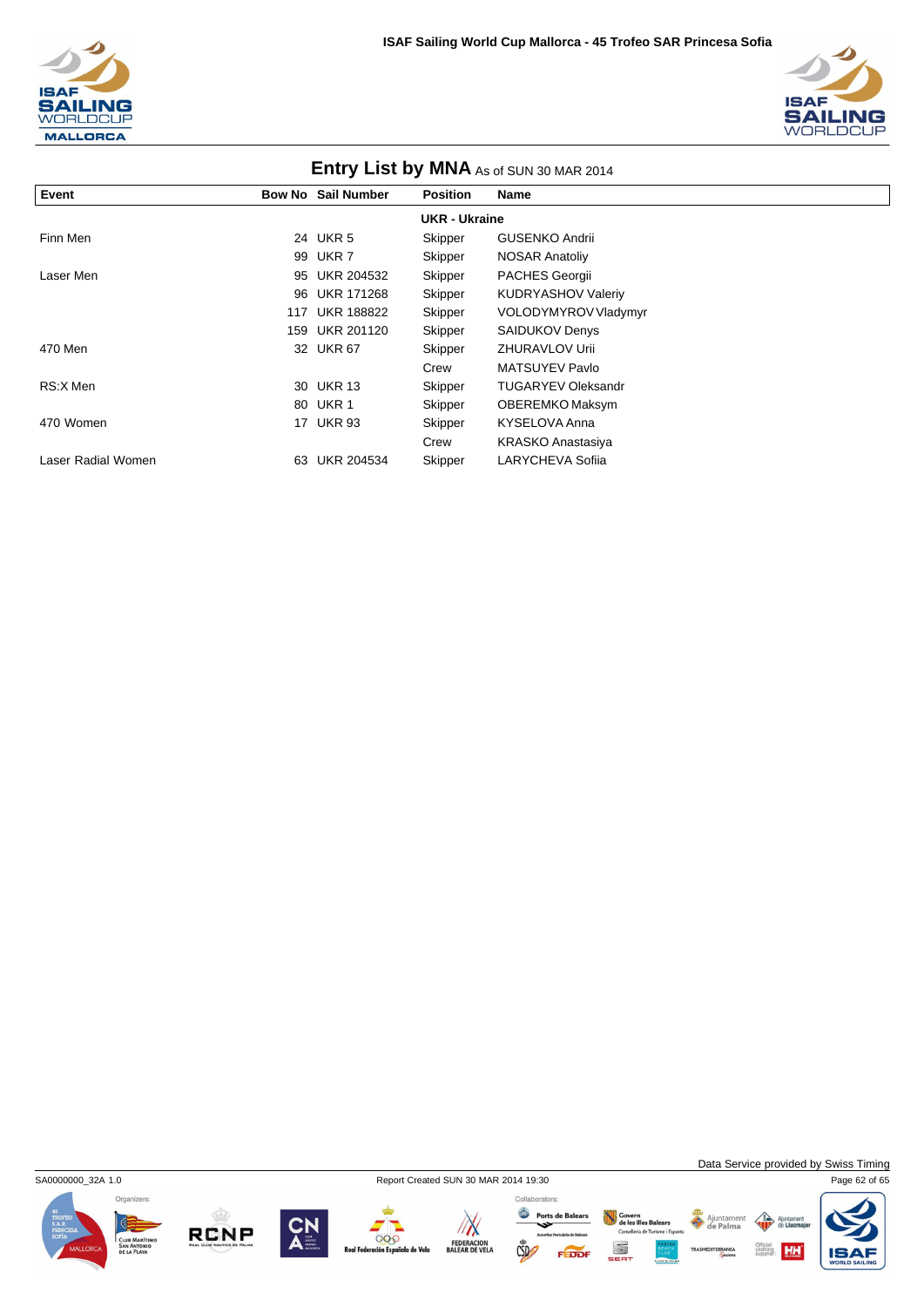



| <b>LITTLE YOUR LIST DY INITER</b> AS OF SUN 30 MAR 2014 |  |                           |                 |                       |  |
|---------------------------------------------------------|--|---------------------------|-----------------|-----------------------|--|
| Event                                                   |  | <b>Bow No Sail Number</b> | <b>Position</b> | Name                  |  |
| <b>URU - Uruguay</b>                                    |  |                           |                 |                       |  |
| Finn Men                                                |  | 100 URU 301               | Skipper         | FOGLIA Alejandro      |  |
| Nacra 17 Mixed                                          |  | 44 URU 147                | Skipper         | DEFAZIO Pablo         |  |
|                                                         |  |                           | Crew            | <b>FOGLIA Mariana</b> |  |



**RCNP** 







HH

 $\triangle$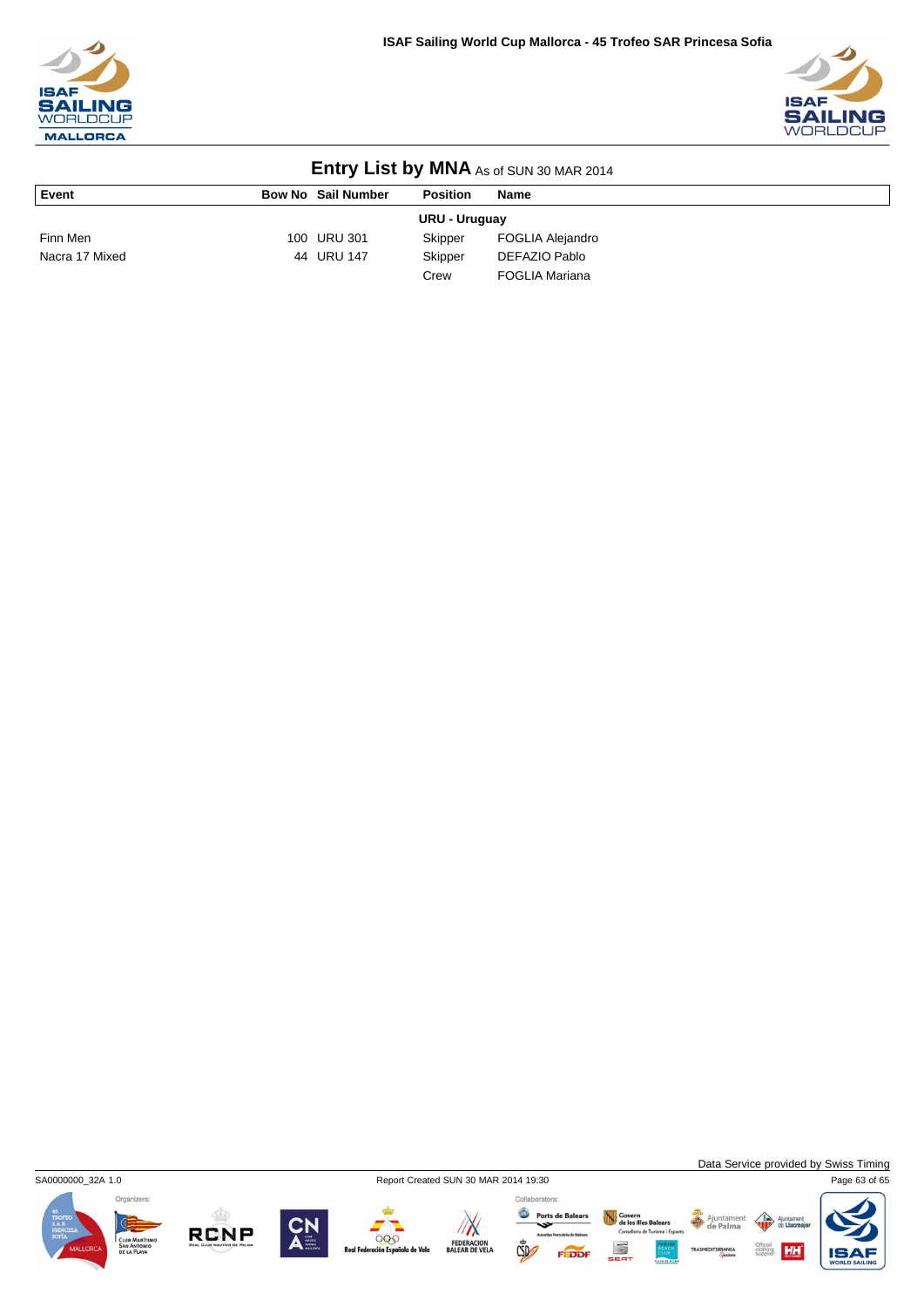



| <b>LITTLE ST DY INTER</b> AS OF SUN 30 MAR 2014 |  |                           |                 |                             |  |  |
|-------------------------------------------------|--|---------------------------|-----------------|-----------------------------|--|--|
| Event                                           |  | <b>Bow No Sail Number</b> | <b>Position</b> | Name                        |  |  |
| <b>USA - United States</b>                      |  |                           |                 |                             |  |  |
| Finn Men                                        |  | 5 USA 6                   | Skipper         | <b>PAINE Caleb</b>          |  |  |
|                                                 |  | 31 USA 21                 | Skipper         | <b>LAMPHERE Gordon</b>      |  |  |
|                                                 |  | 50 USA 69                 | Skipper         | DANE John F                 |  |  |
|                                                 |  | 62 USA 40                 | Skipper         | <b>LAWRENCE Luke</b>        |  |  |
|                                                 |  | 72 USA 11                 | Skipper         | <b>TOTH Philip</b>          |  |  |
| Laser Men                                       |  | 27 USA 182345             | Skipper         | <b>BUCKINGHAM Charlie</b>   |  |  |
|                                                 |  | 51 USA 203751             | Skipper         | <b>BOWERS Erik</b>          |  |  |
|                                                 |  | 68 USA 194180             | Skipper         | <b>BARNARD Chris</b>        |  |  |
| 470 Men                                         |  | 15 USA 1713               | Skipper         | <b>McNAY Stu</b>            |  |  |
|                                                 |  |                           | Crew            | <b>HUGHES Dave</b>          |  |  |
| 49er Men                                        |  | 35 USA 31                 | Skipper         | <b>MOORE Trevor</b>         |  |  |
|                                                 |  |                           | Crew            | <b>DRESSLER Cooper</b>      |  |  |
|                                                 |  | 52 USA 808                | Skipper         | <b>BARROWS Thomas</b>       |  |  |
|                                                 |  |                           | Crew            | <b>MORRIS Joseph</b>        |  |  |
|                                                 |  | 84 USA 150                | Skipper         | <b>FUNK Brad</b>            |  |  |
|                                                 |  |                           | Crew            | <b>BURD Trevor</b>          |  |  |
| 470 Women                                       |  | 2 USA 1712                | Skipper         | <b>HAEGER Anne</b>          |  |  |
|                                                 |  |                           | Crew            | PROVANCHA Briana            |  |  |
| 49er FX Women                                   |  | 27 USA 216                | Skipper         | <b>LANE Kristen</b>         |  |  |
|                                                 |  |                           | Crew            | <b>SHEA Margaret</b>        |  |  |
|                                                 |  | 37 USA 826                | Skipper         | <b>HENKEN Paris</b>         |  |  |
|                                                 |  |                           | Crew            | <b>SCUTT Helena</b>         |  |  |
|                                                 |  | 40 USA 121                | Skipper         | <b>TULLOCH Genevieve</b>    |  |  |
|                                                 |  |                           | Crew            | <b>TOCKE Kathleen</b>       |  |  |
|                                                 |  | 42 USA 816                | Skipper         | CAPOZZI Debbie              |  |  |
|                                                 |  |                           | Crew            | O'BRYAN VANDEMOER Molly     |  |  |
| RS:X Women                                      |  | 9 USA 1                   | Skipper         | <b>HALL Farrah</b>          |  |  |
| Nacra 17 Mixed                                  |  | 19 USA 031                | Skipper         | <b>NEWBERRY Sarah</b>       |  |  |
|                                                 |  |                           | Crew            | CASEY John                  |  |  |
|                                                 |  | 28 USA 038                | Skipper         | <b>DANIEL Robert</b>        |  |  |
|                                                 |  |                           | Crew            | SHANAHAN Catherine          |  |  |
|                                                 |  | 41 USA 023                | Skipper         | <b>REISS Taylor</b>         |  |  |
|                                                 |  |                           | Crew            | <b>LIHAN Sarah</b>          |  |  |
|                                                 |  | 45 USA 027                | Skipper         | <b>MENDELBLATT Mark</b>     |  |  |
|                                                 |  |                           | Crew            | <b>MENDELBLATT Carolina</b> |  |  |
|                                                 |  | 51 USA 169                | Skipper         | <b>STREATER Sarah</b>       |  |  |
|                                                 |  |                           | Crew            | <b>WHITEHEAD Matthew</b>    |  |  |



SA0000000\_32A 1.0 Report Created SUN 30 MAR 2014 19:30 Page 64 of 65





Data Service provided by Swiss Timing

HH

 $\triangle$ 









Ports de Balears S